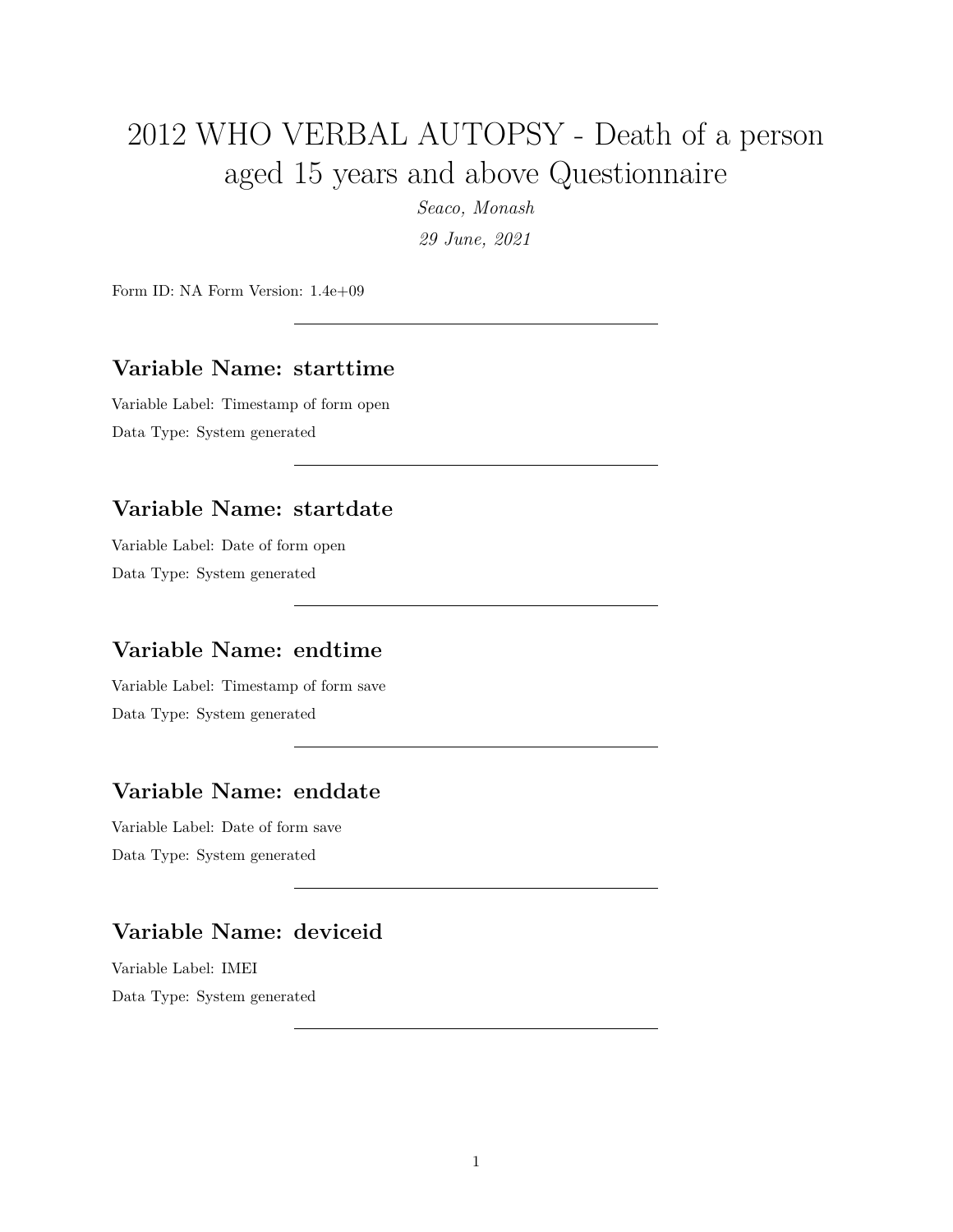### **Variable Name: FormVersion**

Variable Label: Form ID Data Type: System generated

#### **Variable Name: interviewer**

Variable Label: 2A120. Name of verbal autopsy interviewer: Data Type: Hidden from user / Not asked

#### **Variable Name: interviewer\_name**

Variable Label: Name Data Type: string

### **Variable Name: respondent**

Variable Label: 2A100. Name of verbal autopsy respondent Data Type: Hidden from user / Not asked

### **Variable Name: respondent\_name**

Variable Label: Name Data Type: User Input

#### **Variable Name: consent**

Variable Label: I confirm the following: Data Type: factor (select one)

| Value | Label |
|-------|-------|
| NА    | NА    |

### **Variable Name: consent\_signature**

Variable Label: Signature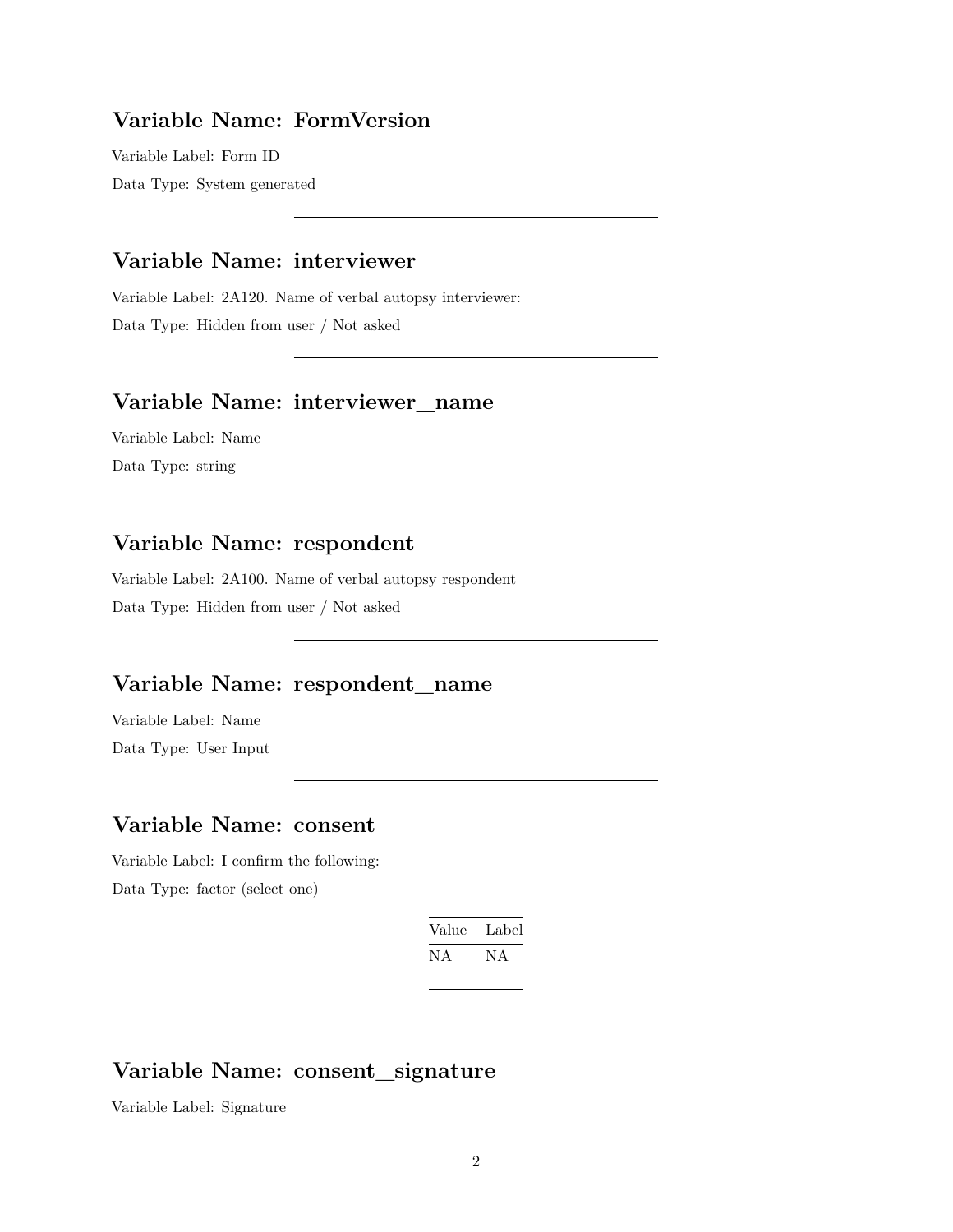### **Variable Name: consent\_audio**

Variable Label: or record verbal consent Data Type: audio

#### **Variable Name: relationship\_deceased**

Variable Label: 2A110. What is your relationship to the deceased? Data Type: factor (select one)

| Value | Label |
|-------|-------|
| ΝA    | NА    |

### **Variable Name: live\_deceased**

Variable Label: 2A115. Did you live with the deceased in the period leading to her/his death? Data Type: factor (select one)

| Value        | Label |
|--------------|-------|
| $\mathbf{I}$ | Yes   |
| '2           | Nο    |

#### **Variable Name: deceased\_1A100**

Variable Label: 1A100. What was the name of the deceased?

Data Type: Hidden from user / Not asked

### **Variable Name: deceased\_1A100\_name**

Variable Label: Name

Data Type: string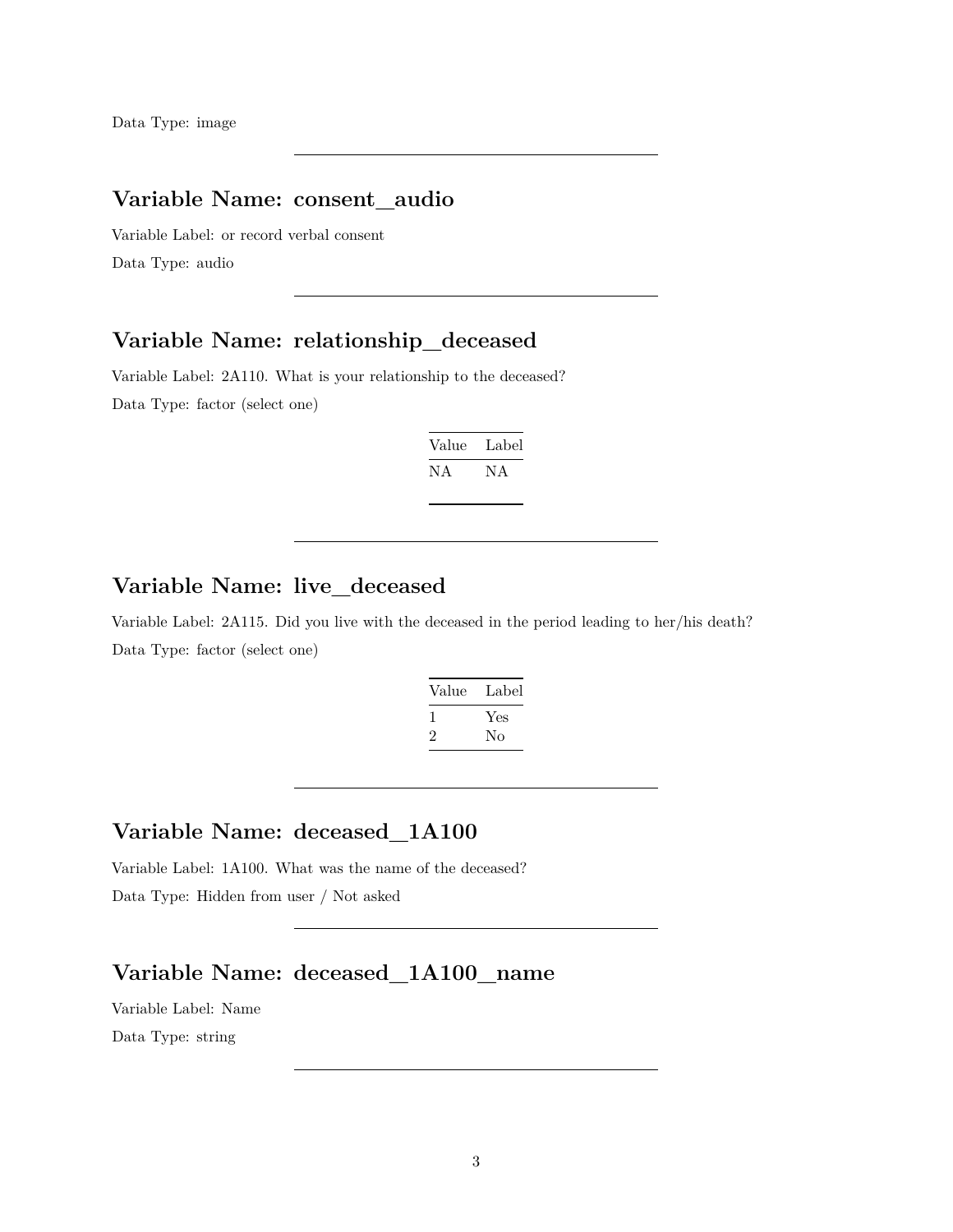Variable Label: 1A110. Was the deceased female or male? Data Type: factor (select one)

| Value | Label  |
|-------|--------|
| ı.    | Male   |
| '2    | Female |

## **Variable Name: deceased\_1A200**

Variable Label: 1A200. Is date of birth known? Data Type: factor (select one)

| Label |
|-------|
|       |
|       |
|       |

## **Variable Name: deceased\_1A210**

Variable Label: 1A210. When was the deceased born? Data Type: date

### **Variable Name: deceased\_1A220**

Variable Label: 1A220. Is date of death known? Data Type: factor (select one)

| Value | Label |
|-------|-------|
|       | Yes   |
| '2    | Nο    |

## **Variable Name: deceased\_1A230**

Variable Label: 1A230. When did s/he die? Data Type: date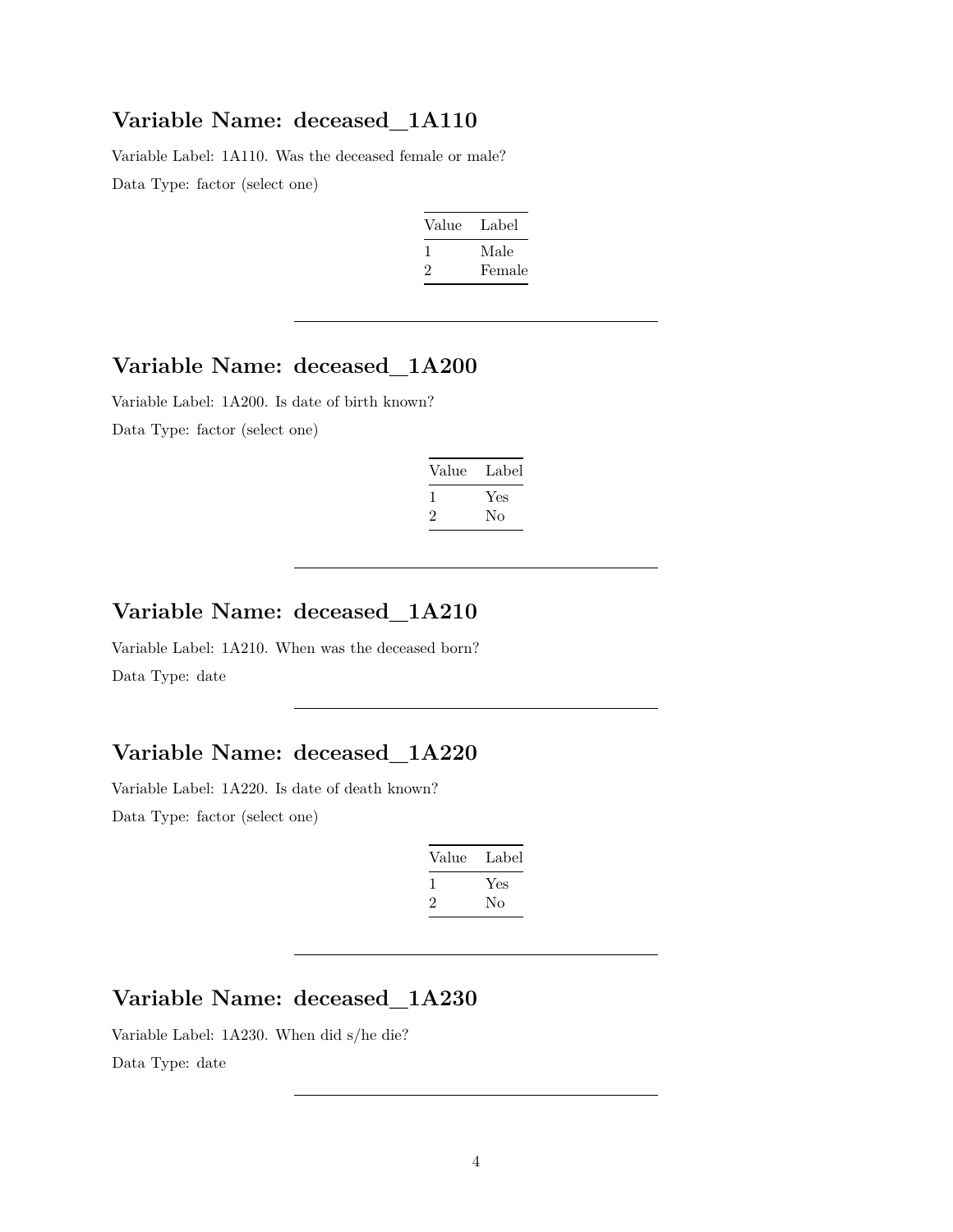Variable Label: 1A240. How old was the deceased when s/he died?

Data Type: integer

### **Variable Name: deceased\_1A400**

Variable Label: 1A400. Was this a woman who died more than 42 days but less than 1 year after being pregnant or delivering a baby?

Data Type: factor (select one)

| Value Label |            |
|-------------|------------|
| -9          | Don't know |
| ı           | Yes        |
| 2           | No         |

### **Variable Name: deceased\_1A500**

Variable Label: 1A500. What was her/his citizenship/nationality?

Data Type: factor (select one)

| Value Label    |                     |
|----------------|---------------------|
| -9             | Don't know          |
| 1              | Citizen by birth    |
| $\mathfrak{D}$ | Naturalized Citizen |
| З              | Alien               |

### **Variable Name: deceased\_1A510**

Variable Label: 1A510. What was her/his ethnicity?

Data Type: factor (select multiple)

| Value          | - Label         |
|----------------|-----------------|
| 1              | Malay           |
| 2              | Chinese         |
| 3              | Indian          |
| $\overline{4}$ | Other (specify) |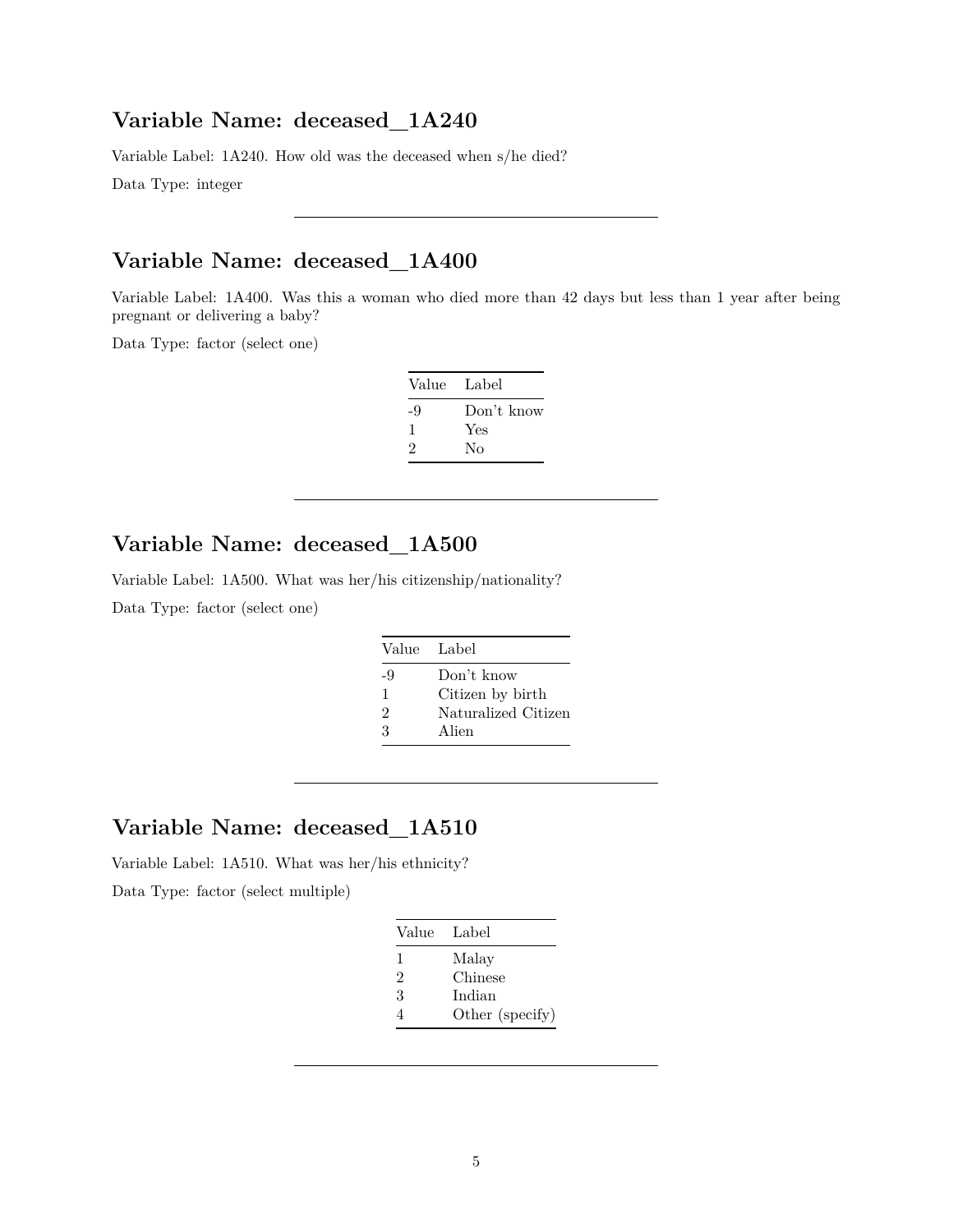Variable Label: 1A520. What was her/his place of birth? Data Type: factor (select one)

| Value | Label                 |
|-------|-----------------------|
| 1     | Hospital              |
| 2     | Other Health Facility |
| 3     | Home                  |
|       | Other                 |

### **Variable Name: deceased\_1A530**

Variable Label: 1A530. What was her/his plase of usual residence? Data Type: Hidden from user / Not asked

### **Variable Name: deceased\_1A530\_Number**

Variable Label: Number of house Data Type: string

### **Variable Name: deceased\_1A530\_Street**

Variable Label: Number of street Data Type: string

### **Variable Name: deceased\_1A530\_Taman**

Variable Label: Enter name of Taman Data Type: string

## **Variable Name: deceased\_1A530\_Kampung**

Variable Label: Enter name of Kampung

Data Type: string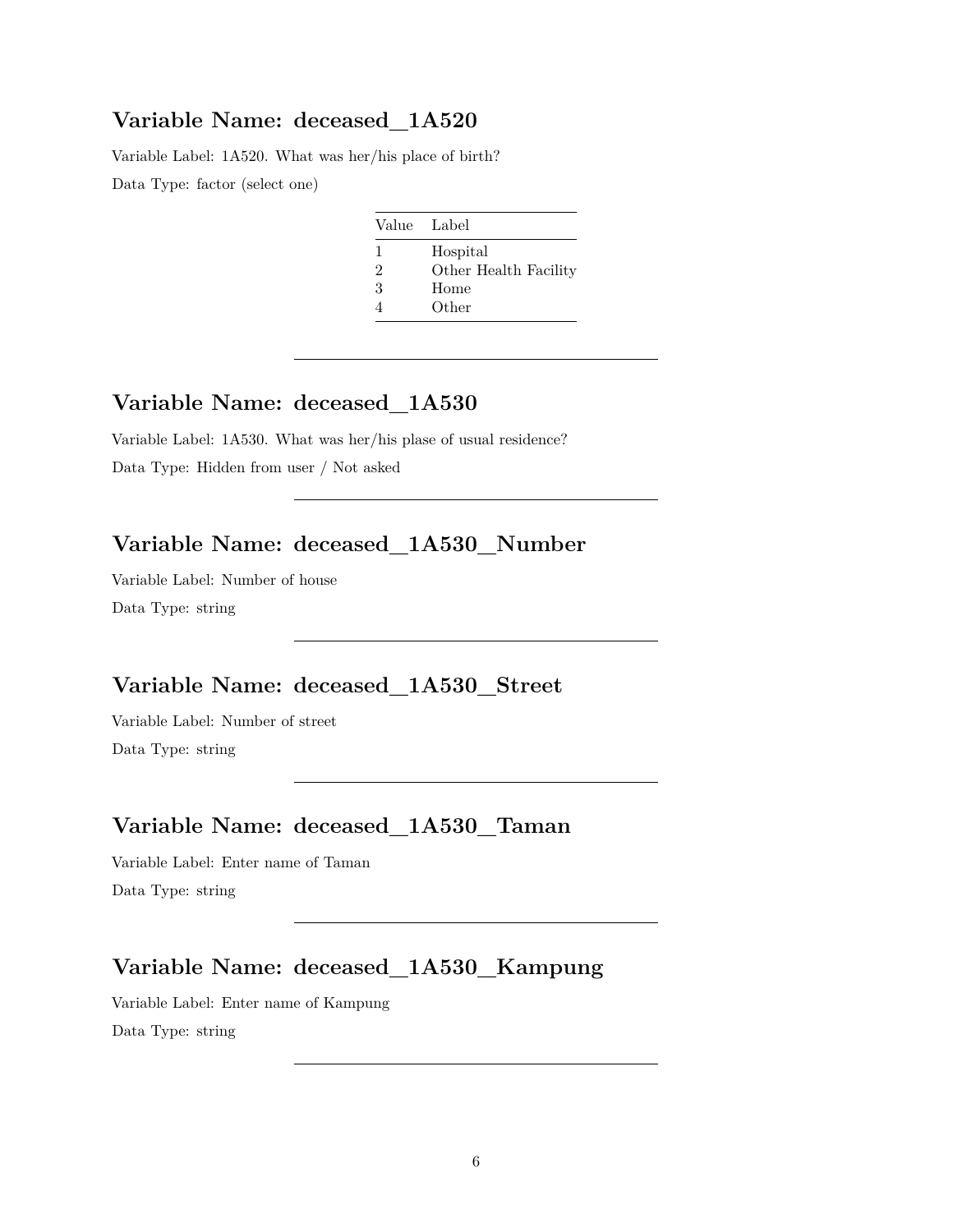#### **Variable Name: deceased\_1A530\_Postcode**

Variable Label: Enter number of postcode Data Type: string

### **Variable Name: deceased\_1A530\_Subdistrict**

Variable Label: Subdistrict Data Type: string

#### **Variable Name: deceased\_1A530\_State**

Variable Label: State Data Type: string

## **Variable Name: deceased\_1A530\_Country**

Variable Label: Country Data Type: string

## **Variable Name: deceased\_1A540\_check**

Variable Label: Was her/his place of normal residence 1-5 years before death same as place of usual residence (1A530) ?

Data Type: factor (select one)

| Value | Label |
|-------|-------|
|       | Yes   |
| ۰,    | Nο    |

## **Variable Name: deceased\_1A540**

Variable Label: 1A540. What was her/his place of normal residence 1 to 5 years before death?

Data Type: Hidden from user / Not asked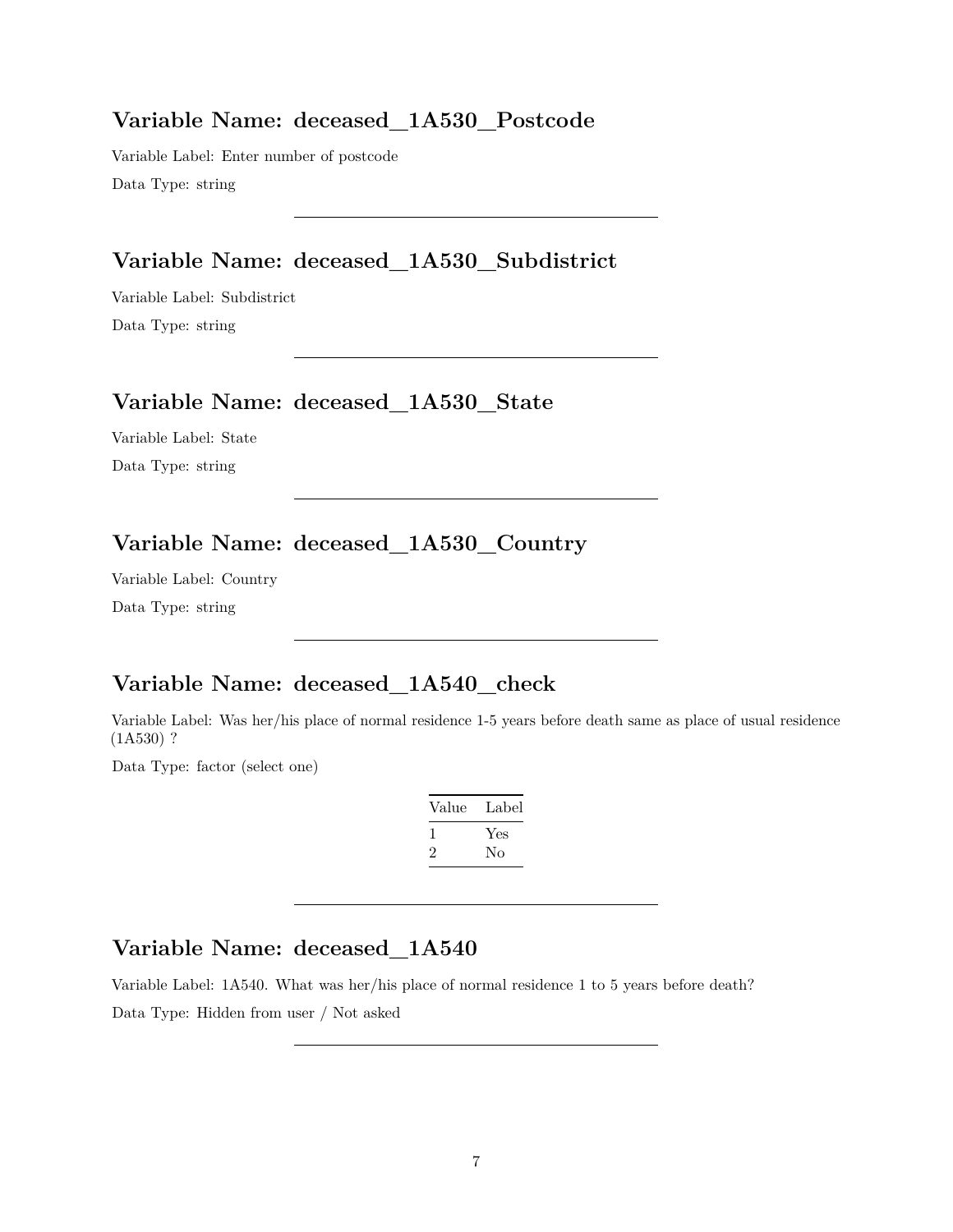#### **Variable Name: deceased\_1A540\_Number**

Variable Label: Number of house Data Type: string

### **Variable Name: deceased\_1A540\_Street**

Variable Label: Number of street Data Type: string

### **Variable Name: deceased\_1A540\_Taman**

Variable Label: Enter name of Taman Data Type: string

## **Variable Name: deceased\_1A540\_Kampung**

Variable Label: Enter name of Kampung Data Type: string

## **Variable Name: deceased\_1A540\_Postcode**

Variable Label: Enter number of postcode Data Type: string

### **Variable Name: deceased\_1A540\_Subdistrict**

Variable Label: Subdistrict

Data Type: factor (select one)

| Value | Label |
|-------|-------|
| ΝA    | N A   |

## **Variable Name: deceased\_1A540\_State**

Variable Label: State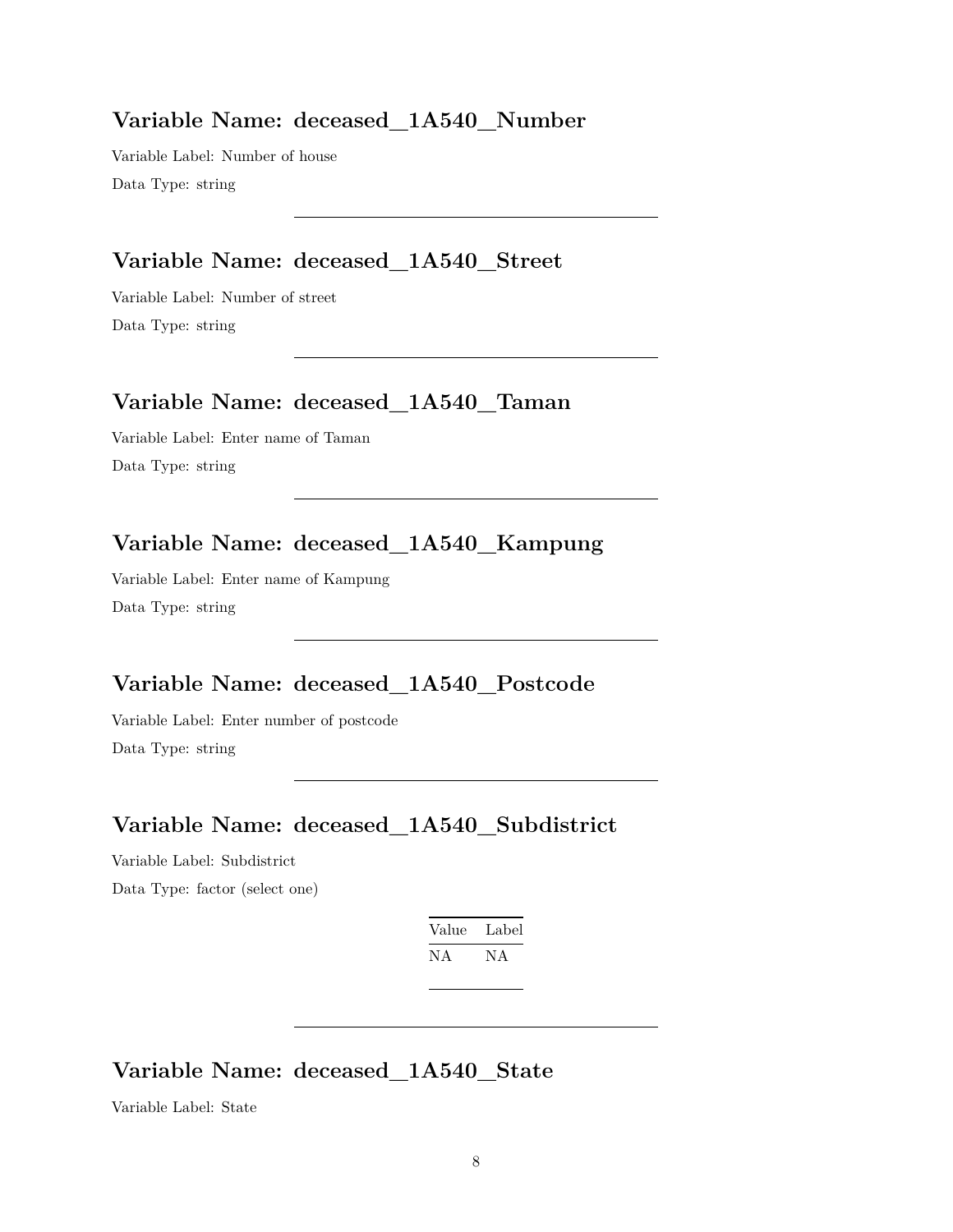### **Variable Name: deceased\_1A540\_Country**

Variable Label: Country Data Type: string

## **Variable Name: deceased\_1A550\_check**

Variable Label: Did death occur at her/his place of normal residence (1A540) ? Data Type: factor (select one)

| Value | Label     |
|-------|-----------|
| '2    | Yes<br>Nο |
|       |           |

### **Variable Name: deceased\_1A550**

Variable Label: 1A550. Where did death occur? Data Type: Hidden from user / Not asked

#### **Variable Name: deceased\_1A550\_Number**

Variable Label: Number of house Data Type: string

### **Variable Name: deceased\_1A550\_Street**

Variable Label: Number of street Data Type: string

## **Variable Name: deceased\_1A550\_Taman**

Variable Label: Enter name of Taman Data Type: string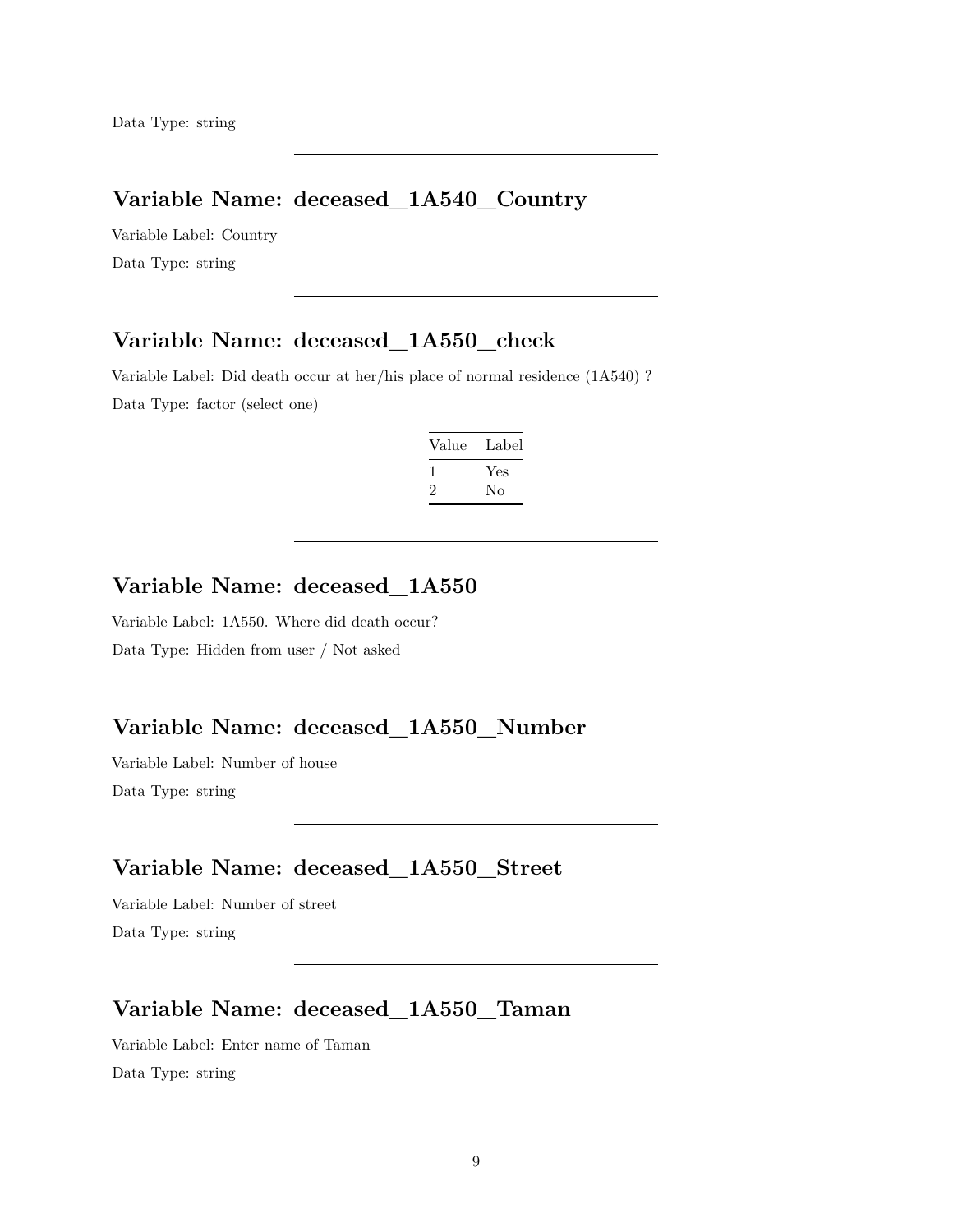#### **Variable Name: deceased\_1A550\_Kampung**

Variable Label: Enter name of Kampung Data Type: string

### **Variable Name: deceased\_1A550\_Postcode**

Variable Label: Enter number of postcode Data Type: string

### **Variable Name: deceased\_1A550\_Subdistrict**

Variable Label: Subdistrict Data Type: factor (select one)

| Value | Label |
|-------|-------|
| ΝA    | NA.   |

## **Variable Name: deceased\_1A550\_State**

Variable Label: State Data Type: string

## **Variable Name: deceased\_1A550\_Country**

Variable Label: Country Data Type: string

### **Variable Name: deceased\_1A560**

Variable Label: 1A560. What was the site of death? Data Type: factor (select one)

|                | Value Label           |
|----------------|-----------------------|
| -9             | Don't know            |
| 1              | Hospital              |
| $\mathfrak{D}$ | Other Health Facility |
| 3              | Home                  |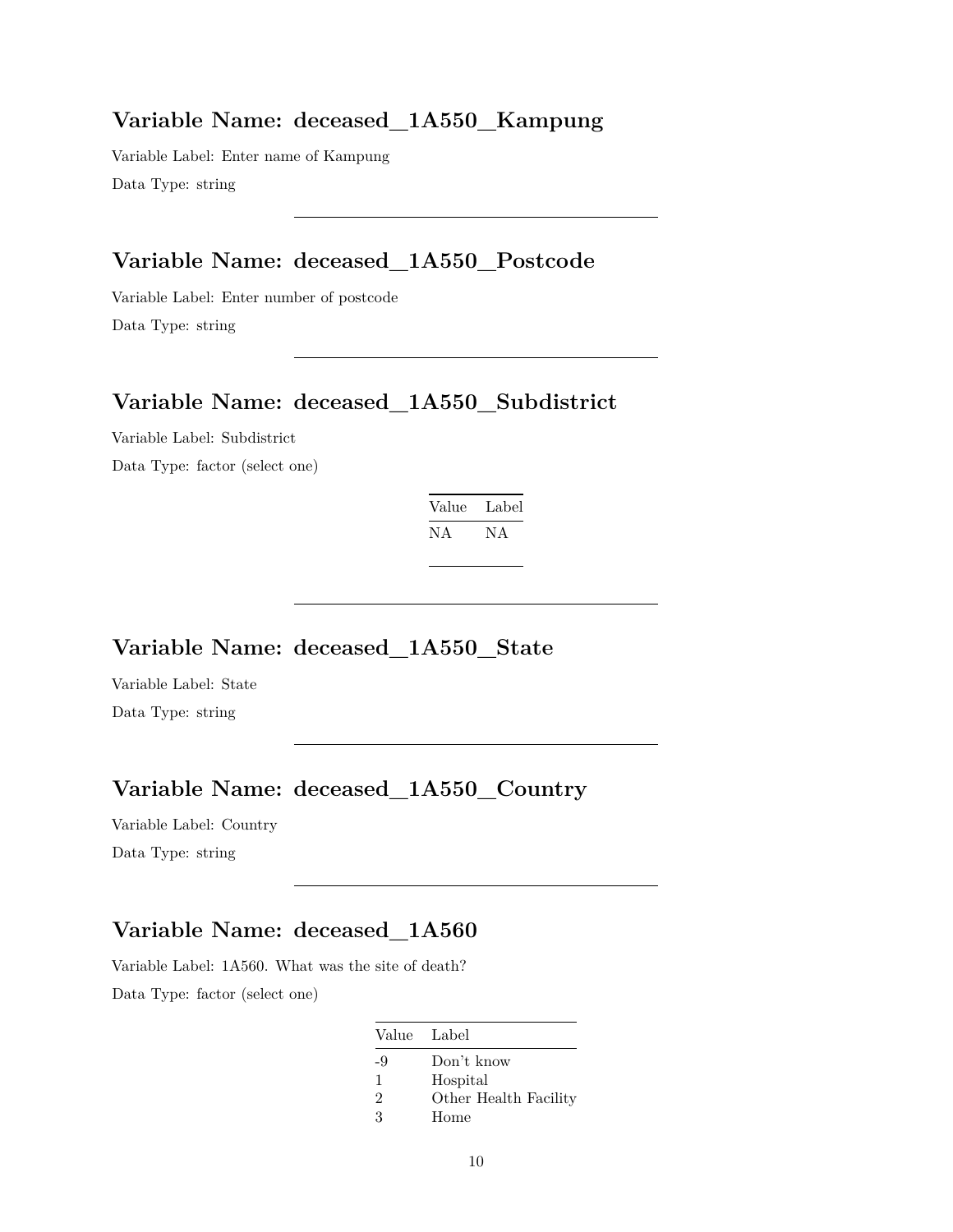### **Variable Name: deceased\_1A560\_other**

Variable Label: If 'other' site of death, please specify Data Type: string

## **Variable Name: deceased\_1A600**

Variable Label: 1A600. What was her/his marital status Data Type: factor (select one)

|                | Value Label                   |
|----------------|-------------------------------|
| -9             | Don't know                    |
| 1              | Never married                 |
| $\mathfrak{D}$ | Married/living with a partner |
| 3              | Widowed                       |
|                | Divorced                      |
| 5              | Separated                     |

## **Variable Name: deceased\_1A610**

Variable Label: 1A610. What was the date of marriage? Data Type: date

### **Variable Name: deceased\_1A630**

Variable Label: 1A630.What was the name of the mother? Data Type: Hidden from user / Not asked

## **Variable Name: deceased\_1A630\_surname**

Variable Label: Surname

Data Type: Hidden from user / Not asked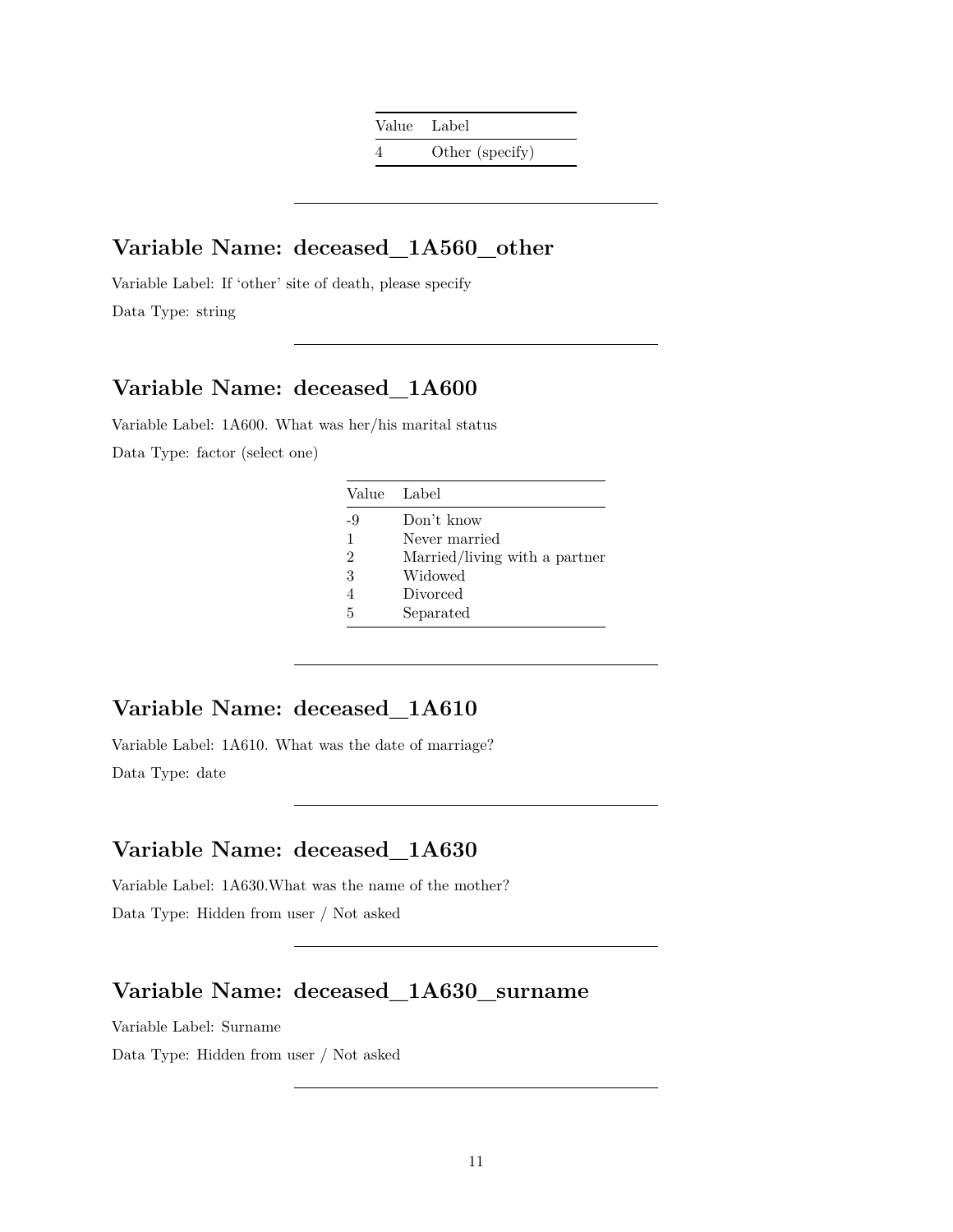#### **Variable Name: deceased\_1A630\_name**

Variable Label: Name Data Type: string

### **Variable Name: deceased\_1A620**

Variable Label: 1A620. What was the name of the father? Data Type: Hidden from user / Not asked

#### **Variable Name: deceased\_1A620\_surname**

Variable Label: Surname Data Type: Hidden from user / Not asked

### **Variable Name: deceased\_1A620\_name**

Variable Label: Name Data Type: string

### **Variable Name: deceased\_1A640**

Variable Label: 1A640. What was her/his highest level of schooling? Data Type: factor (select one)

| Value Label    |                     |
|----------------|---------------------|
| -9             | Don't know          |
| 1              | No formal education |
| $\overline{2}$ | Primary             |
| 3              | Secondary           |
|                | Higher              |

## **Variable Name: deceased\_1A650**

Variable Label: 1A650. What s/he able to read and write? Data Type: factor (select one)

| Value | Label      |
|-------|------------|
| -9    | Don't know |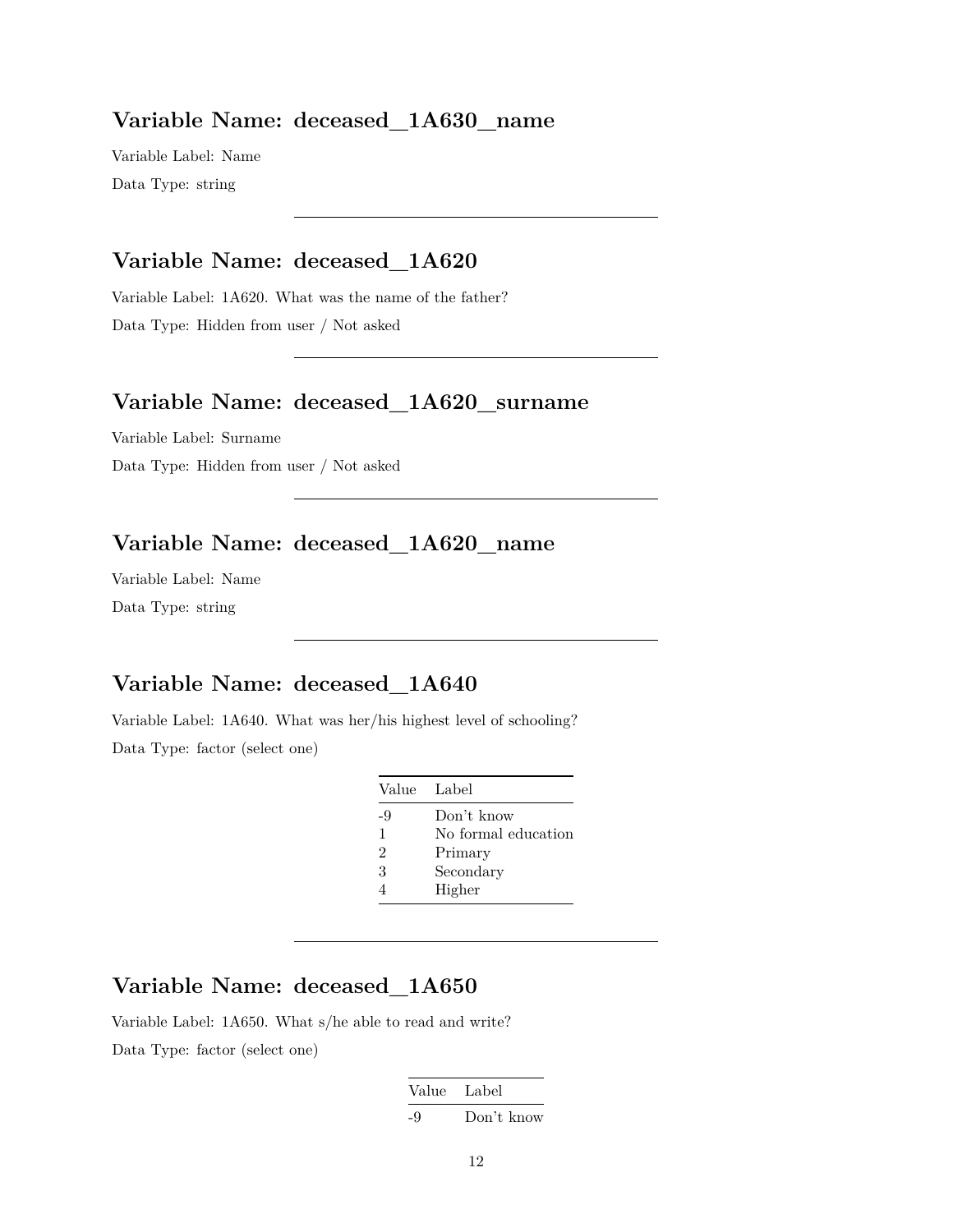| Value | Label |
|-------|-------|
|       | Yes   |
| 2     | No    |
|       |       |

Variable Label: 1A660. What was her/his economical activity status in year prior to death Data Type: factor (select one)

| Value Label |                                                 |
|-------------|-------------------------------------------------|
| -9          | Don't know                                      |
| 1           | Usually economically active - Mainly employed   |
| 2           | Usually economically active - Mainly unemployed |
| 3           | Not economically active - Home-maker            |
|             | Not economically active - Student               |
| 5           | Not economically active - Pension               |
|             | Not economically active - Other (specify)       |

### **Variable Name: deceased\_1A660\_other**

Variable Label: If other economical activity status, please specify Data Type: string

### **Variable Name: deceased\_1A670**

Variable Label: 1A670. What was her/his occupation, that is, what kind of work did s/he mainly do? Data Type: string

#### **Variable Name: reg\_cert\_1A700**

Variable Label: 1A700. Death registration number Data Type: string

## **Variable Name: reg\_cert\_1A710**

Variable Label: 1A710. Date of registration Data Type: date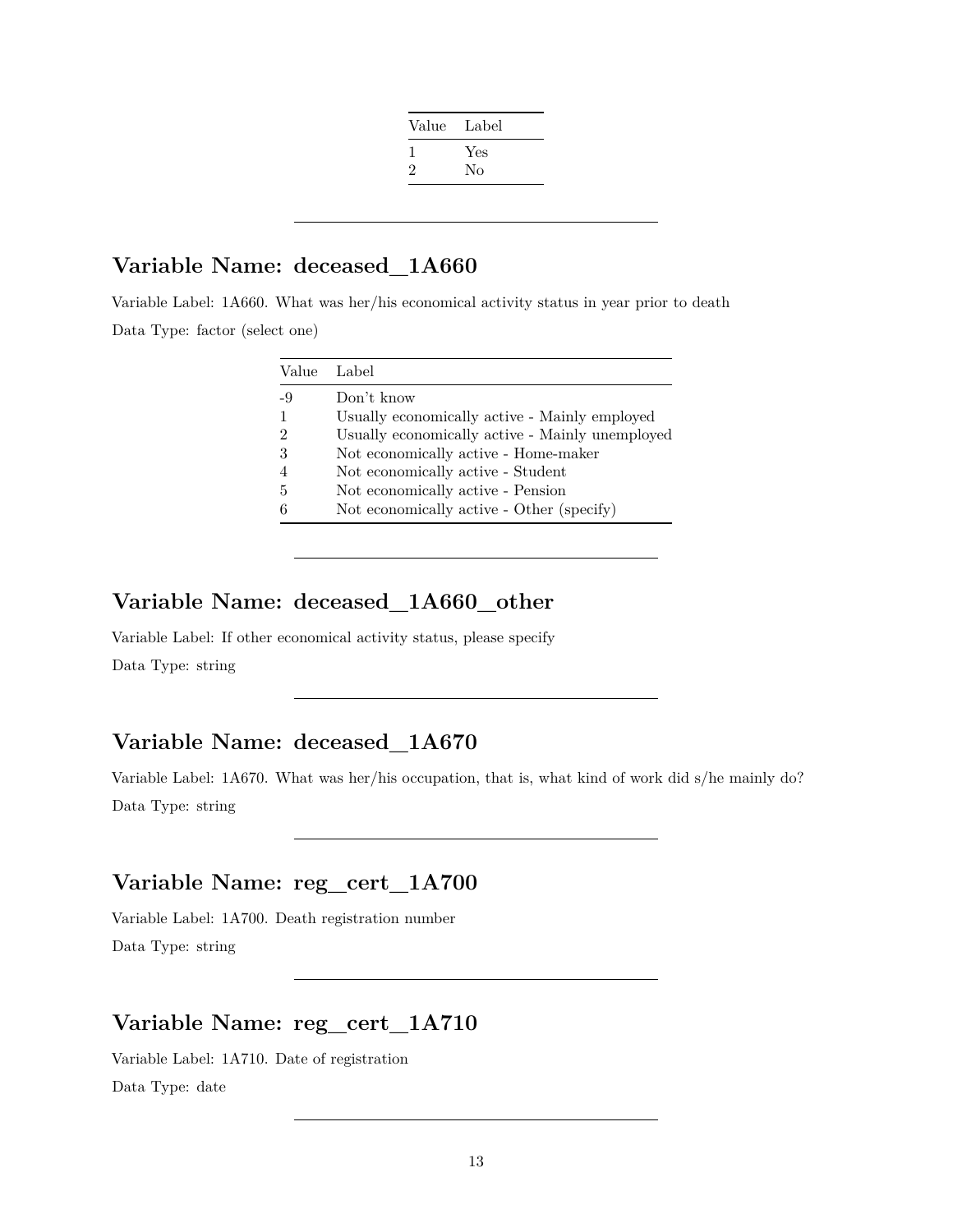#### **Variable Name: reg\_cert\_1A720\_1**

Variable Label: 1A720\_1. Registration Area Data Type: string

### **Variable Name: reg\_cert\_1A720\_2**

Variable Label: 1A720\_2. Registration Centre Data Type: string

### **Variable Name: reg\_cert\_1A720\_3**

Variable Label: 1A720\_3. Photo of the Death Certificate Data Type: image

### **Variable Name: reg\_cert\_1A730**

Variable Label: 1A730. National identification number of deceased Data Type: string

## **Variable Name: deathcause\_0**

Variable Label: Could you tell me about the illness/events that led to her/his death? Data Type: string

### **Variable Name: deathcause\_1**

Variable Label: CAUSE OF DEATH 1 ACCORDING TO RESPONDENT Data Type: string

### **Variable Name: deathcause\_2**

Variable Label: CAUSE OF DEATH 2 ACCORDING TO RESPONDENT Data Type: string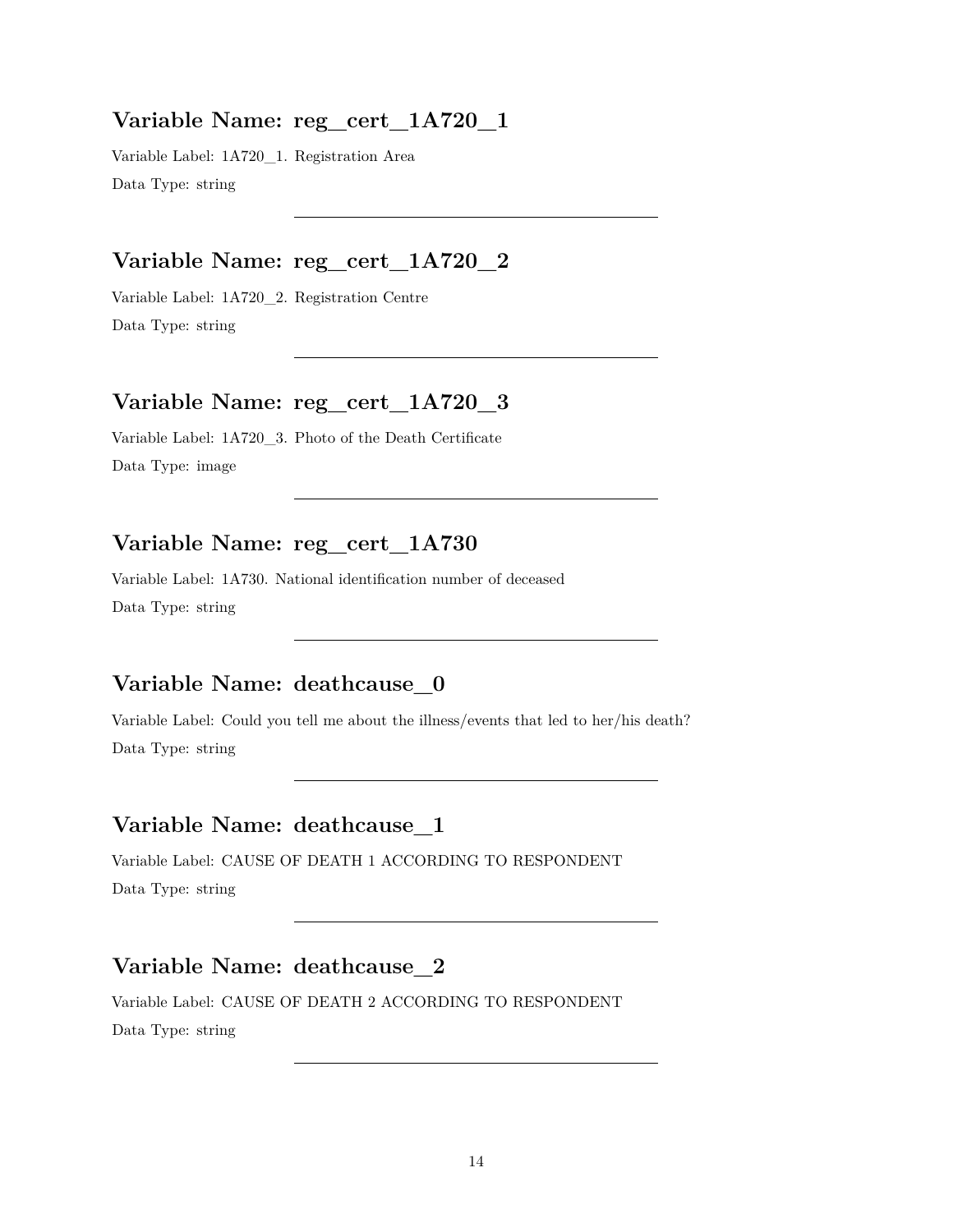### **Variable Name: section\_5**

Variable Label: I would like to ask you some questions concerning the contexts and previously known medical conditions the deceased had; injuries and accidents that the deceased suffered; and signs and symptoms that the deceased had/showed when s/he was ill. Some of these questions may not appear to be directly related to his/her death. Please bear with me and answer all the questions. They will help us to get a clear picture of all possible symptoms that the deceased had.

Data Type: Hidden from user / Not asked

### **Variable Name: medical\_3A100**

Variable Label: 3A100. Was there any diagnosis of Tuberculosis?

Data Type: factor (select one)

| Value | Label      |
|-------|------------|
| -9    | Don't know |
| 1     | Yes        |
| 2     | Nο         |
|       |            |

### **Variable Name: medical\_3A110**

Variable Label: 3A110. Was there any diagnosis of HIV AIDS? Data Type: factor (select one)

| Value | Label      |
|-------|------------|
| -9    | Don't know |
| ı.    | Yes        |
| 2     | No         |
|       |            |

#### **Variable Name: medical\_3A120**

Variable Label: 3A120. Did s/he have a recent positive test for Malaria? Data Type: factor (select one)

| Value Label |            |
|-------------|------------|
| -9          | Don't know |
| ı           | Yes        |
| 2           | No         |
|             |            |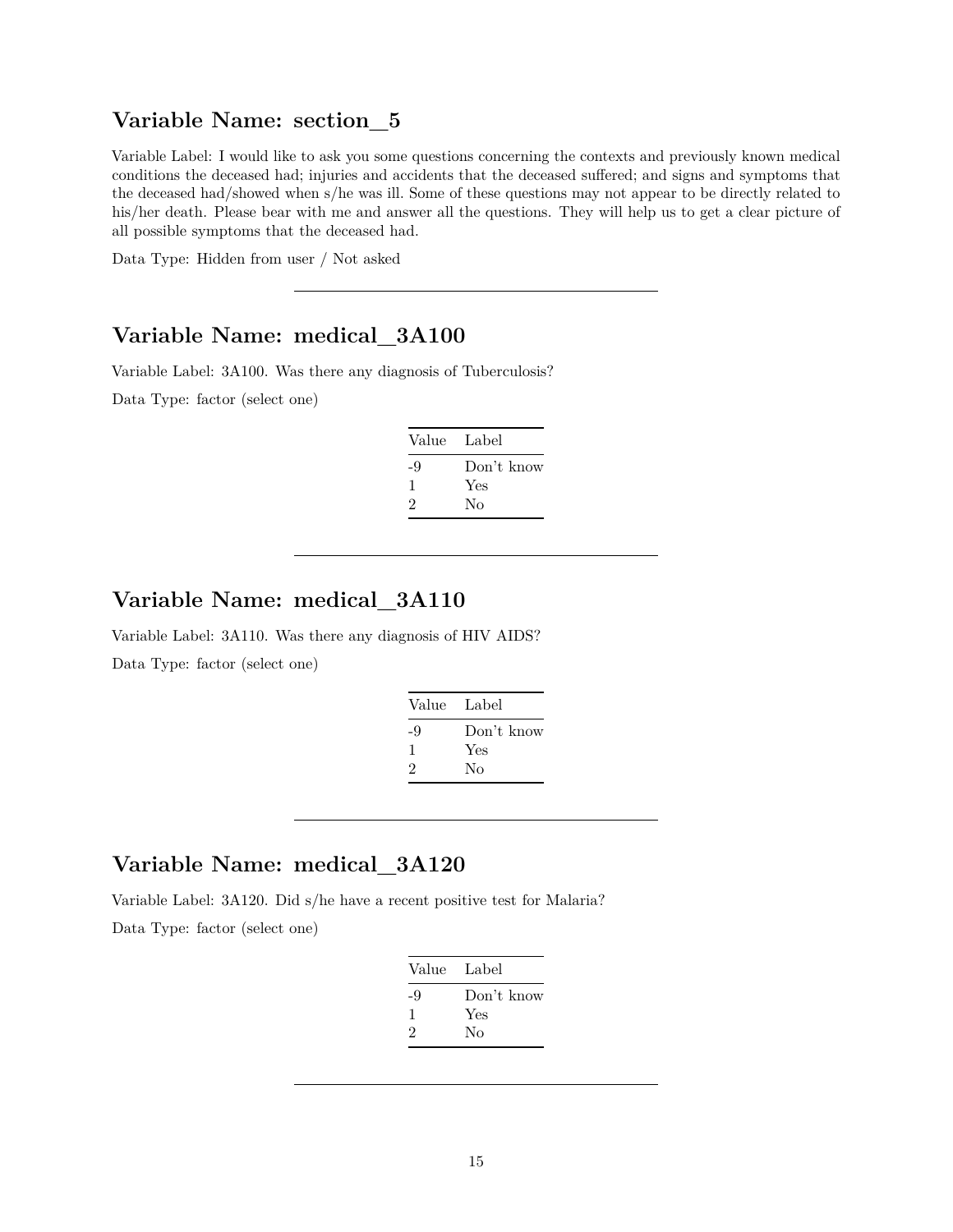Variable Label: 3A130. Did s/he have a recent negative tests for Malaria? Data Type: factor (select one)

| Value Label |            |
|-------------|------------|
| -9          | Don't know |
| ı           | Yes        |
| 2           | No         |
|             |            |

## **Variable Name: medical\_3A140**

Variable Label: 3A140. Was there any diagnosis of Measles? Data Type: factor (select one)

| Value Label |            |
|-------------|------------|
| -9          | Don't know |
| л.          | Yes        |
| 2           | Nο         |
|             |            |

### **Variable Name: medical\_3A150**

Variable Label: 3A150. Was there any diagnosis of High Blood Pressure Data Type: factor (select one)

| Value | - Label    |
|-------|------------|
| -9    | Don't know |
| ı     | Yes        |
| 2     | Nο         |
|       |            |

## **Variable Name: medical\_3A160**

Variable Label: 3A160. Was there any diagnosis of Heart Disease?

Data Type: factor (select one)

| Value Label |            |
|-------------|------------|
| -9          | Don't know |
| ı           | Yes        |
| 2           | Nο         |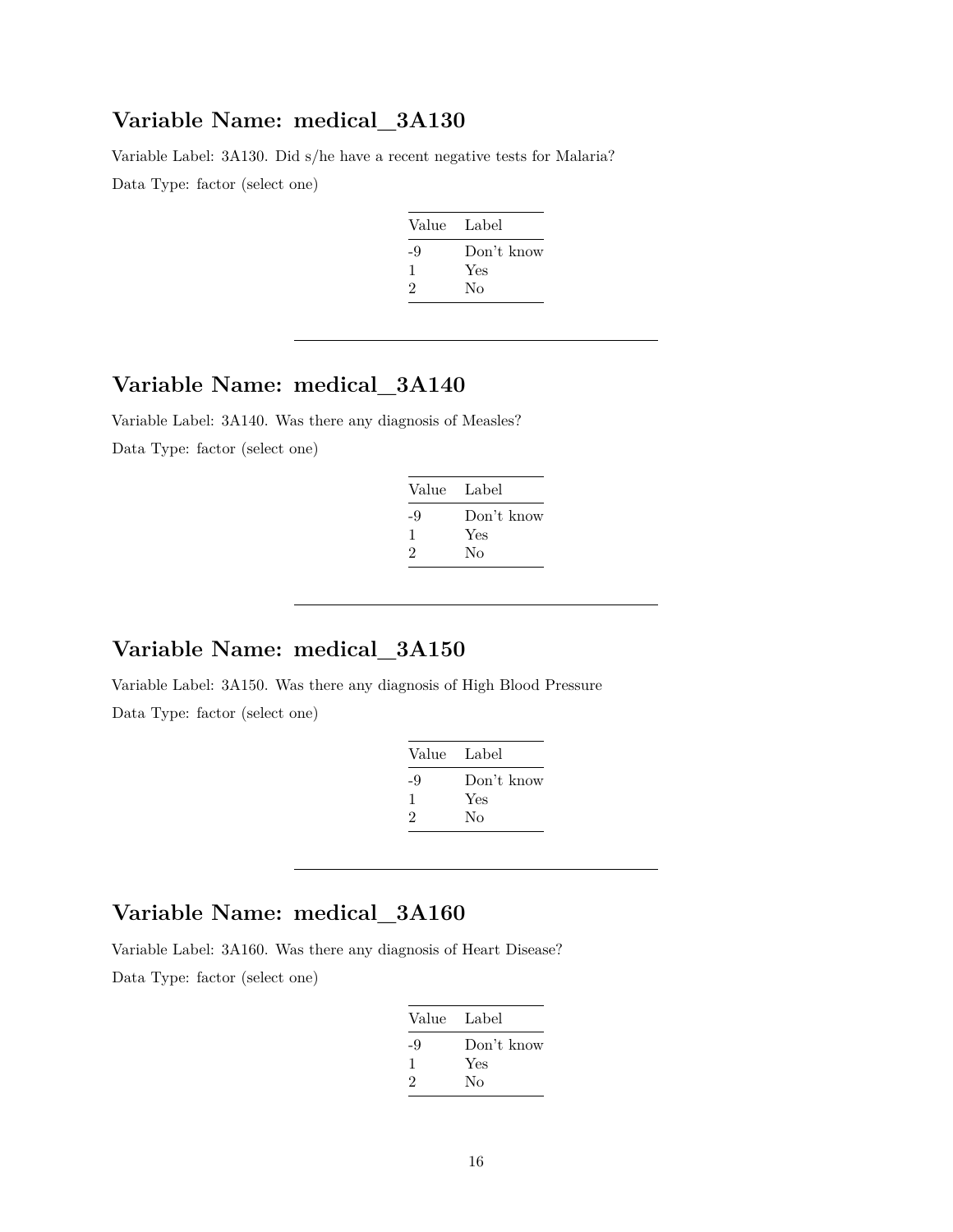Variable Label: 3A170. Was there any diagnosis of Diabetis? Data Type: factor (select one)

| Value Label |            |
|-------------|------------|
| -9          | Don't know |
| 1           | Yes        |
| 2           | Nο         |
|             |            |

#### **Variable Name: medical\_3A180**

Variable Label: 3A180. Was there any diagnosis of Asthma? Data Type: factor (select one)

| Label      |
|------------|
| Don't know |
| Yes        |
| No         |
|            |

### **Variable Name: medical\_3A190**

Variable Label: 3A190. Was there any diagnosis of Epilepsy? Data Type: factor (select one)

| Value | Label      |
|-------|------------|
| -9    | Don't know |
| -1    | Yes        |
| 2     | Nο         |

## **Variable Name: medical\_3A200**

Variable Label: 3A200. Was there any diagnosis of Cancer? Data Type: factor (select one)

| Value Label       |
|-------------------|
| Don't know<br>Yes |
|                   |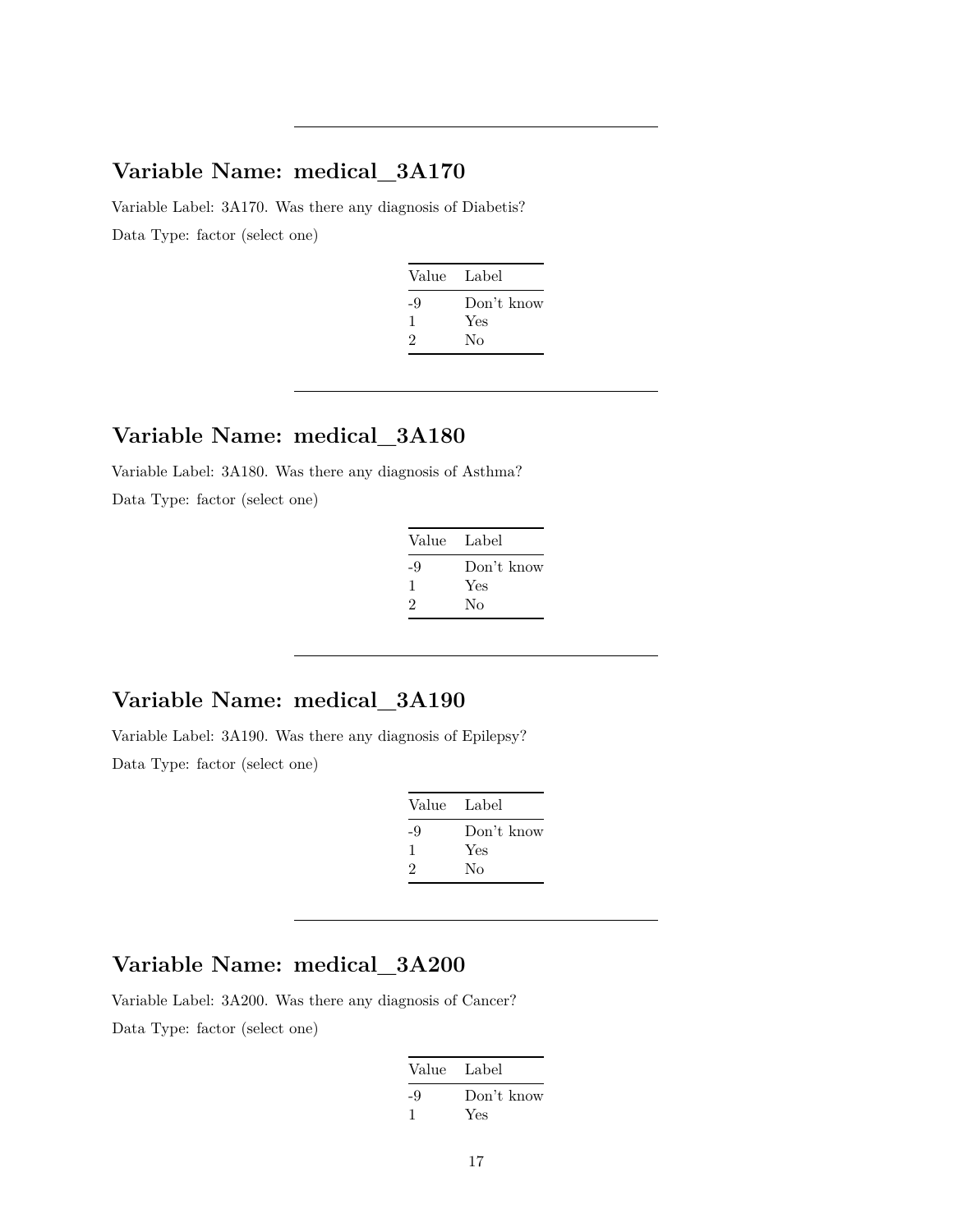| Value Label   |    |
|---------------|----|
| $\mathcal{L}$ | No |

Variable Label: 3A210. Was there any diagnosis of Chronic Obstructive Pulmonary Disease (COPD)? Data Type: factor (select one)

| Label      |
|------------|
| Don't know |
| Yes        |
| No         |
|            |

## **Variable Name: medical\_3A220**

Variable Label: 3A220. Was there any diagnosis of Dementia?

Data Type: factor (select one)

| Value | Label      |
|-------|------------|
| -9    | Don't know |
| 1     | Yes        |
| 2     | Nο         |

## **Variable Name: medical\_3A230**

Variable Label: 3A230. Was there any diagnosis of Depression? Data Type: factor (select one)

| Value | Label      |
|-------|------------|
| -9    | Don't know |
| 1     | Yes        |
| 2     | Nο         |

## **Variable Name: medical\_3A240**

Variable Label: 3A240. Was there any diagnosis of Stroke? Data Type: factor (select one)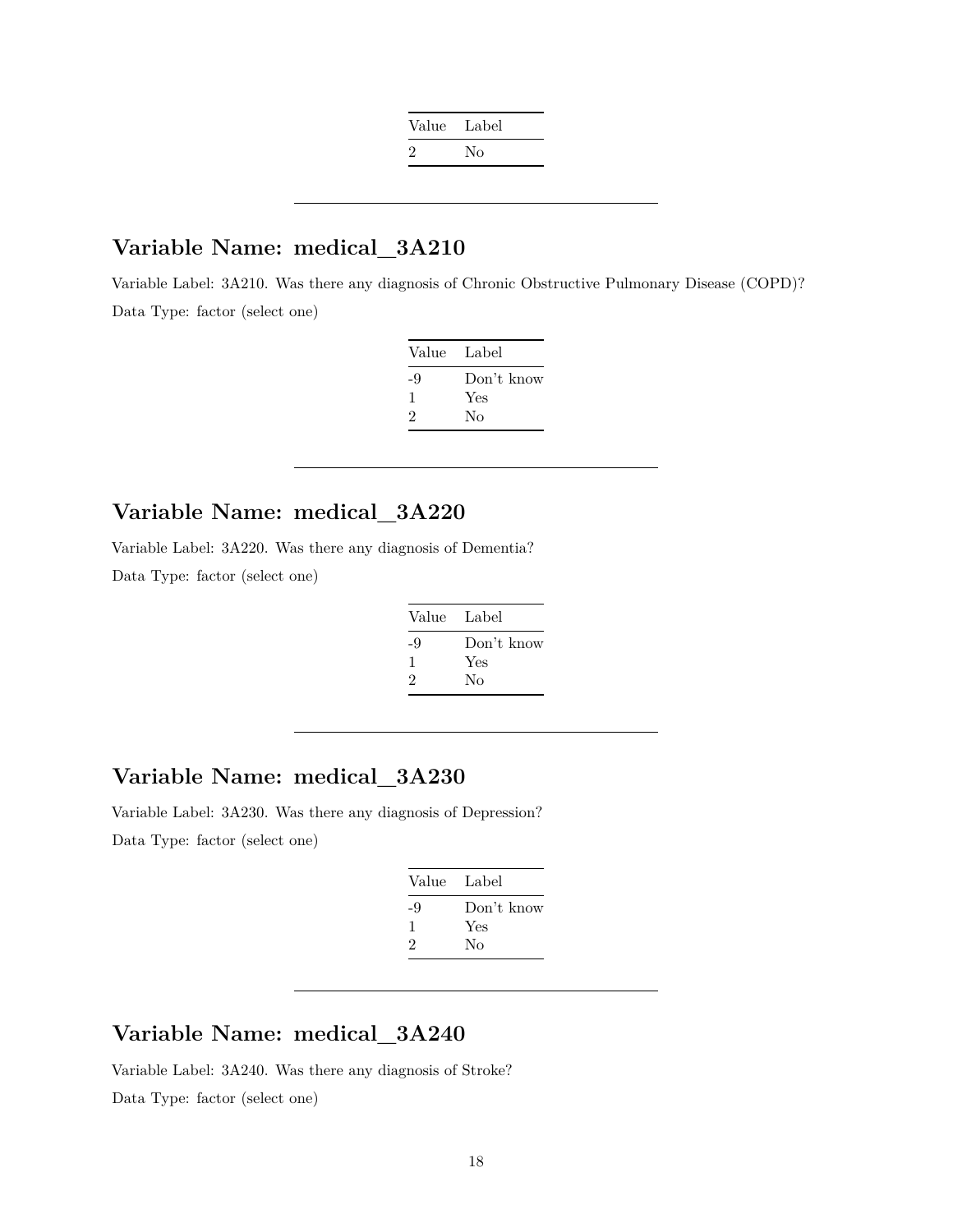| Value Label |            |
|-------------|------------|
| -9          | Don't know |
| ı           | Yes        |
| 2           | No         |
|             |            |

Variable Label: 3A250. Was there any diagnosis of Sickle Cell disease?

Data Type: factor (select one)

| Value Label |            |
|-------------|------------|
| -9          | Don't know |
| ı           | Yes        |
| 2           | No         |

### **Variable Name: medical\_3A260**

Variable Label: 3A260. Was there any diagnosis of Kidney disease? Data Type: factor (select one)

| Value | Label      |
|-------|------------|
| -9    | Don't know |
| 1     | Yes        |
| 2     | Nο         |
|       |            |

### **Variable Name: medical\_3A270**

Variable Label: 3A270. Was there any diagnosis of Liver disease? Data Type: factor (select one)

| Value Label |            |
|-------------|------------|
| -9          | Don't know |
| ı           | Yes        |
| 2           | No         |
|             |            |

### **Variable Name: medical\_3A280**

Variable Label: 3A280. Did s/he die during the wet season?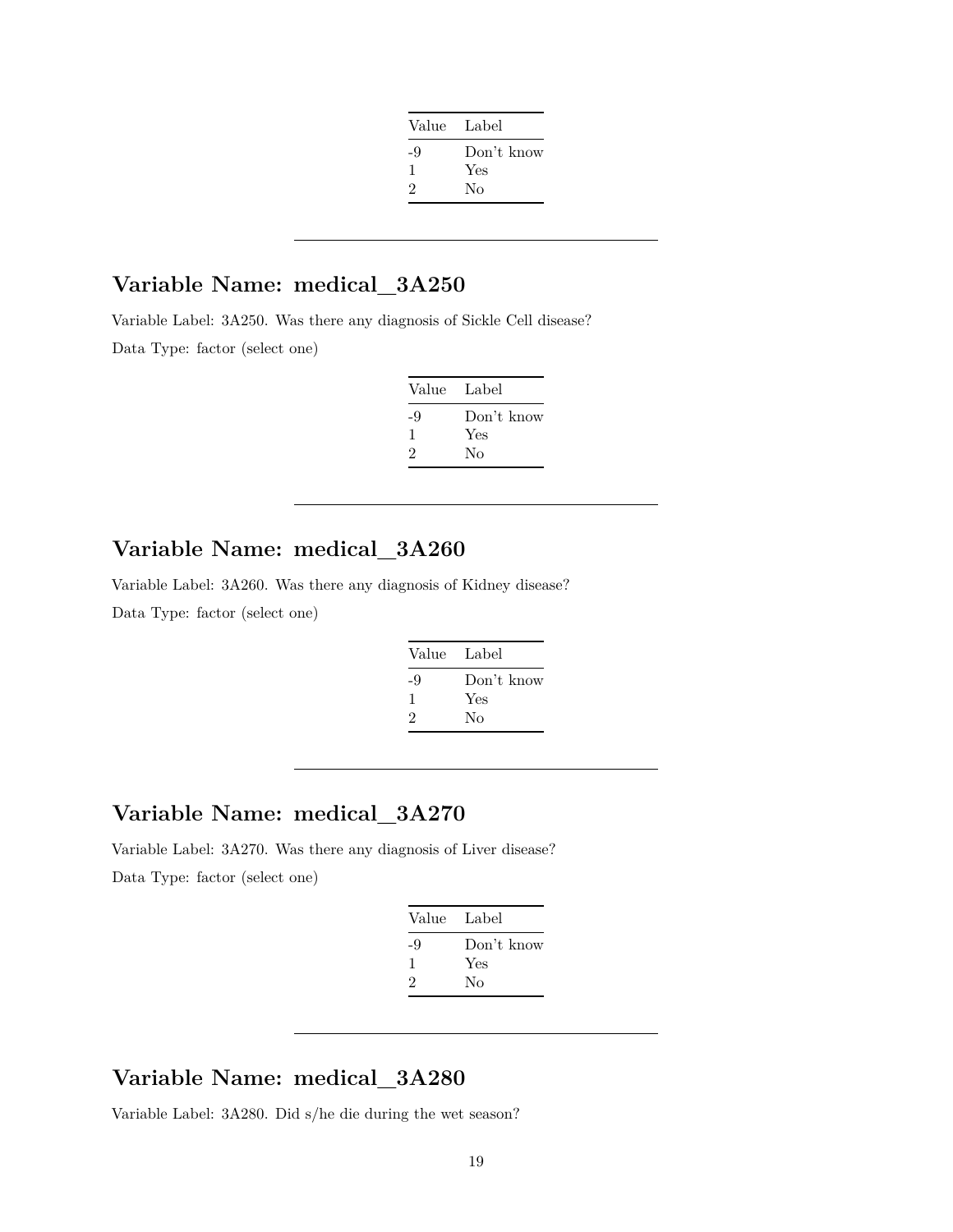Data Type: factor (select one)

| Value Label |
|-------------|
| Don't know  |
| Yes         |
| No          |
|             |

## **Variable Name: medical\_3A290**

Variable Label: 3A290. Did s/he die during the dry season? Data Type: factor (select one)

| Value | Label      |
|-------|------------|
| -9    | Don't know |
| -1    | Yes        |
| 2     | Nο         |

## **Variable Name: medical\_3A300**

Variable Label: 3A300. For how long was s/he ill before s/he died? (Days) Data Type: integer

#### **Variable Name: medical\_3A310**

Variable Label: 3A310. Did s/he die suddenly? Data Type: factor (select one)

| Value | Label      |
|-------|------------|
| -9    | Don't know |
| -1    | Yes        |
| 2     | Nο         |

### **Variable Name: injury\_3E100**

Variable Label: 3E100. Did s/he suffer from any injury or accident that led to her/his death? Data Type: factor (select one)

|    | Value Label |
|----|-------------|
| -9 | Don't know  |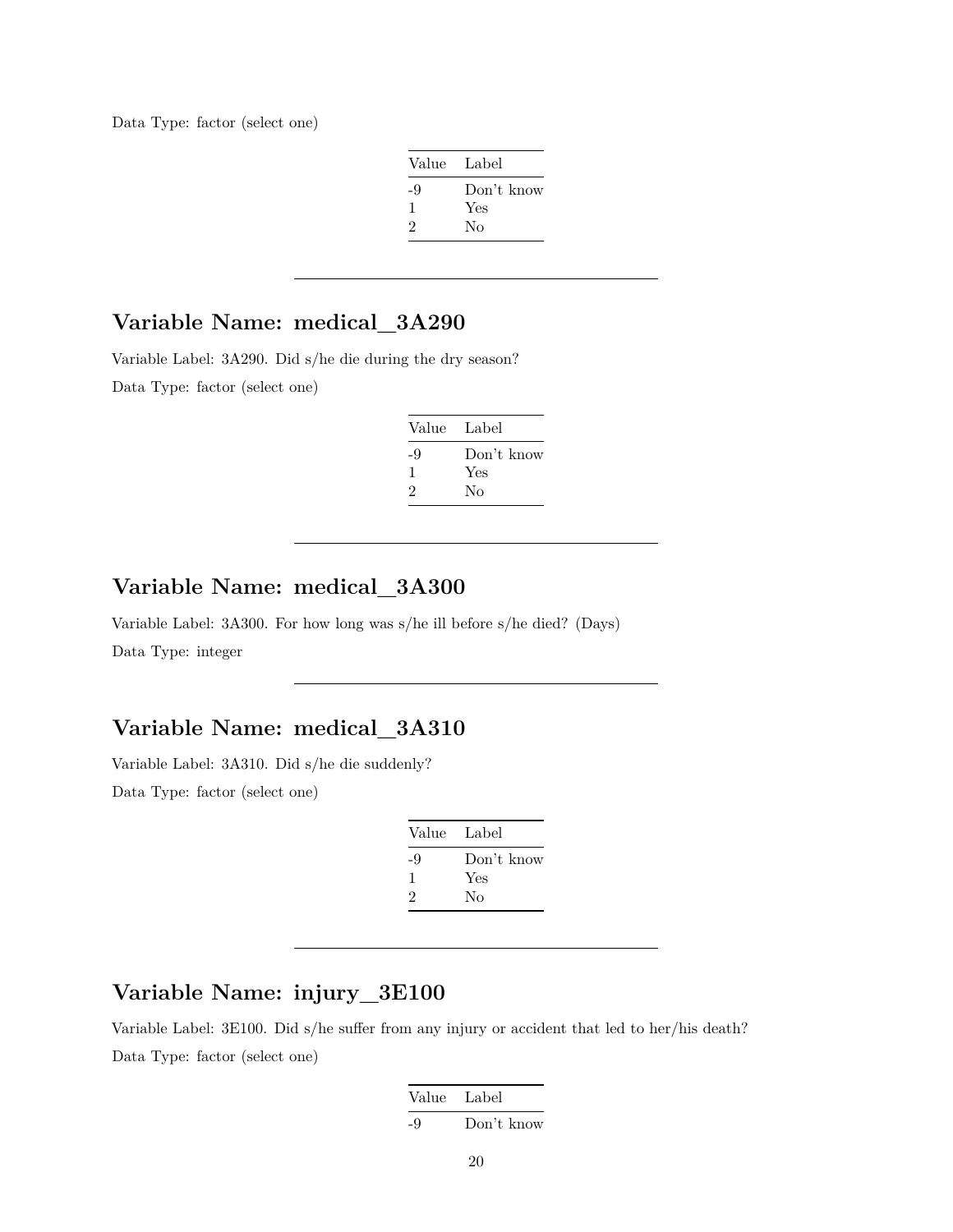| Value Label |     |
|-------------|-----|
|             | Yes |
| 2           | No  |
|             |     |

Variable Label: 3E110. Did s/he suffer from a road traffic accident? Data Type: factor (select one)

| Value | Label      |
|-------|------------|
| -9    | Don't know |
| ı     | Yes        |
| 2     | Nο         |

#### **Variable Name: injury\_3E120**

Variable Label: 3E120. Was s/he injured as a pedestrian/walking? Data Type: factor (select one)

| Value | Label      |
|-------|------------|
| -9    | Don't know |
| J.    | Yes        |
| 2     | Nο         |

### **Variable Name: injury\_3E130**

Variable Label: 3E130. Was s/he injured as an occupant of a car vehicle? Data Type: factor (select one)

| Value Label |
|-------------|
| Don't know  |
| Yes         |
| Nο          |
|             |

## **Variable Name: injury\_3E140**

Variable Label: 3E140. Was s/he injured as an occupant of a bus/heavy transport vehicle?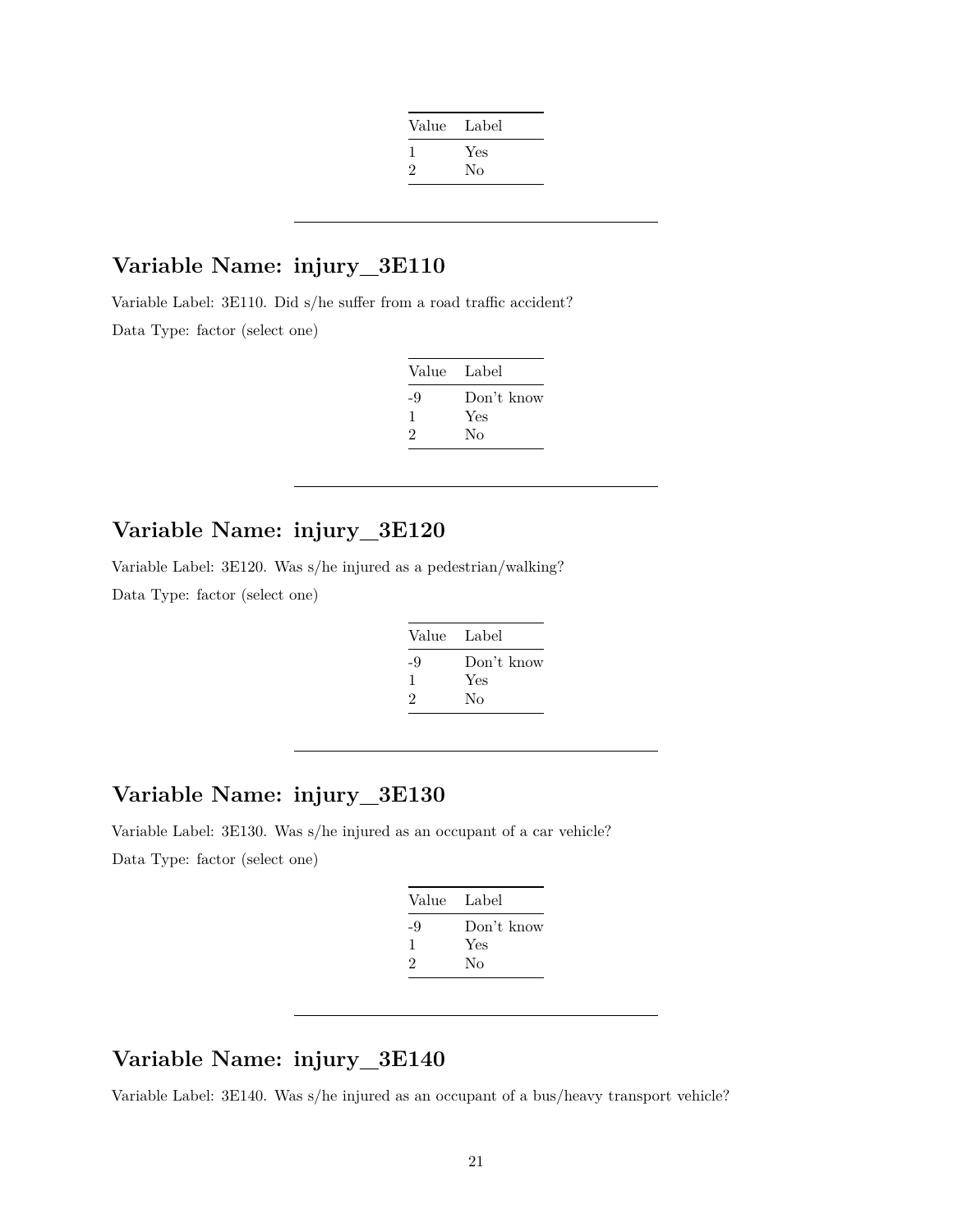Data Type: factor (select one)

| Value Label |            |
|-------------|------------|
| -9          | Don't know |
| -1          | Yes        |
| 2           | Nο         |

## **Variable Name: injury\_3E150**

Variable Label: 3E150. Was s/he injured as a driver or passenger of a motorcycle? Data Type: factor (select one)

| Value | Label      |
|-------|------------|
| -9    | Don't know |
|       | Yes        |
| 2     | Nο         |

## **Variable Name: injury\_3E160**

Variable Label: 3E160. Was s/he injured as a pedal cyclist?

Data Type: factor (select one)

| Value | Label      |
|-------|------------|
| -9    | Don't know |
| ı     | Yes        |
| 2     | No         |
|       |            |

### **Variable Name: injury\_3E170**

Variable Label: 3E170. Do you know anything about the counter part that was hit during the road traffic accident?

Data Type: factor (select one)

| Value | Label |
|-------|-------|
|       | Yes   |
| ۰,    | Nο    |
|       |       |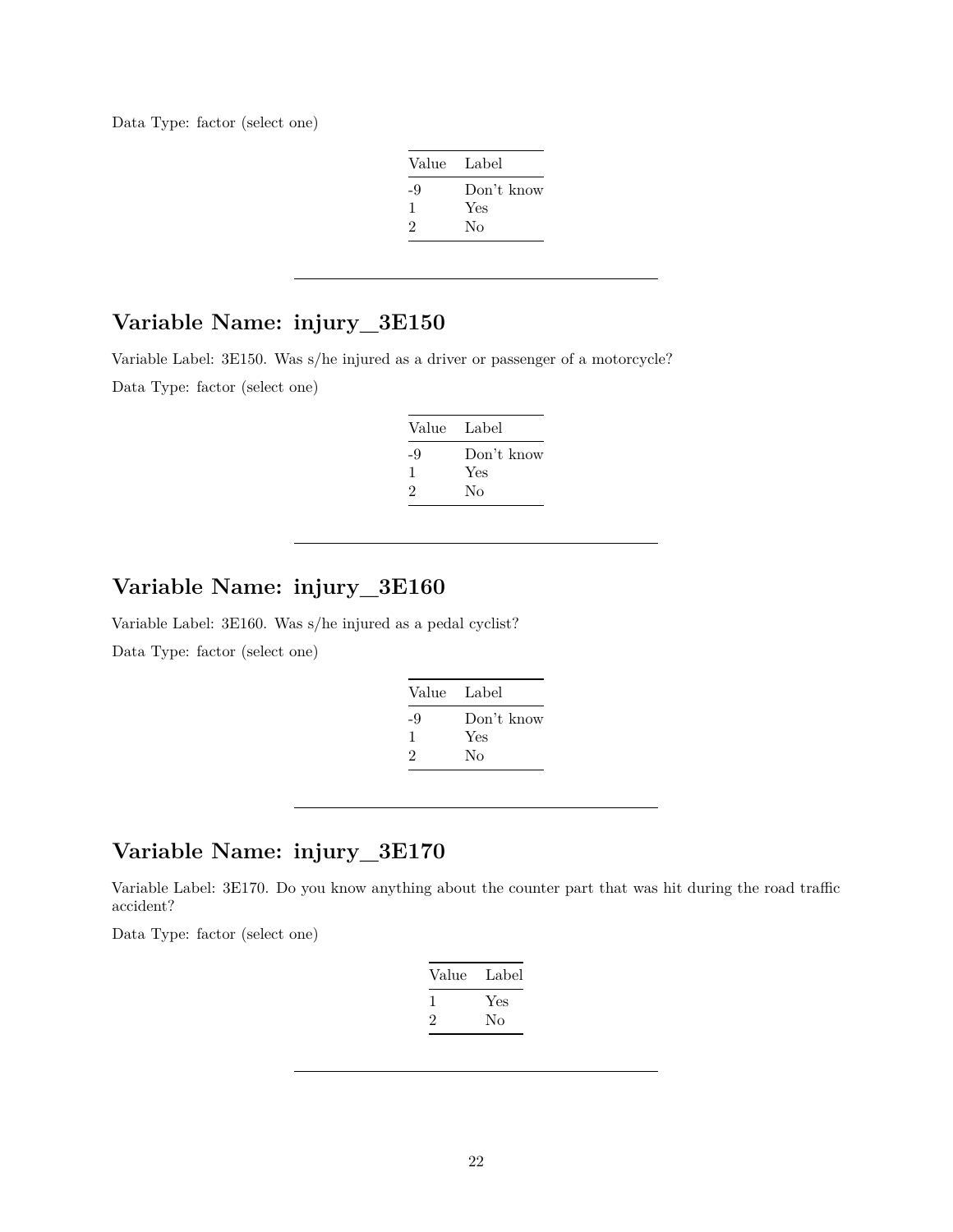Variable Label: 3E200. Was it a pedestrian?

Data Type: factor (select one)

| Value | Label      |
|-------|------------|
| -9    | Don't know |
| ı     | Yes        |
| 2     | Nο         |

## **Variable Name: injury\_3E210**

Variable Label: 3E210. Was it a stationary object? Data Type: factor (select one)

| Value Label |            |
|-------------|------------|
| -9          | Don't know |
| л.          | Yes        |
| 2           | Nο         |
|             |            |

## **Variable Name: injury\_3E220**

Variable Label: 3E220. Was it a car vehicle? Data Type: factor (select one)

| Value | - Label    |
|-------|------------|
| -9    | Don't know |
| 1     | Yes        |
| 2     | Nο         |

### **Variable Name: injury\_3E230**

Variable Label: 3E230. Was it a bus or heavy transport vehicle?

Data Type: factor (select one)

| Value Label |            |
|-------------|------------|
| -9          | Don't know |
| 1           | Yes        |
| 2           | Nο         |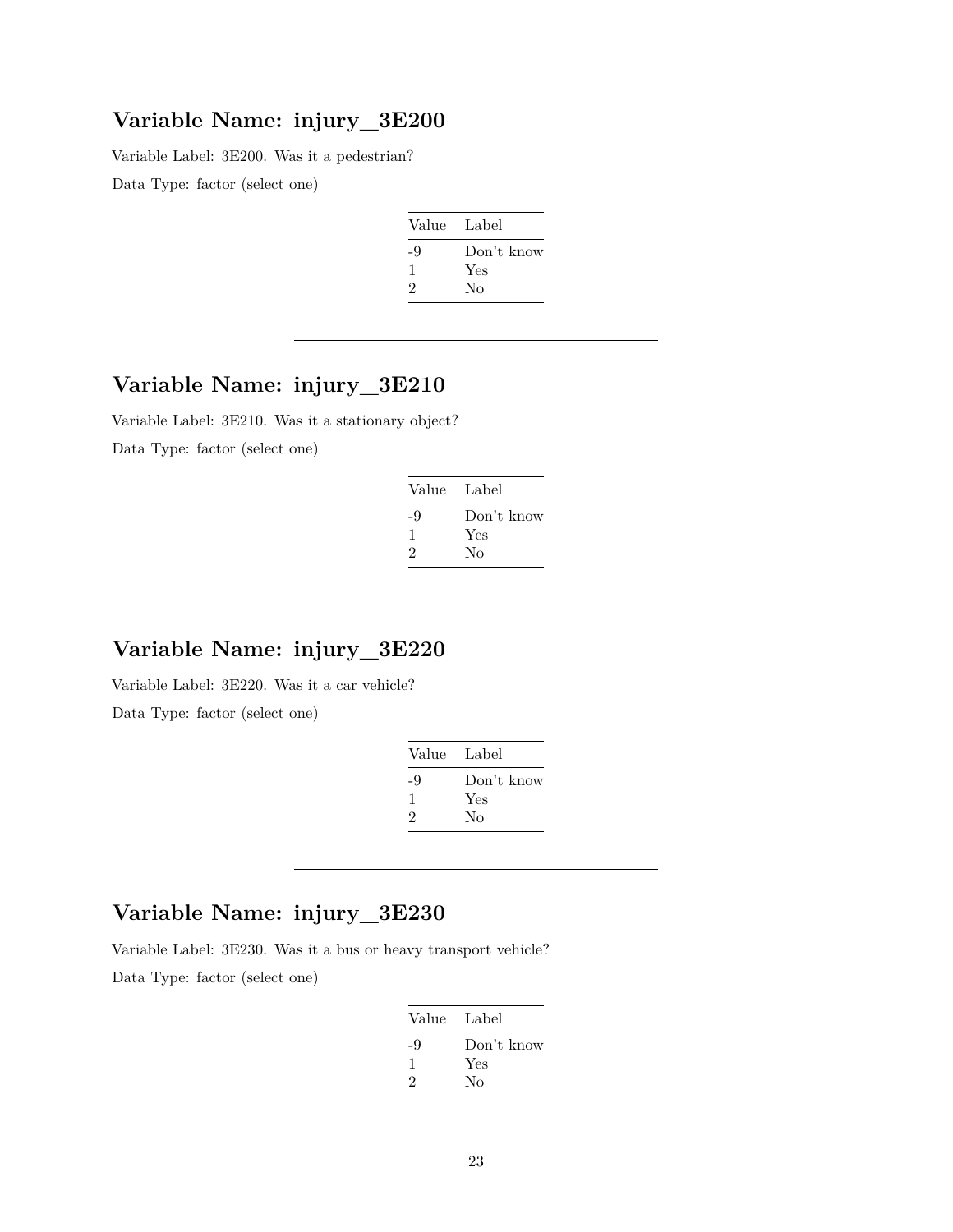Variable Label: 3E240. Was it a motorcycle? Data Type: factor (select one)

| Value Label |            |
|-------------|------------|
| -9          | Don't know |
| H           | Yes        |
| 2           | Nο         |
|             |            |

#### **Variable Name: injury\_3E250**

Variable Label: 3E250. Was it pedal cycle?

Data Type: factor (select one)

| Value | Label      |
|-------|------------|
| -9    | Don't know |
| 1     | Yes        |
| 2     | Nο         |

### **Variable Name: injury\_3E260**

Variable Label: 3E260. Was it something else? Data Type: factor (select one)

| Value | Label      |
|-------|------------|
| -9    | Don't know |
| -1    | Yes        |
| 2     | Nο         |

## **Variable Name: injury\_3E300**

Variable Label: 3E300. Was s/he injured in a non-road transport accident? Data Type: factor (select one)

| Value Label |            |
|-------------|------------|
| -9          | Don't know |
|             | Yes        |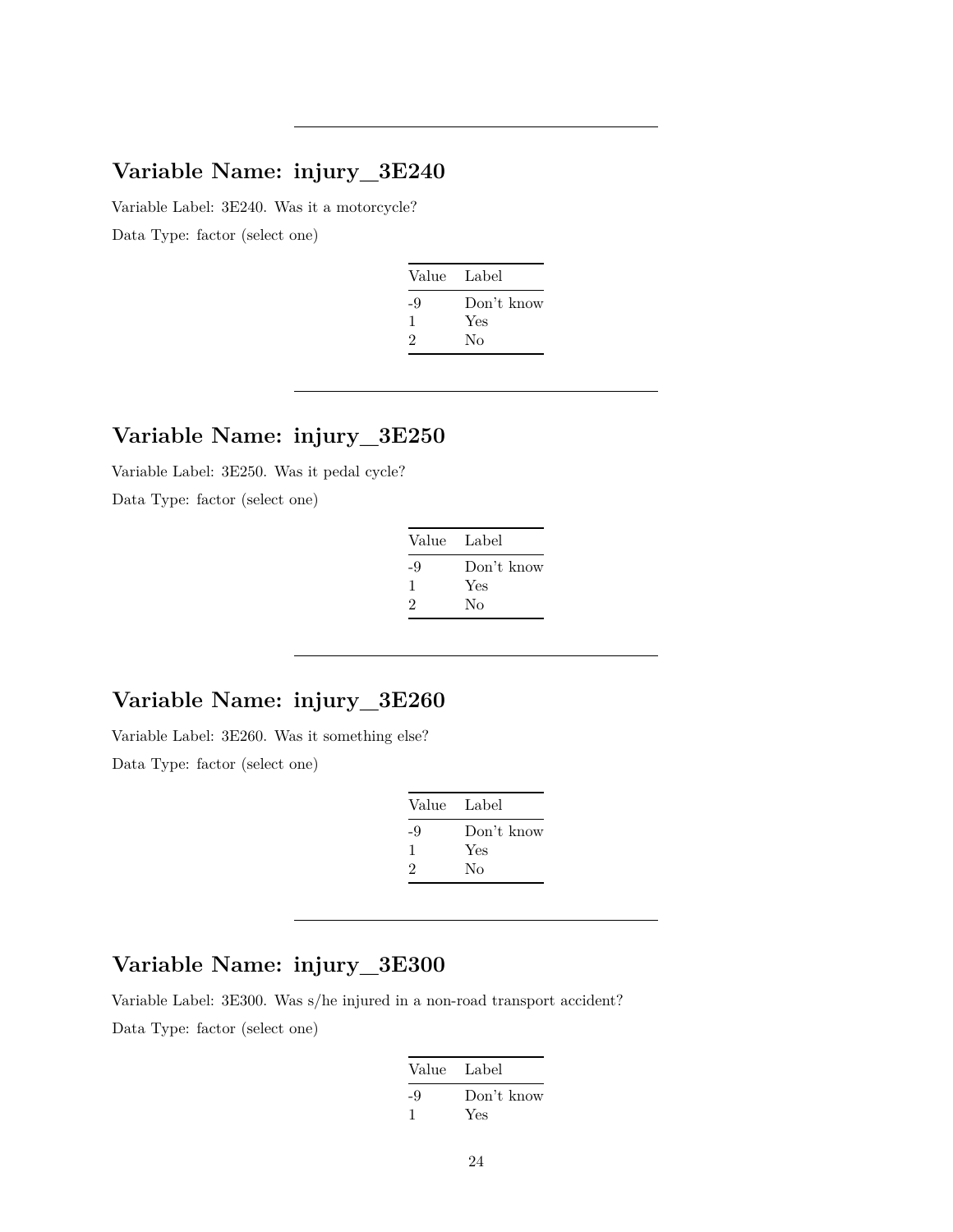| Value Label |    |
|-------------|----|
| $\cdot$     | Nο |

Variable Label: 3E310. Was s/he injured in fall Data Type: factor (select one)

| Value Label |            |
|-------------|------------|
| -9          | Don't know |
| 1           | Yes        |
| 2           | No         |

### **Variable Name: injury\_3E320**

Variable Label: 3E320. Did s/he die of drowning? Data Type: factor (select one)

| Value Label |            |
|-------------|------------|
| -9          | Don't know |
| ı           | Yes        |
| 2           | Nο         |

### **Variable Name: injury\_3E330**

Variable Label: 3E330. Did s/he suffer from bums? Data Type: factor (select one)

| Value Label |            |
|-------------|------------|
| -9          | Don't know |
| L           | Yes        |
| 2           | Nο         |

### **Variable Name: injury\_3E340**

Variable Label: 3E340. Did s/he suffer from any plant/animal/insect bite or sting that led to her/his death Data Type: factor (select one)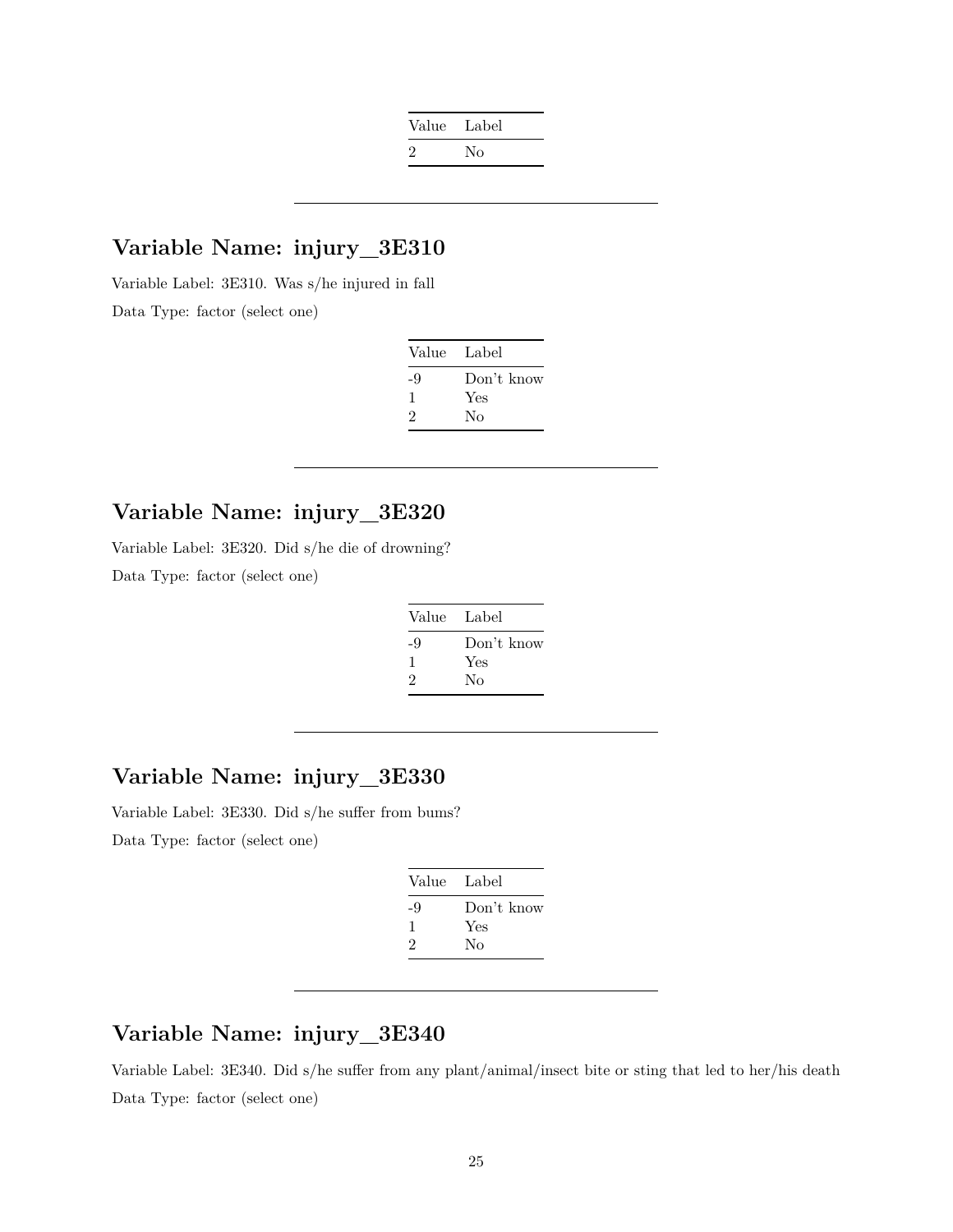| Value Label |            |
|-------------|------------|
| -9          | Don't know |
| -1          | Yes        |
| 2           | Nο         |
|             |            |

Variable Label: 3E400. Was it a dog?

Data Type: factor (select one)

| Value Label |            |
|-------------|------------|
| -9          | Don't know |
| J.          | Yes        |
| 2           | Nο         |

## **Variable Name: injury\_3E410**

Variable Label: 3E410. Was it a snake?

Data Type: factor (select one)

| Label      |
|------------|
| Don't know |
| Yes        |
| Nο         |
|            |

### **Variable Name: injury\_3E420**

Variable Label: 3E420. Was it an insect?

Data Type: factor (select one)

| Value Label |            |
|-------------|------------|
| -9          | Don't know |
| 1           | Yes        |
| 2           | No         |
|             |            |

#### **Variable Name: injury\_3E500**

Variable Label: 3E500. Was s/he injured by force of nature?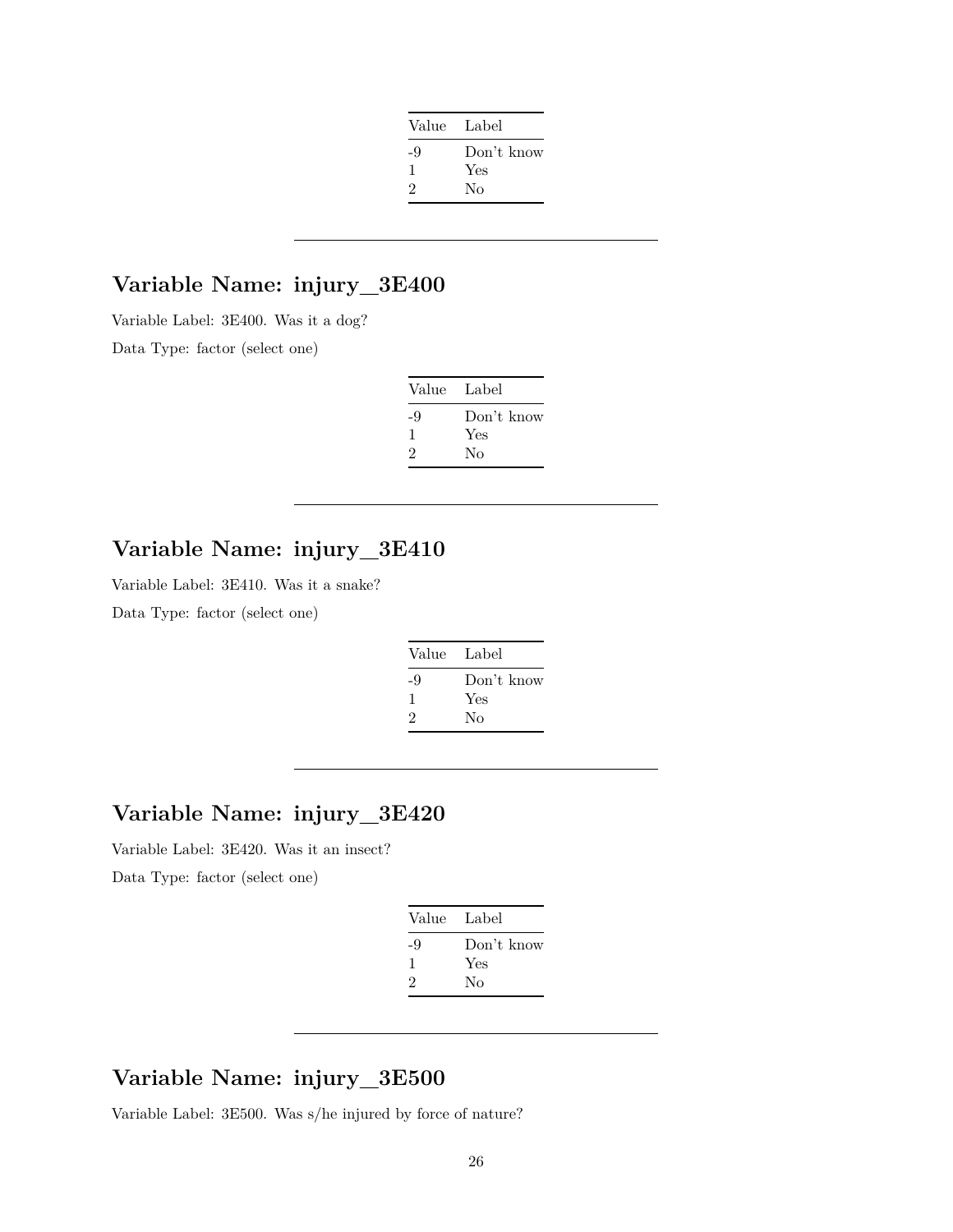Data Type: factor (select one)

| Value Label |            |
|-------------|------------|
| -9          | Don't know |
| 1           | Yes        |
| 2           | No         |

## **Variable Name: injury\_3E510**

Variable Label: 3E510. Was there any poisoning? Data Type: factor (select one)

| Value Label |            |
|-------------|------------|
| -9          | Don't know |
|             | Yes        |
| 2           | Nο         |

### **Variable Name: injury\_3E520**

Variable Label: 3E520. Was s/he subject to violence or assault? Data Type: factor (select one)

| Value Label |            |
|-------------|------------|
| -9          | Don't know |
| ı           | Yes        |
| 2           | No         |
|             |            |

### **Variable Name: injury\_3E530**

Variable Label: 3E530. Was the injury or accident intentionally inflicted by someone else? Data Type: factor (select one)

| Value | Label      |
|-------|------------|
| -9    | Don't know |
| ı     | Yes        |
| 2     | Nο         |
|       |            |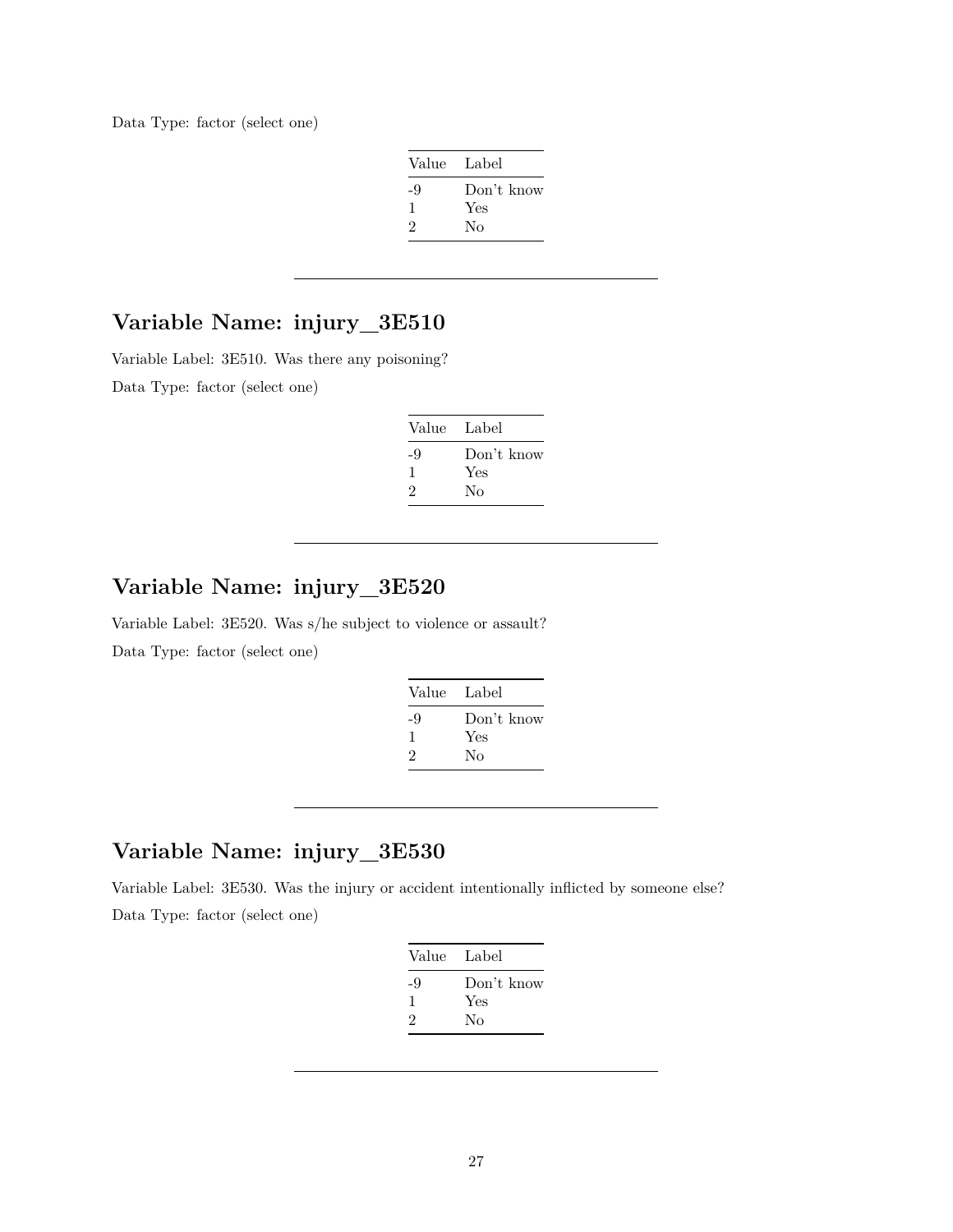Variable Label: 3E600. Was s/he injured by a fire arm? Data Type: factor (select one)

| Value | Label      |
|-------|------------|
| -9    | Don't know |
| ı     | Yes        |
| 2     | Nο         |

### **Variable Name: injury\_3E610**

Variable Label: 3E610. Was s/he injured from a stab, cut, or pierce? Data Type: factor (select one)

| Value Label |            |
|-------------|------------|
| -9          | Don't know |
| J.          | Yes        |
| 2           | Nο         |

### **Variable Name: injury\_3E620**

Variable Label: 3E620. Was s/he injured by machinery? Data Type: factor (select one)

| Label      |
|------------|
| Don't know |
| Yes        |
| No         |
|            |

### **Variable Name: injury\_3E630**

Variable Label: 3E630. Was s/he struck by an animal or object?

Data Type: factor (select one)

| Value | - Label    |
|-------|------------|
| -9    | Don't know |
| 1     | Yes        |
| 2     | Nο         |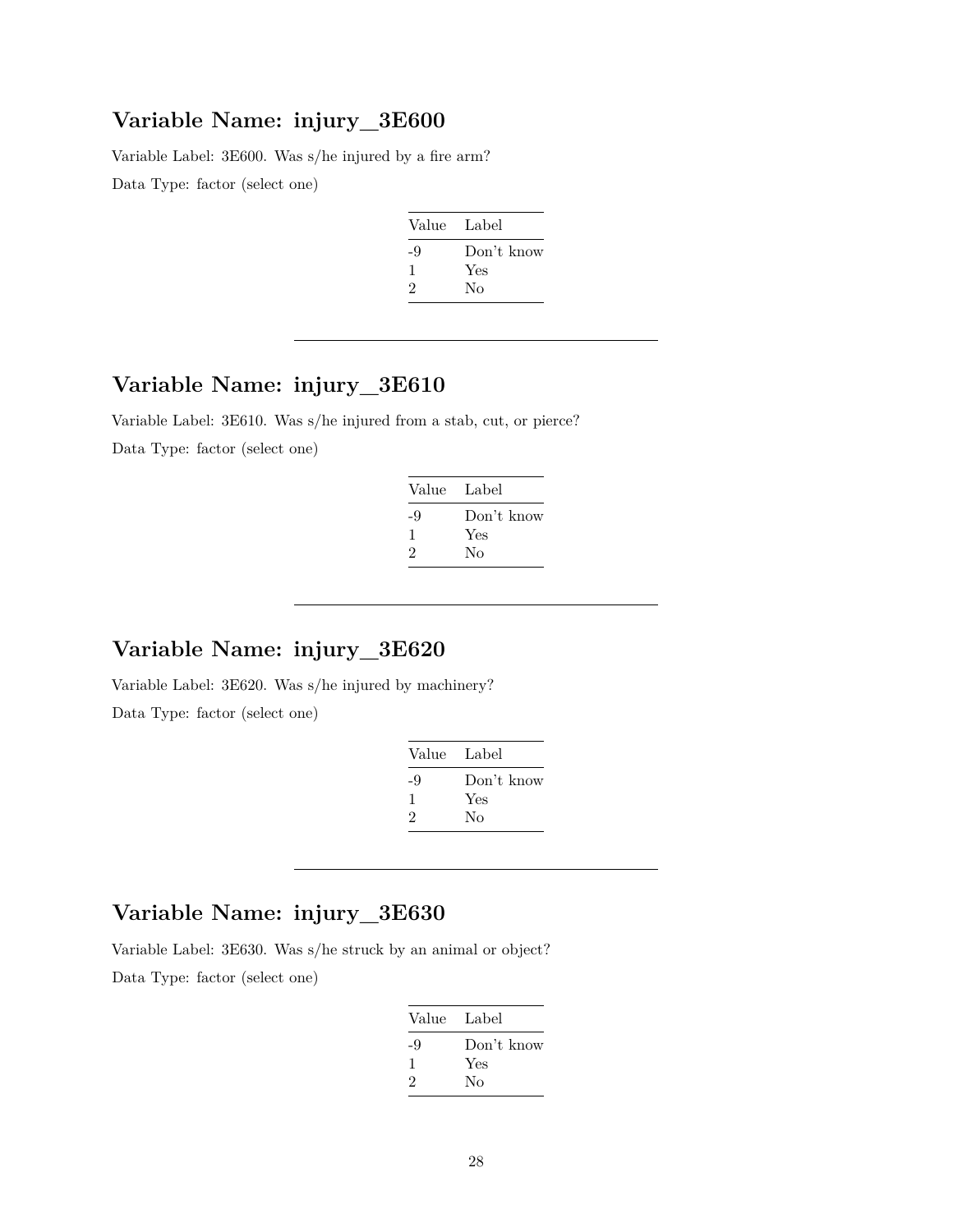Variable Label: 3E700. Do you think that s/he committed suicide? Data Type: factor (select one)

| Value Label |            |
|-------------|------------|
| -9          | Don't know |
| 1           | Yes        |
| 2           | Nο         |
|             |            |

### **Variable Name: symptom\_3B100**

Variable Label: 3B100. Did s/he have a fever?

Data Type: factor (select one)

| Value Label |            |
|-------------|------------|
| -9          | Don't know |
| ı           | Yes        |
| 2           | No         |

## **Variable Name: symptom\_3B110**

Variable Label: 3B110. For how long did s/he have a fever? (Days) Data Type: integer

## **Variable Name: symptom\_3B120**

Variable Label: 3B120. Did s/he have night sweats? Data Type: factor (select one)

| Value | Label      |
|-------|------------|
| -9    | Don't know |
| 1     | Yes        |
| 2     | Nο         |
|       |            |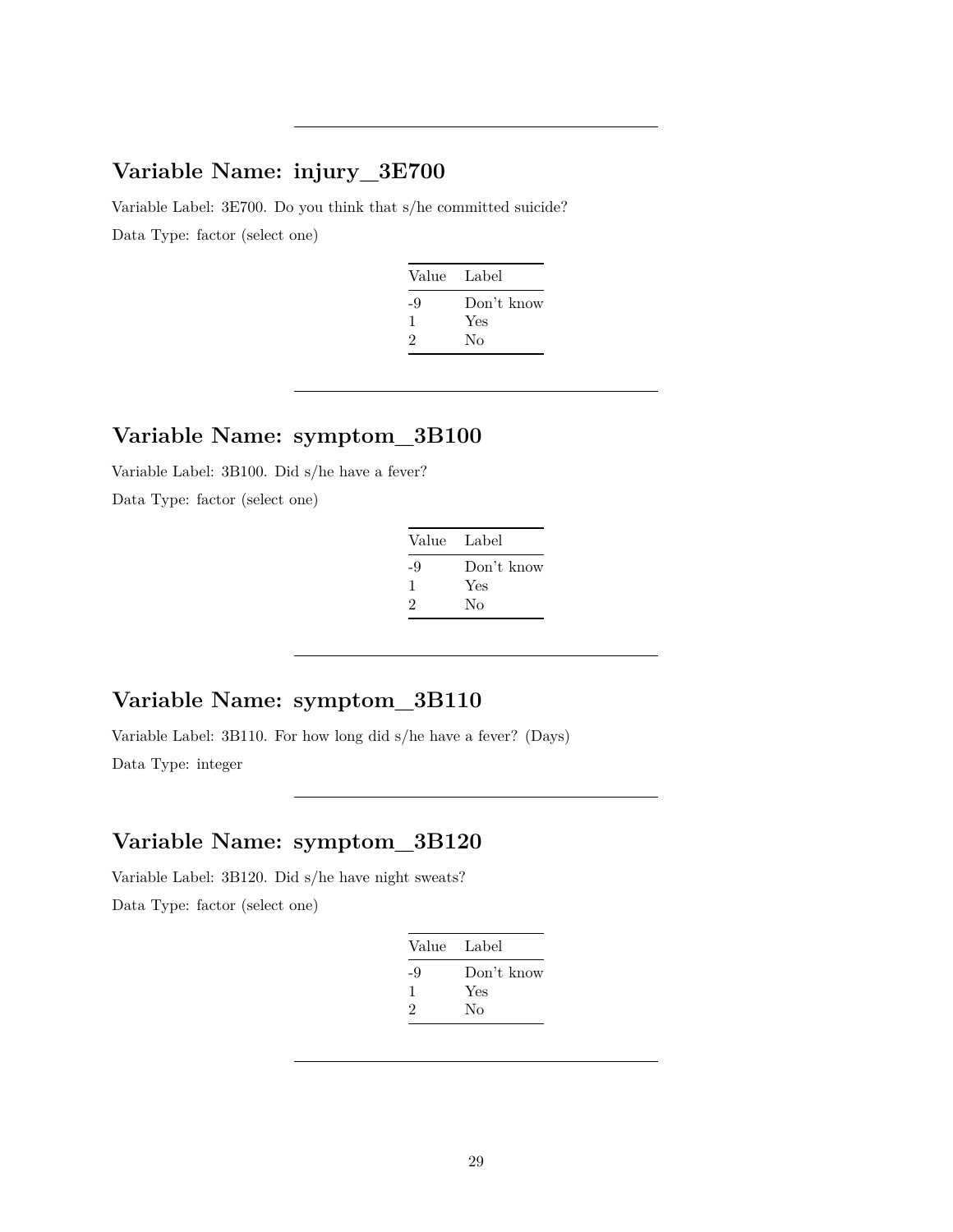Variable Label: 3B130. Did s/he have a cough? Data Type: factor (select one)

| Value | Label      |
|-------|------------|
| -9    | Don't know |
| 1     | Yes        |
| 2     | Nο         |

## **Variable Name: symptom\_3B140**

Variable Label: 3B140. For how long did s/he have a cough? (Days) Data Type: integer

#### **Variable Name: symptom\_3B150**

Variable Label: 3B150. Was the cough productive with sputum? Data Type: factor (select one)

| Label      |
|------------|
| Don't know |
| Yes        |
| No         |
|            |

## **Variable Name: symptom\_3B160**

Variable Label: 3B160. Did s/he cough out blood? Data Type: factor (select one)

| Value | Label      |
|-------|------------|
| -9    | Don't know |
| ı     | Yes        |
| 2     | Nο         |

## **Variable Name: symptom\_3B180**

Variable Label: 3B180. Did s/he have any breathing problem? Data Type: factor (select one)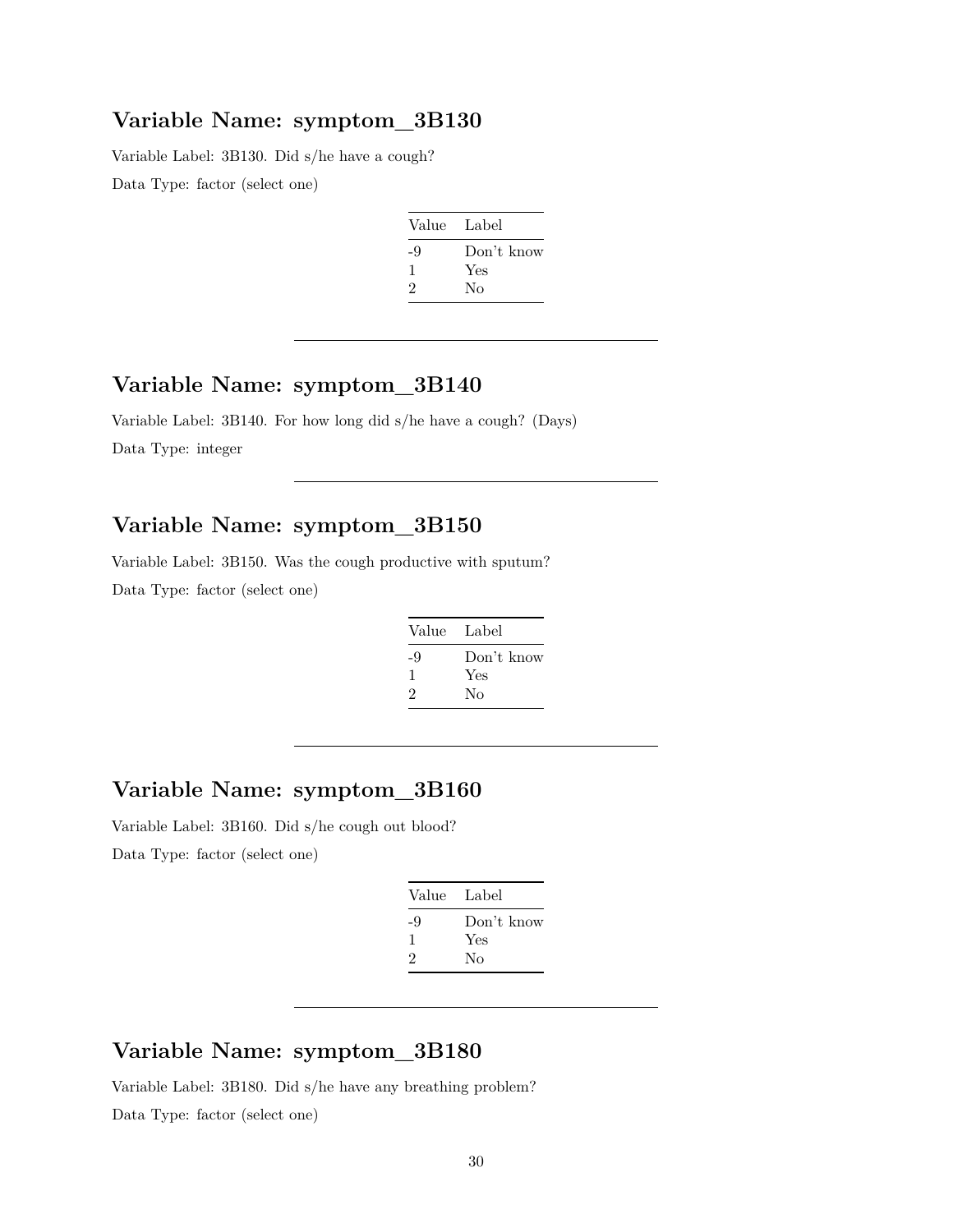| Value Label |            |
|-------------|------------|
| -9          | Don't know |
| 1           | Yes        |
| 2           | Nο         |
|             |            |

Variable Label: 3B190. Did s/he have fast breathing? Data Type: factor (select one)

| Value Label |            |
|-------------|------------|
| -9          | Don't know |
| -1          | Yes        |
| 2           | Nο         |

### **Variable Name: symptom\_3B200**

Variable Label: 3B200. For how long did s/he have fast breathing? (Days) Data Type: integer

### **Variable Name: symptom\_3B210**

Variable Label: 3B210. Did s/he have breathlessness? Data Type: factor (select one)

| Value Label |            |
|-------------|------------|
| -9          | Don't know |
| ı           | Yes        |
| 2           | Nο         |
|             |            |

### **Variable Name: symptom\_3B220**

Variable Label: 3B220. For how long did s/he have breathlessness? (Days) Data Type: integer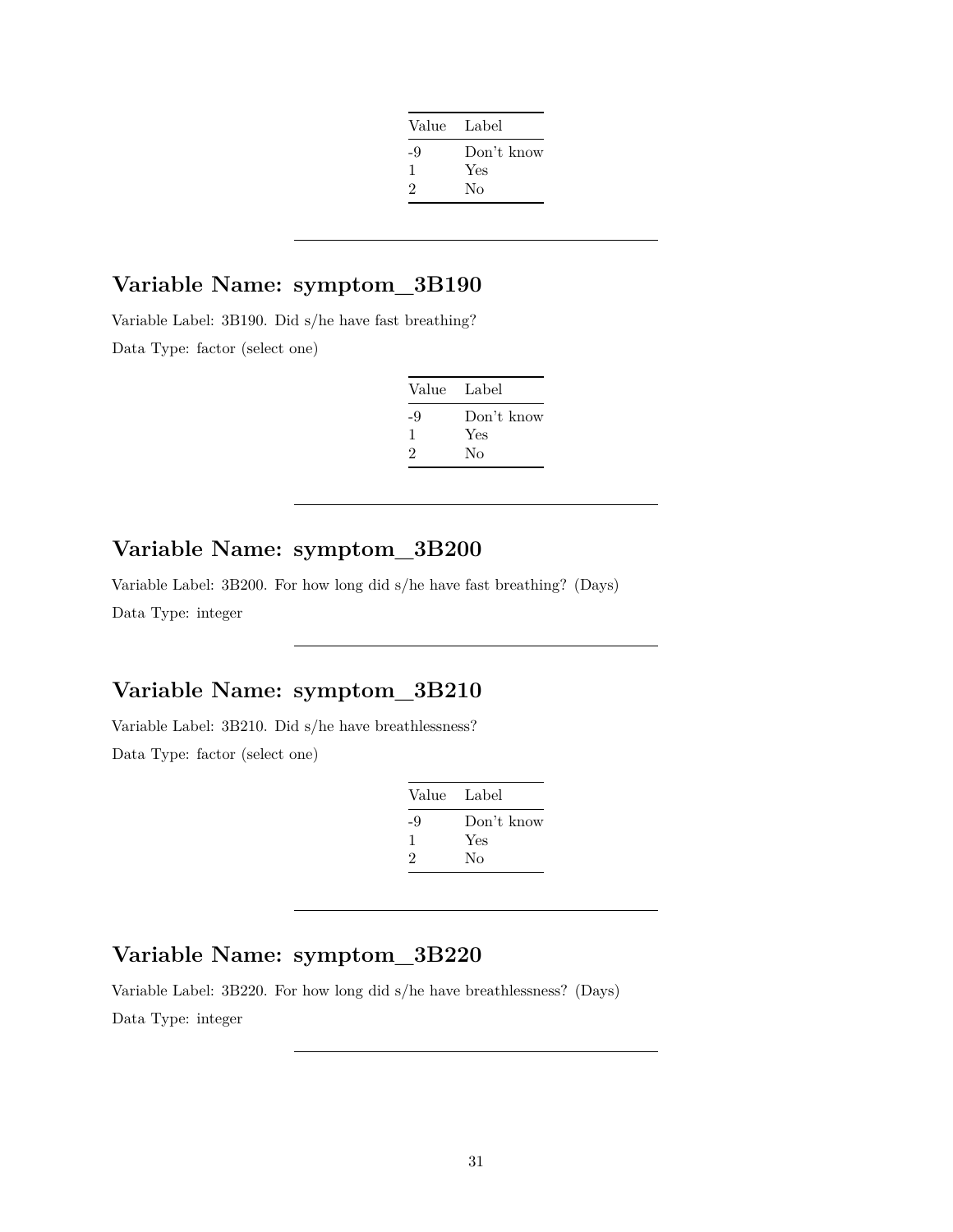Variable Label: 3B230. Was s/he unable to carry out daily routine activities due to breathlessness? Data Type: factor (select one)

| Value | - Label    |
|-------|------------|
| -9    | Don't know |
| ı     | Yes        |
| 2     | No         |

### **Variable Name: symptom\_3B240**

Variable Label: 3B240. Was s/he breathless while lying flat? Data Type: factor (select one)

| Value Label |            |
|-------------|------------|
| -9          | Don't know |
| -1          | Yes        |
| 2           | Nο         |

## **Variable Name: symptom\_3B260**

Variable Label: 3B260. Did s/he have noisy breathing (grunting or wheezing)? Demonstrate. Data Type: factor (select one)

| Value Label |
|-------------|
| Don't know  |
| Yes         |
| Nο          |
|             |

### **Variable Name: symptom\_3B270**

Variable Label: 3B270. Did s/he have severe chest pain?

Data Type: factor (select one)

| Value | Label      |
|-------|------------|
| -9    | Don't know |
| 1     | Yes        |
| 2     | Nο         |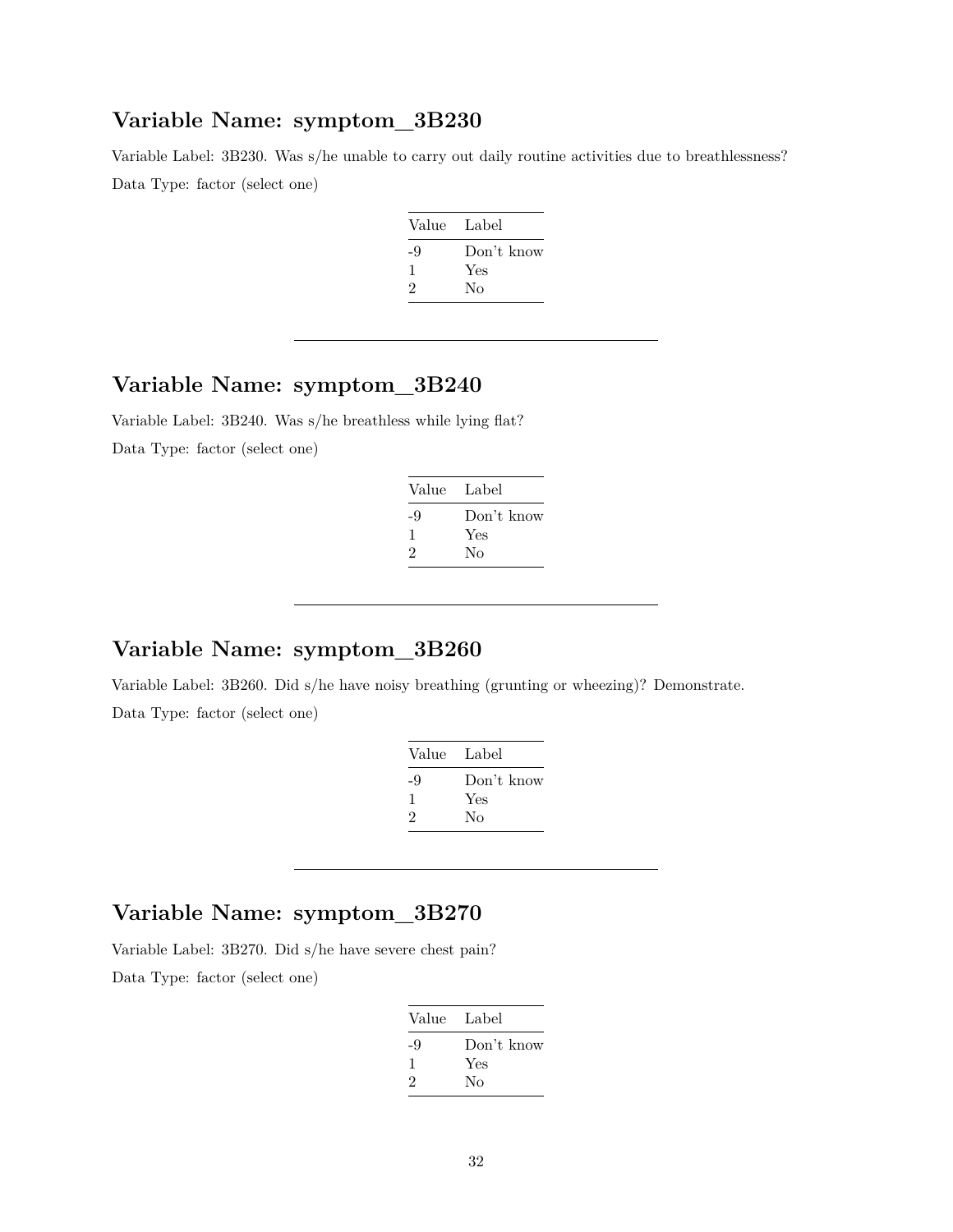Variable Label: 3B280. Did s/he have diarrhoea? Data Type: factor (select one)

| Value | Label      |
|-------|------------|
| -9    | Don't know |
| 1     | Yes        |
| 2     | Nο         |
|       |            |

#### **Variable Name: symptom\_3B290**

Variable Label: 3B290. For how long did s/he have diarrhoea? (Days) Data Type: integer

## **Variable Name: symptom\_3B300**

Variable Label: 3B300. At any time during the final illness was there blood in the stools? Data Type: factor (select one)

| Value | Label      |
|-------|------------|
| -9    | Don't know |
| ı.    | Yes        |
| 2     | No         |
|       |            |

## **Variable Name: symptom\_3B310**

Variable Label: 3B310. Did s/he vomit?

Data Type: factor (select one)

| Value | Label      |
|-------|------------|
| -9    | Don't know |
| 1     | Yes        |
| 2     | Nο         |
|       |            |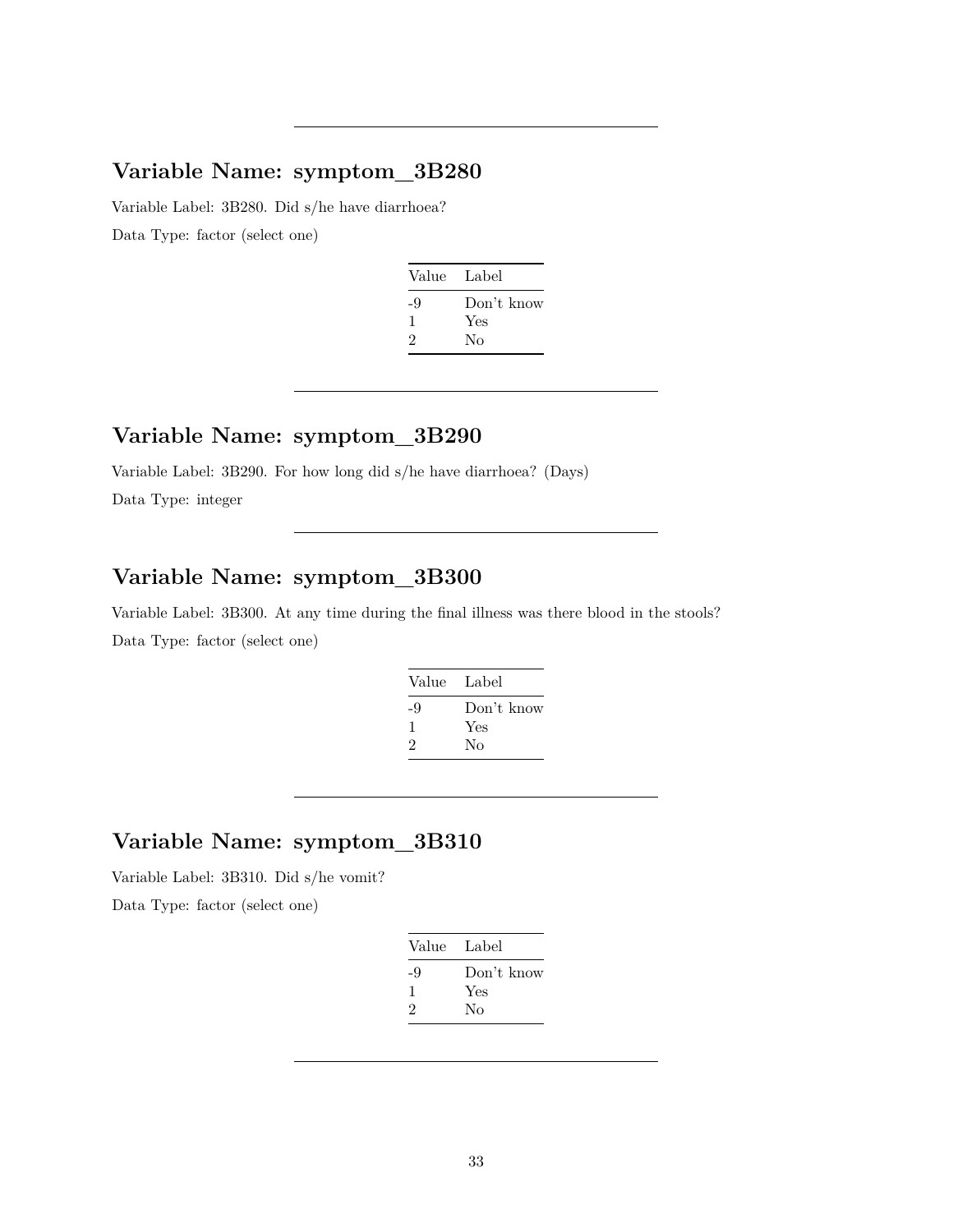Variable Label: 3B320. Did s/he vomit coffee grounds" or bright red/blood? " Data Type: factor (select one)

| Value Label |            |
|-------------|------------|
| -9          | Don't know |
|             | Yes        |
| 2           | No         |

### **Variable Name: symptom\_3B330**

Variable Label: 3B330. Did s/he have abdominal problem? Data Type: factor (select one)

| Value Label |
|-------------|
| Don't know  |
| Yes         |
| Nο          |
|             |

#### **Variable Name: symptom\_3B340**

Variable Label: 3B340. Did s/he have abdominal pain? Data Type: factor (select one)

| Value | Label      |
|-------|------------|
| -9    | Don't know |
| ı     | Yes        |
| 2     | Nο         |
|       |            |

## **Variable Name: symptom\_3B350**

Variable Label: 3B350. For how long before death did s/he have severe abdominal pain? (Days) Data Type: integer

#### **Variable Name: symptom\_3B360**

Variable Label: 3B360. Did s/he have a more than usual protruding abdomen? Data Type: factor (select one)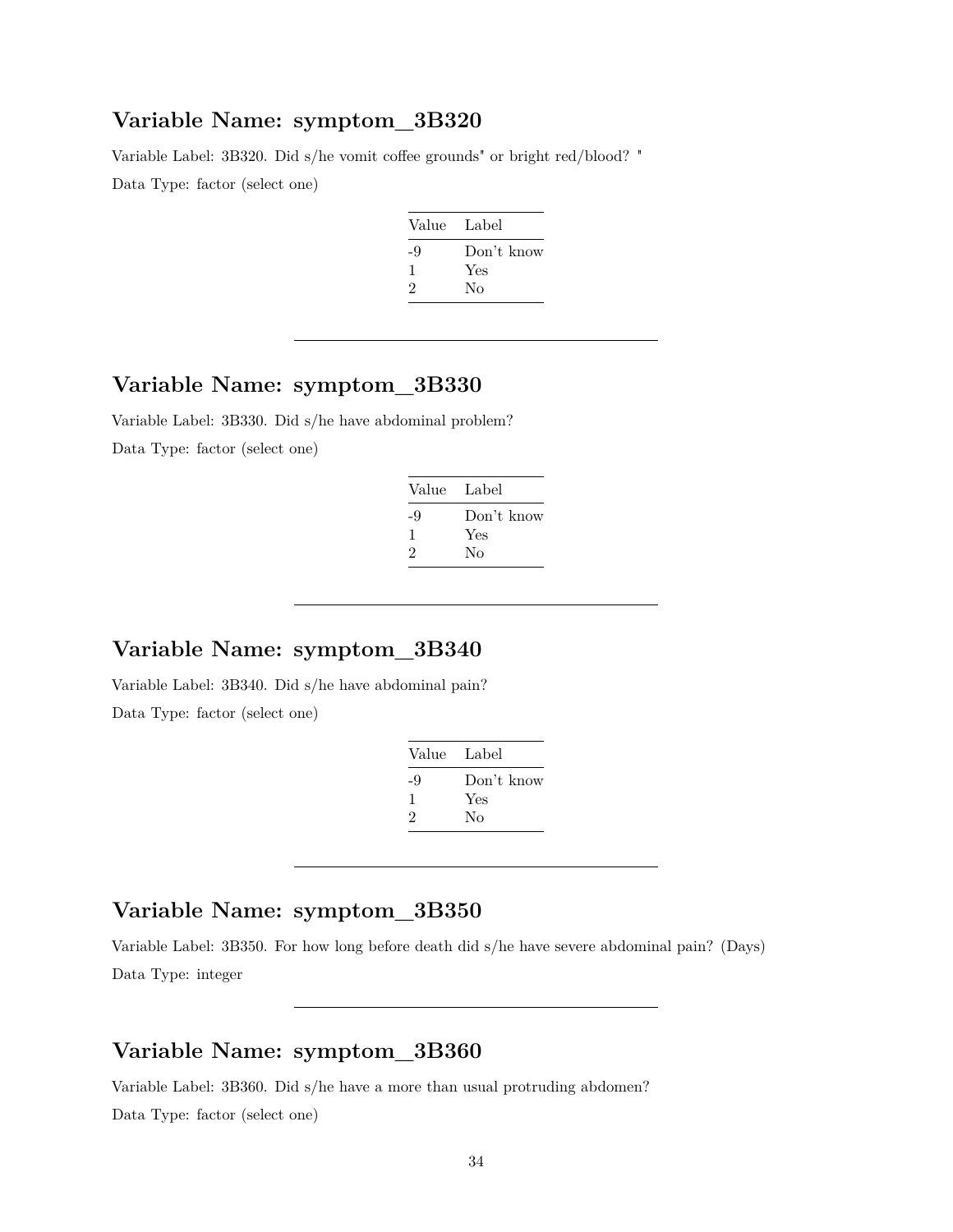| Value | - Label    |
|-------|------------|
| -9    | Don't know |
| 1     | Yes        |
| 2     | Nο         |
|       |            |

Variable Label: 3B370. For how long did s/he have a more than usual protruding abdomen? (Days) Data Type: integer

## **Variable Name: symptom\_3B380**

Variable Label: 3B380. Did s/he have any lump inside the abdomen? Data Type: factor (select one)

| Value | Label      |
|-------|------------|
| -9    | Don't know |
| 1     | Yes        |
| 2     | No         |

#### **Variable Name: symptom\_3B390**

Variable Label: 3B390. For how long did s/he have the lump inside the abdomen? (Days) Data Type: integer

### **Variable Name: symptom\_3B400**

Variable Label: 3B400. Did s/he have a severe headache?

Data Type: factor (select one)

| Value Label |            |
|-------------|------------|
| -9          | Don't know |
| 1           | Yes        |
| 2           | Nο         |
|             |            |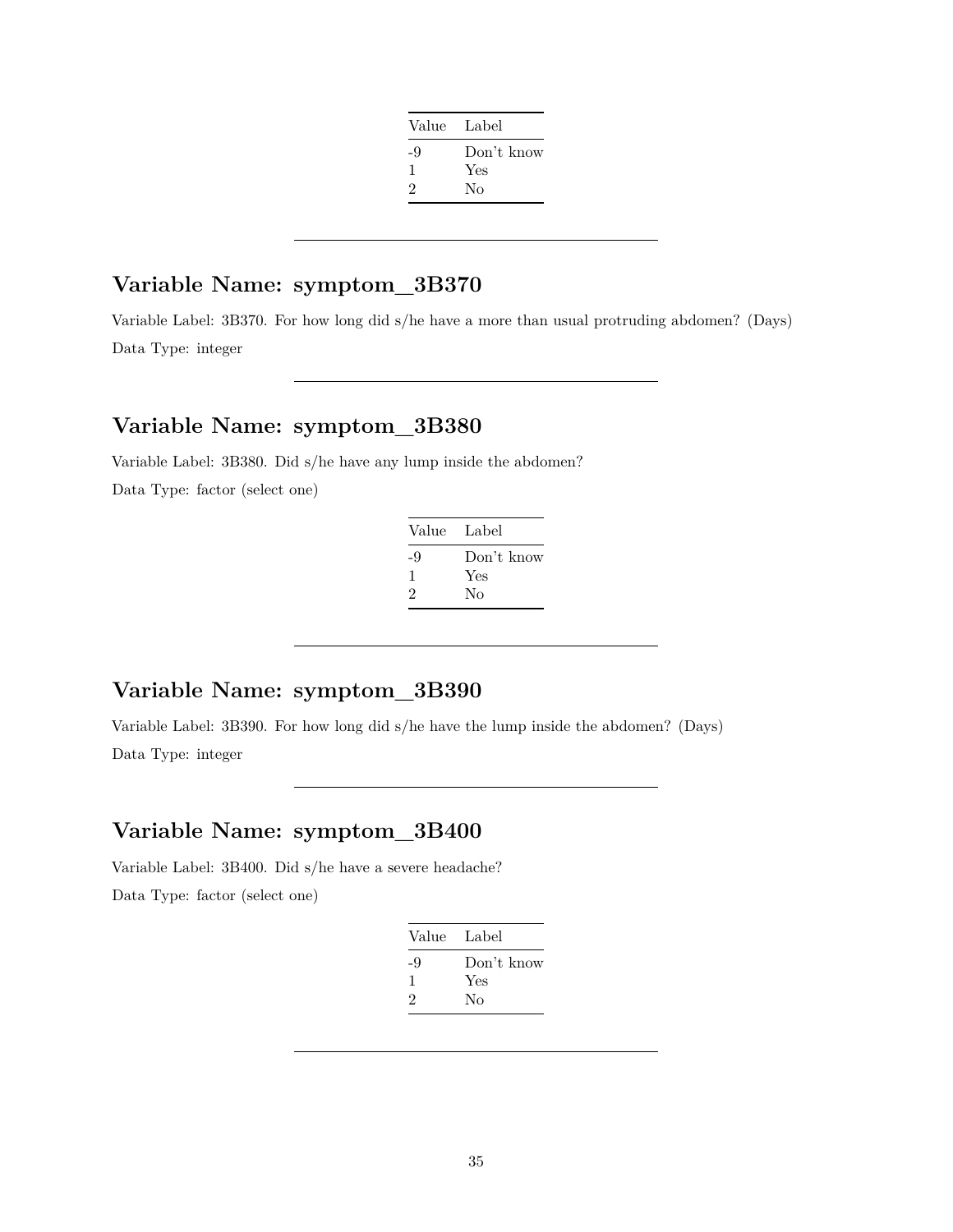Variable Label: 3B405. Did s/he have a stiff or painful neck? Data Type: factor (select one)

| Value | Label      |
|-------|------------|
| -9    | Don't know |
|       | Yes        |
| 2     | Nο         |

### **Variable Name: symptom\_3B410**

Variable Label: 3B410. For how long did s/he have a stiff or painful neck? (Days) Data Type: integer

#### **Variable Name: symptom\_3B420**

Variable Label: 3B420. Did s/he have mental confusion? Data Type: factor (select one)

| Label      |
|------------|
| Don't know |
| Yes        |
| No         |
|            |

### **Variable Name: symptom\_3B430**

Variable Label: 3B430. For how long did s/he have mental confusion? (Days) Data Type: integer

### **Variable Name: symptom\_3B440**

Variable Label: 3B440. Was s/he unconscious for more than 24 hours? Data Type: factor (select one)

| Value Label |            |
|-------------|------------|
| -9          | Don't know |
| 1           | Yes        |
| 2           | No         |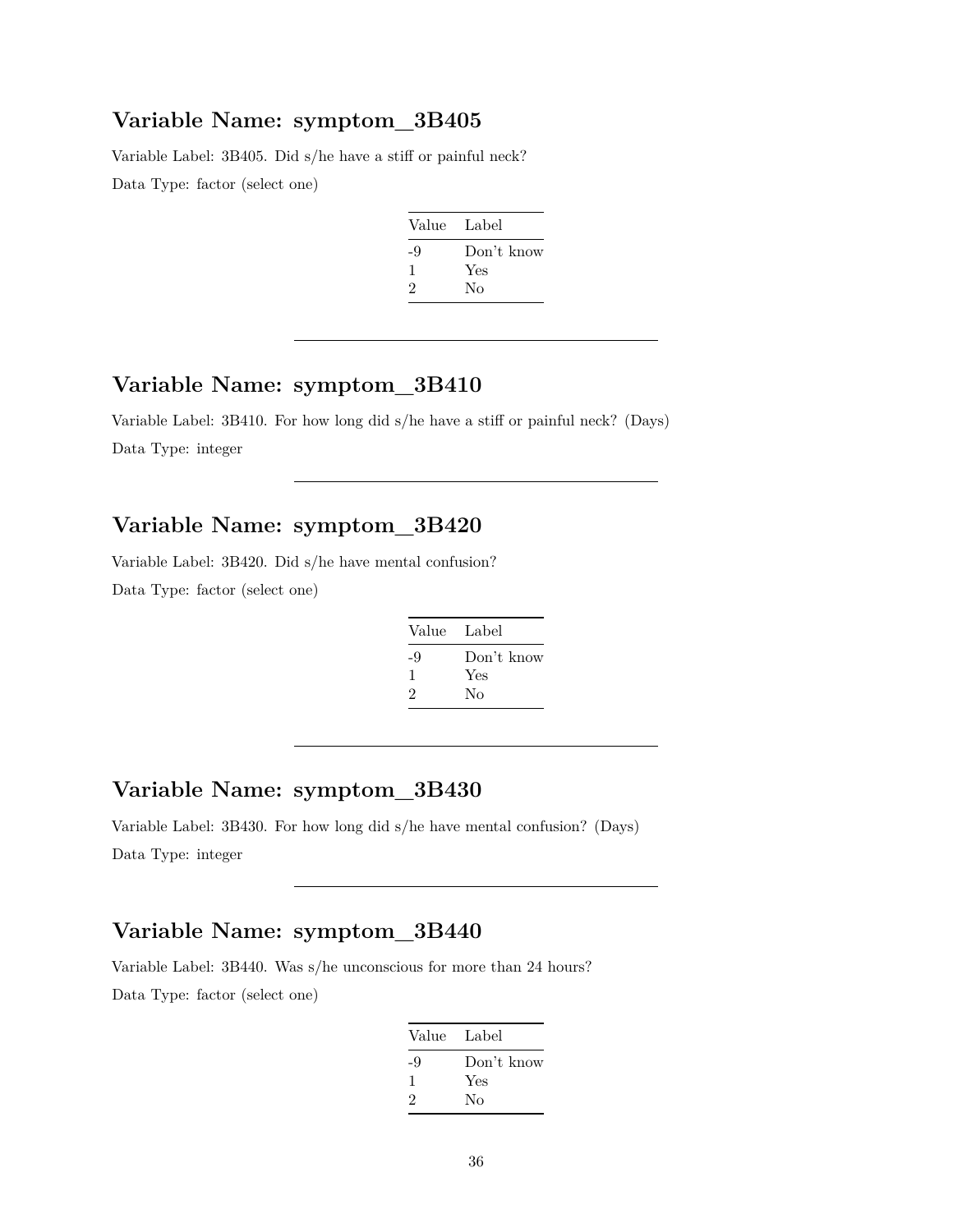Variable Label: 3B450. Did the unconscious start suddenly, quickly (at least within a single day)? Data Type: factor (select one)

| Don't know |
|------------|
| Yes        |
|            |
|            |

#### **Variable Name: symptom\_3B460**

Variable Label: 3B460. Did s/he have convulsions? Data Type: factor (select one)

| Value | Label      |
|-------|------------|
| -9    | Don't know |
| 1     | Yes        |
| 2     | Nο         |

## **Variable Name: symptom\_3B470**

Variable Label: 3B470. For how long did s/he convulsions? (Minutes) Data Type: integer

## **Variable Name: symptom\_3B480**

Variable Label: 3B480. Did s/he became unconscious immediately after the convulsion? Data Type: factor (select one)

| Value | Label      |
|-------|------------|
| -9    | Don't know |
|       | Yes        |
| 2     | Nο         |
|       |            |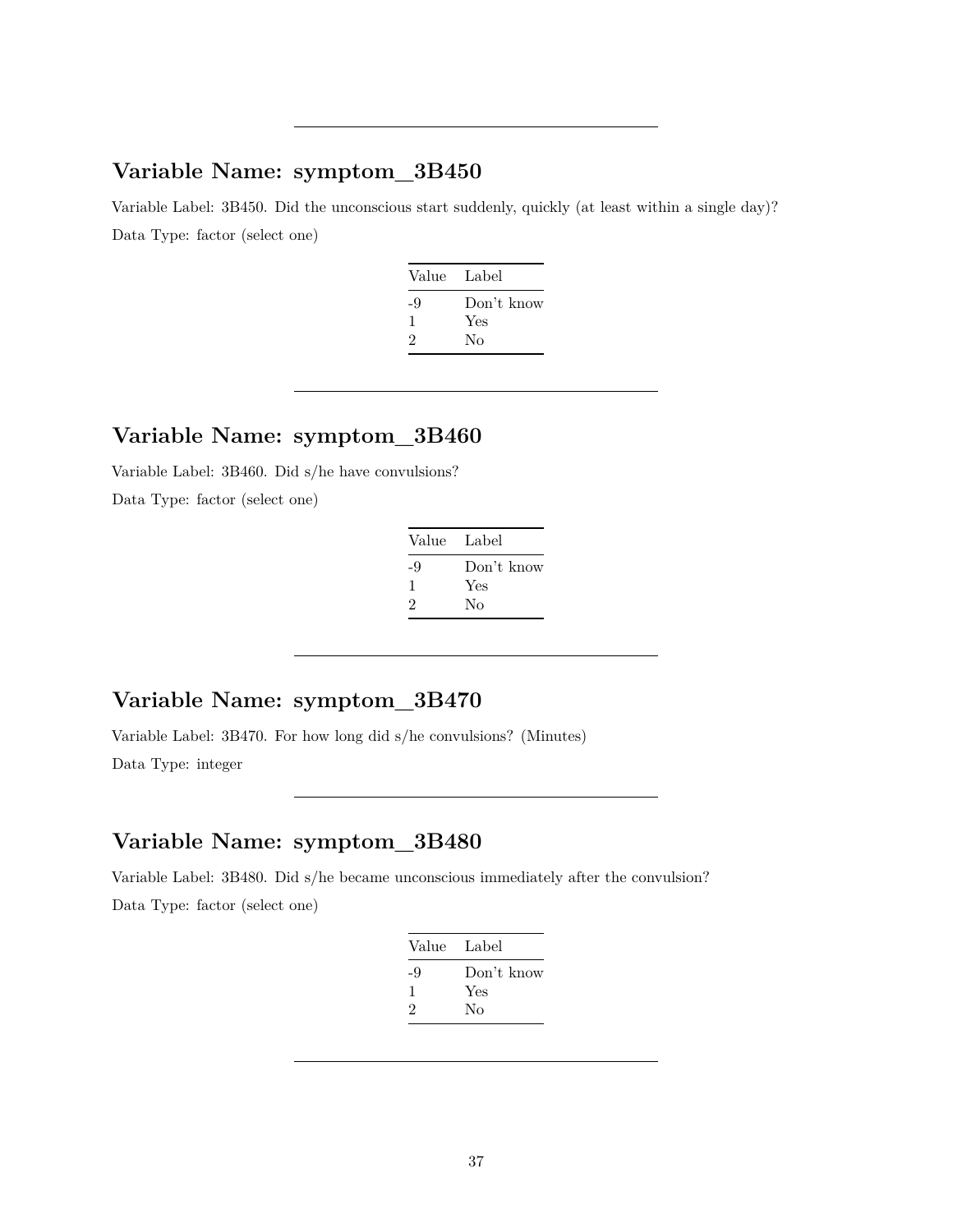Variable Label: 3B490. Did s/he have any urine problem? Data Type: factor (select one)

| Value | Label      |
|-------|------------|
| -9    | Don't know |
| ı     | Yes        |
| 2     | Nο         |

### **Variable Name: symptom\_3B500**

Variable Label: 3B500. Did s/he pass no urine at all? Data Type: factor (select one)

| Value Label |            |
|-------------|------------|
| -9          | Don't know |
| ı.          | Yes        |
| 2           | Nο         |

### **Variable Name: symptom\_3B510**

Variable Label: 3B510. Did s/he go to urinate more than usual? Data Type: factor (select one)

| Value | Label      |
|-------|------------|
| -9    | Don't know |
| ı     | Yes        |
| 2     | Nο         |
|       |            |

### **Variable Name: symptom\_3B520**

Variable Label: 3B520. During the final illness did s/he ever pass blood in the urine? Data Type: factor (select one)

| Value Label |            |
|-------------|------------|
| -9          | Don't know |
| 1           | Yes        |
| 2           | Nο         |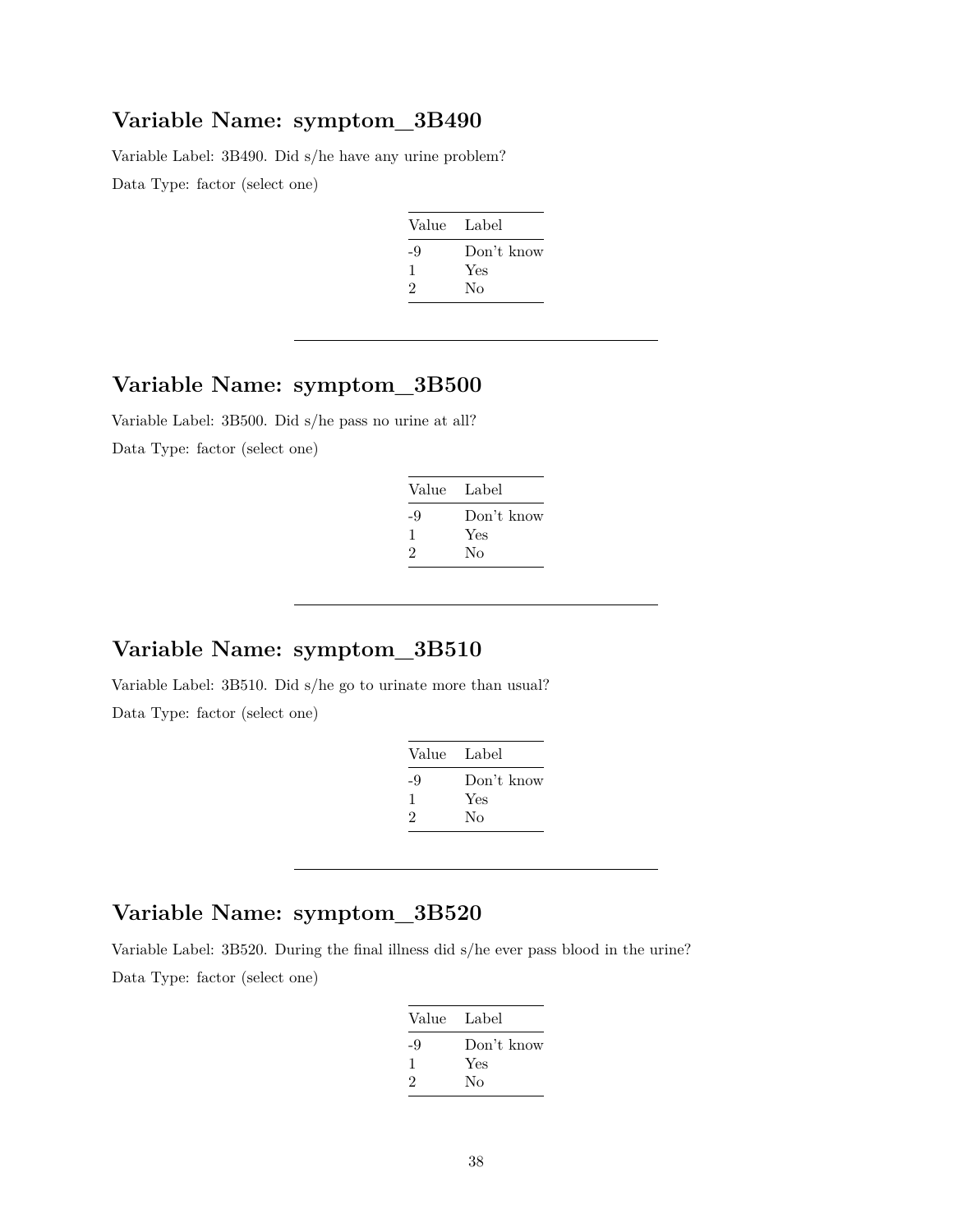Variable Label: 3B530. Did s/he have any skin problem? Data Type: factor (select one)

| Value Label |
|-------------|
| Don't know  |
| Yes         |
| No          |
|             |

#### **Variable Name: symptom\_3B540**

Variable Label: 3B540. Did s/he have any ulcers, abscess or sores anywhere except on the feet? Data Type: factor (select one)

| Value | - Label    |
|-------|------------|
| -9    | Don't know |
| -1    | Yes        |
| 2     | Nο         |
|       |            |

## **Variable Name: symptom\_3B550**

Variable Label: 3B550. Did s/he have any ulcers, abscess or sores on the feet that were not also on other parts of the body?

Data Type: factor (select one)

| Value | Label      |
|-------|------------|
| -9    | Don't know |
| 1     | Yes        |
| 2     | Nο         |
|       |            |

#### **Variable Name: symptom\_3B560**

Variable Label: 3B560. During the illness that led to death, did s/he have any skin rash?

Data Type: factor (select one)

Value Label -9 Don't know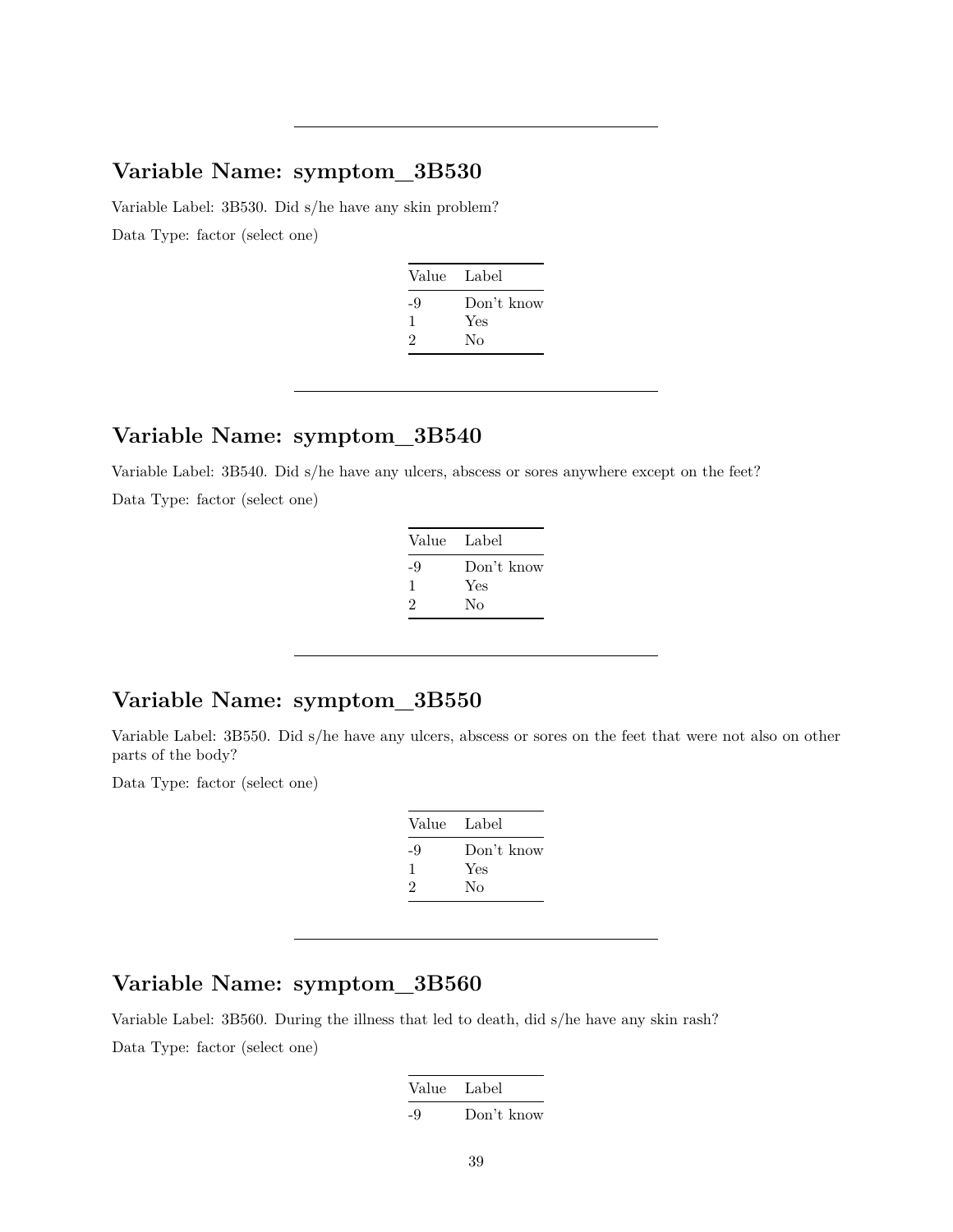| Value | Label |
|-------|-------|
|       | Yes   |
| 2     | No    |
|       |       |

Variable Label: 3B570. For how long did s/he have the skin rash (Days) Data Type: integer

### **Variable Name: symptom\_3B580**

Variable Label: 3B580. Did s/he have measles rash? Data Type: factor (select one)

| Value Label |            |
|-------------|------------|
| -9          | Don't know |
| 1           | Yes        |
| 2           | Nο         |
|             |            |

## **Variable Name: symptom\_3B590**

Variable Label: 3B590. Did s/he ever have shingles/herpes zoster Data Type: factor (select one)

| Value | Label      |
|-------|------------|
| -9    | Don't know |
| 1     | Yes        |
| 2     | Nο         |
|       |            |

## **Variable Name: symptom\_3B600**

Variable Label: 3B600. Did s/he have bleeding from the nose, mouth, or anus? Data Type: factor (select one)

| Value Label |            |
|-------------|------------|
| -9          | Don't know |
| 1           | Yes        |
| 2           | Nο         |
|             |            |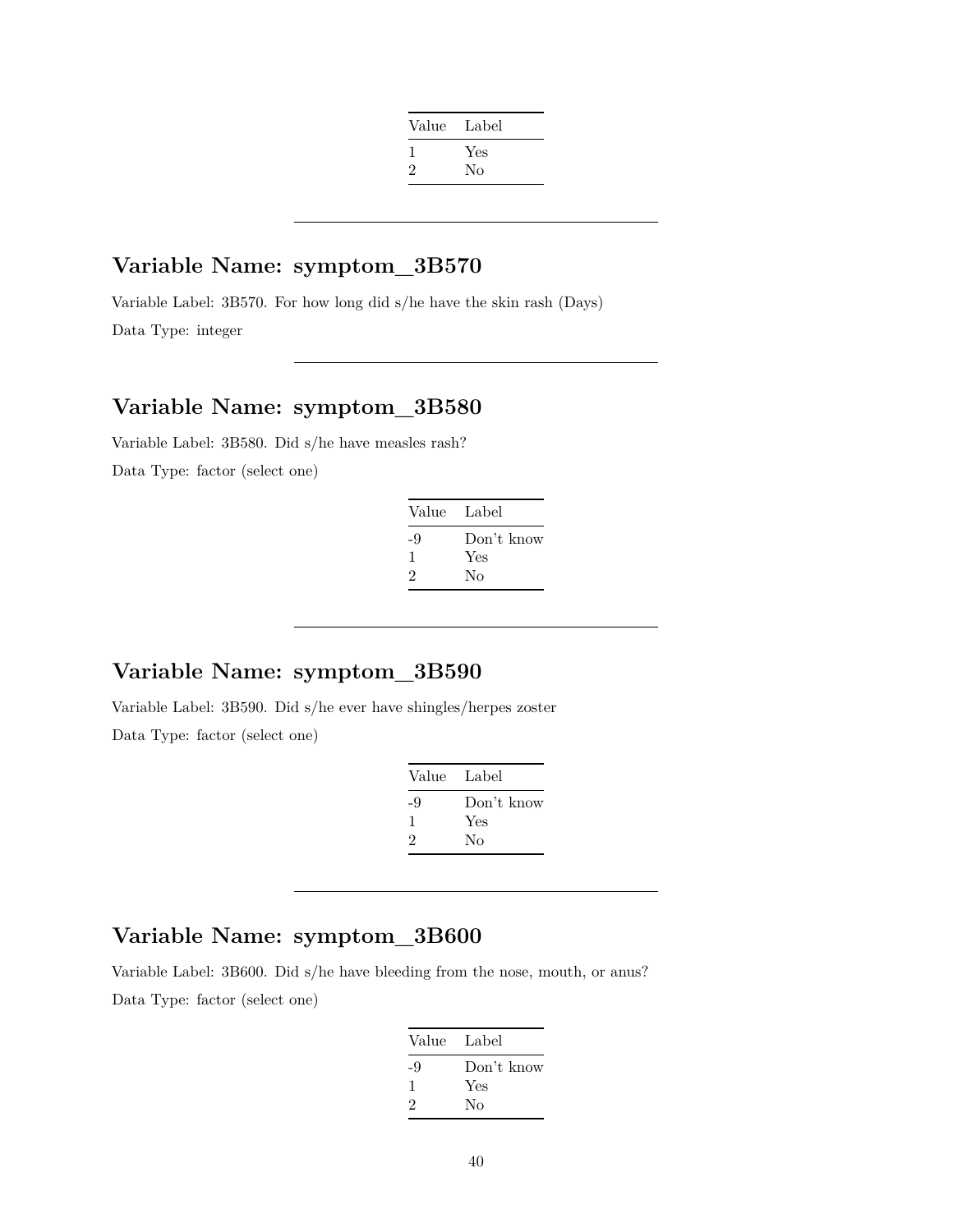Variable Label: 3B610. Did s/he have noticeable weight loss Data Type: factor (select one)

| Value Label |            |
|-------------|------------|
| -9          | Don't know |
| ı           | Yes        |
| 2           | Nο         |
|             |            |

#### **Variable Name: symptom\_3B620**

Variable Label: 3B620. Was s/he severely thin or wasted? Data Type: factor (select one)

| Value Label |
|-------------|
| Don't know  |
| Yes         |
| No          |
|             |

### **Variable Name: symptom\_3B630**

Variable Label: 3B630. Did s/he have mouth sores or white patches in the mouth or in the tounge? Data Type: factor (select one)

| Value    | Label             |
|----------|-------------------|
| -9<br>-1 | Don't know<br>Yes |
| 2        | No                |

## **Variable Name: symptom\_3B640**

Variable Label: 3B640. Did s/he have stiffness of the whole body or was unable to open the mouth? Data Type: factor (select one)

| Value Label |            |
|-------------|------------|
| -9          | Don't know |
|             | Yes        |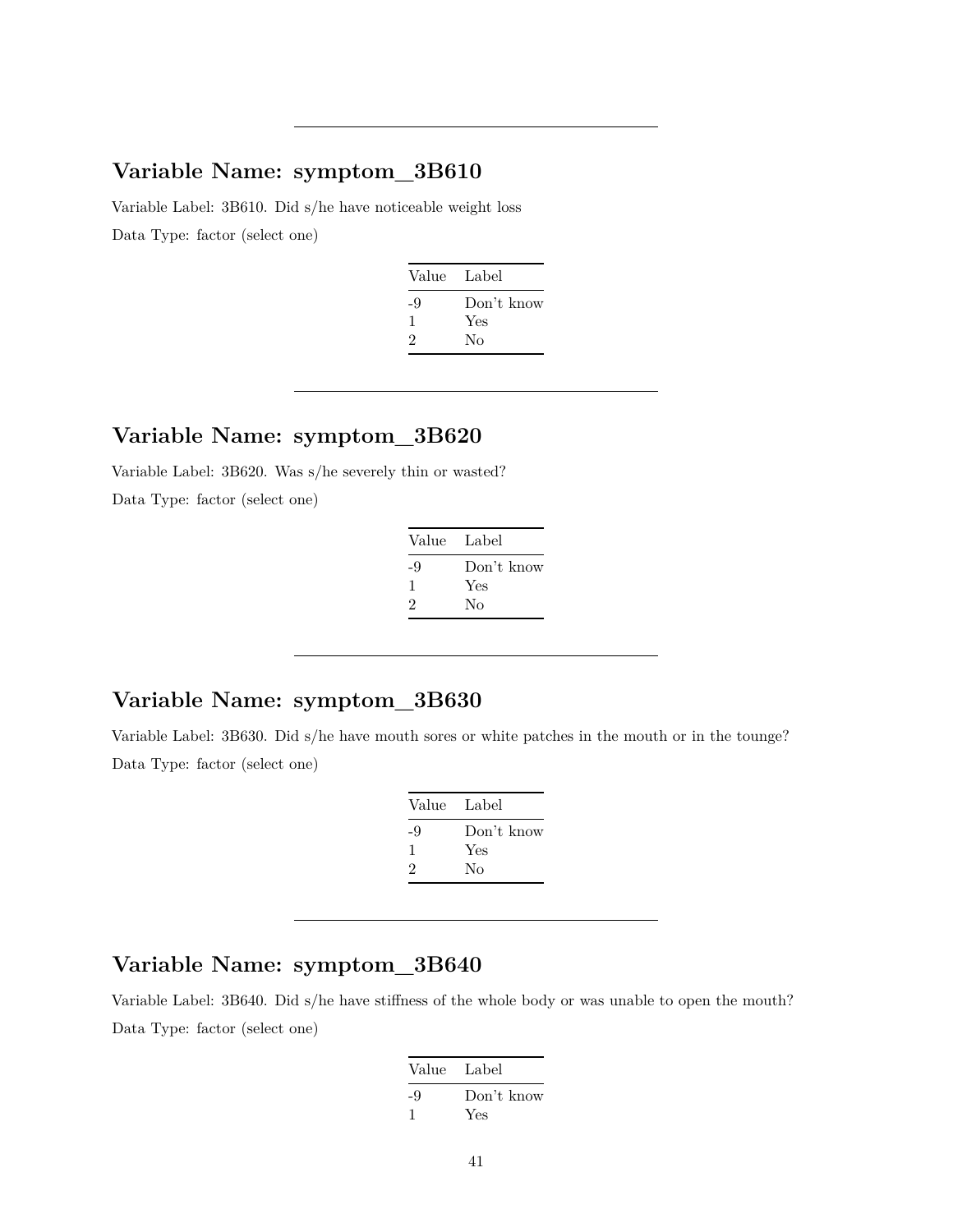| Value Label |    |
|-------------|----|
| $\cdot$     | No |

Variable Label: 3B650. Did s/he have swelling (puffiness) of the face? Data Type: factor (select one)

| Label      |
|------------|
| Don't know |
| Yes        |
| No         |
|            |

### **Variable Name: symptom\_3B660**

Variable Label: 3B660. Did s/he have both feet swollen? Data Type: factor (select one)

| Value Label |            |
|-------------|------------|
| -9          | Don't know |
| ı           | Yes        |
| 2           | Nο         |

### **Variable Name: symptom\_3B670**

Variable Label: 3B670. Did s/he have any lumps Data Type: factor (select one)

| Value Label |            |
|-------------|------------|
| -9          | Don't know |
| L           | Yes        |
| 2           | No         |

### **Variable Name: symptom\_3B680**

Variable Label: 3B680. Did s/he have a lumps or lesions in the mouth? Data Type: factor (select one)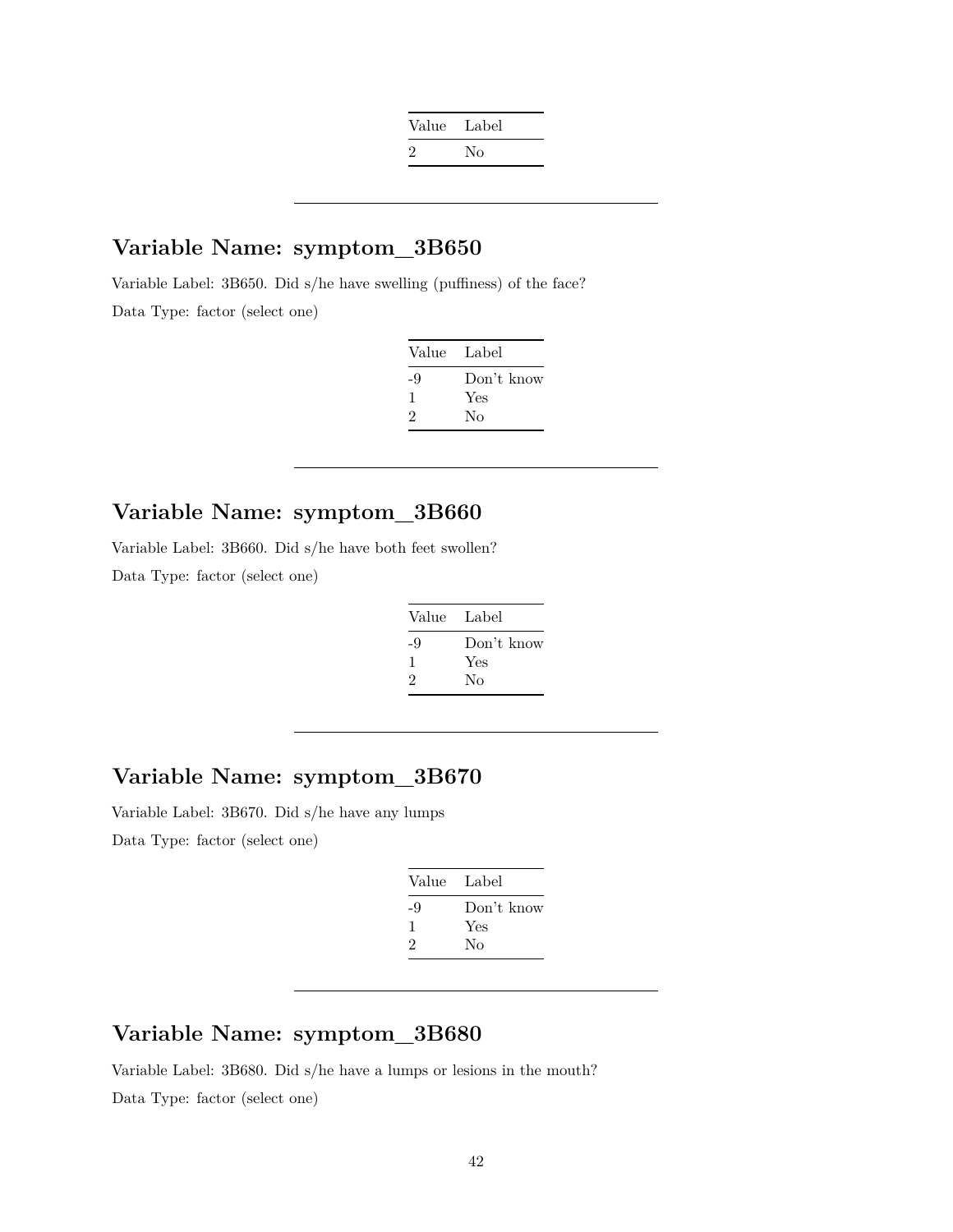| Value Label |            |
|-------------|------------|
| -9          | Don't know |
| 1           | Yes        |
| 2           | No         |
|             |            |

Variable Label: 3B690. Did s/he have any lumps on the neck? Data Type: factor (select one)

| Value Label |            |
|-------------|------------|
| -9          | Don't know |
| ı           | Yes        |
| 2           | No         |
|             |            |

## **Variable Name: symptom\_3B700**

Variable Label: 3B700. Did s/he have any lumps on the armpit Data Type: factor (select one)

| Value | Label      |
|-------|------------|
| -9    | Don't know |
| 1     | Yes        |
| 2     | Nο         |

### **Variable Name: symptom\_3B710**

Variable Label: 3B710. Did s/he have any lumps on the groin Data Type: factor (select one)

| Value Label |            |
|-------------|------------|
| -9          | Don't know |
| ı           | Yes        |
| 2           | Nο         |
|             |            |

### **Variable Name: symptom\_3B730**

Variable Label: 3B730. Did s/he have paralysis of one side of the body?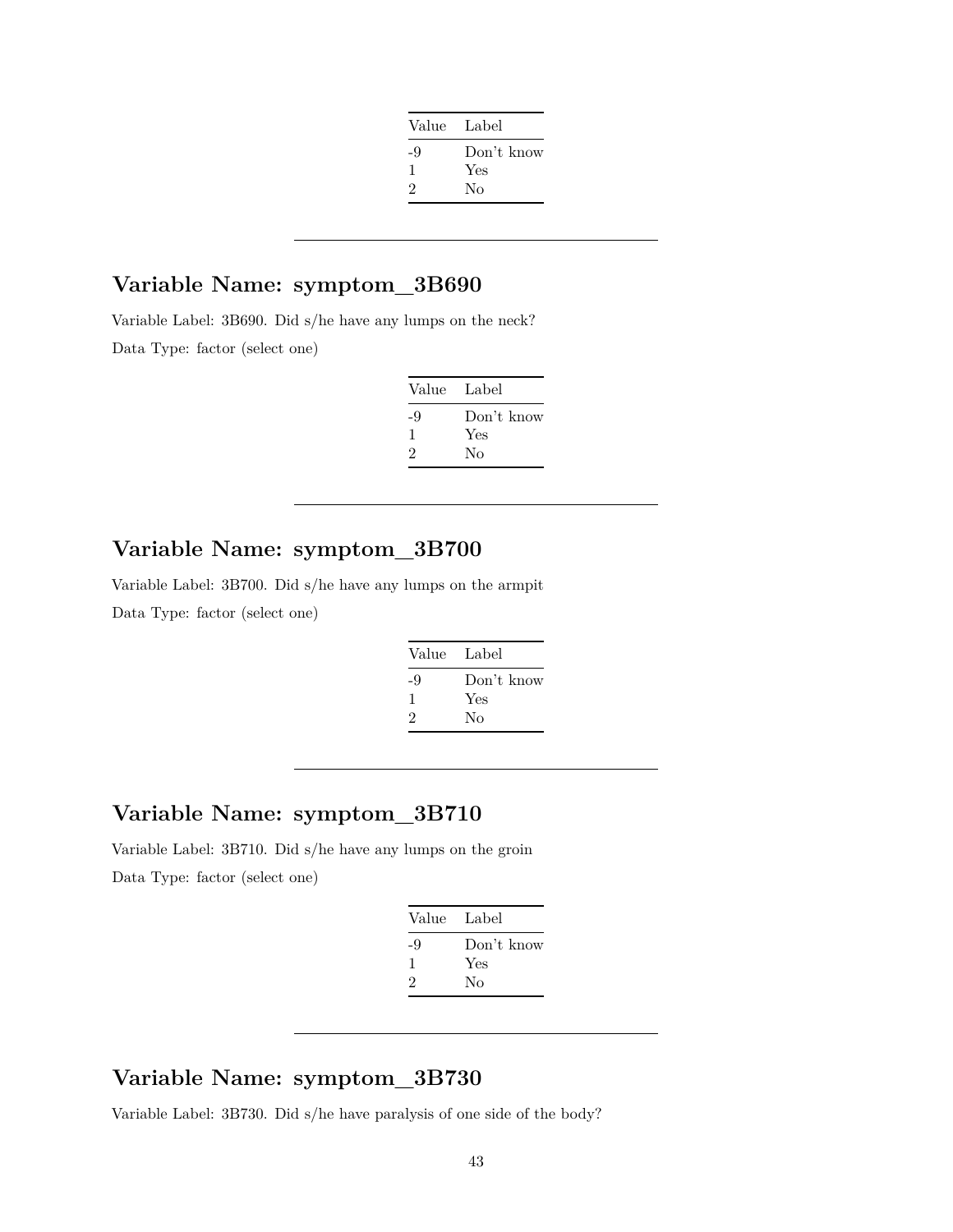Data Type: factor (select one)

| Value Label |            |
|-------------|------------|
| -9          | Don't know |
| -1          | Yes        |
| 2           | Nο         |

## **Variable Name: symptom\_3B740**

Variable Label: 3B740. Did s/he have difficulty or pain while swallowing liquids? Data Type: factor (select one)

| Value | Label      |
|-------|------------|
| -9    | Don't know |
| ı.    | Yes        |
| 2     | Nο         |

### **Variable Name: symptom\_3B750**

Variable Label: 3B750. Did s/he yellow discoloration of the eyes Data Type: factor (select one)

| Value | Label      |
|-------|------------|
| -9    | Don't know |
| ı     | Yes        |
| 2     | Nο         |
|       |            |

### **Variable Name: symptom\_3B760**

Variable Label: 3B760. Did s/he his hair colour change to reddish or yellowish Data Type: factor (select one)

| Value Label |            |
|-------------|------------|
| -9          | Don't know |
| 1           | Yes        |
| 2           | Nο         |
|             |            |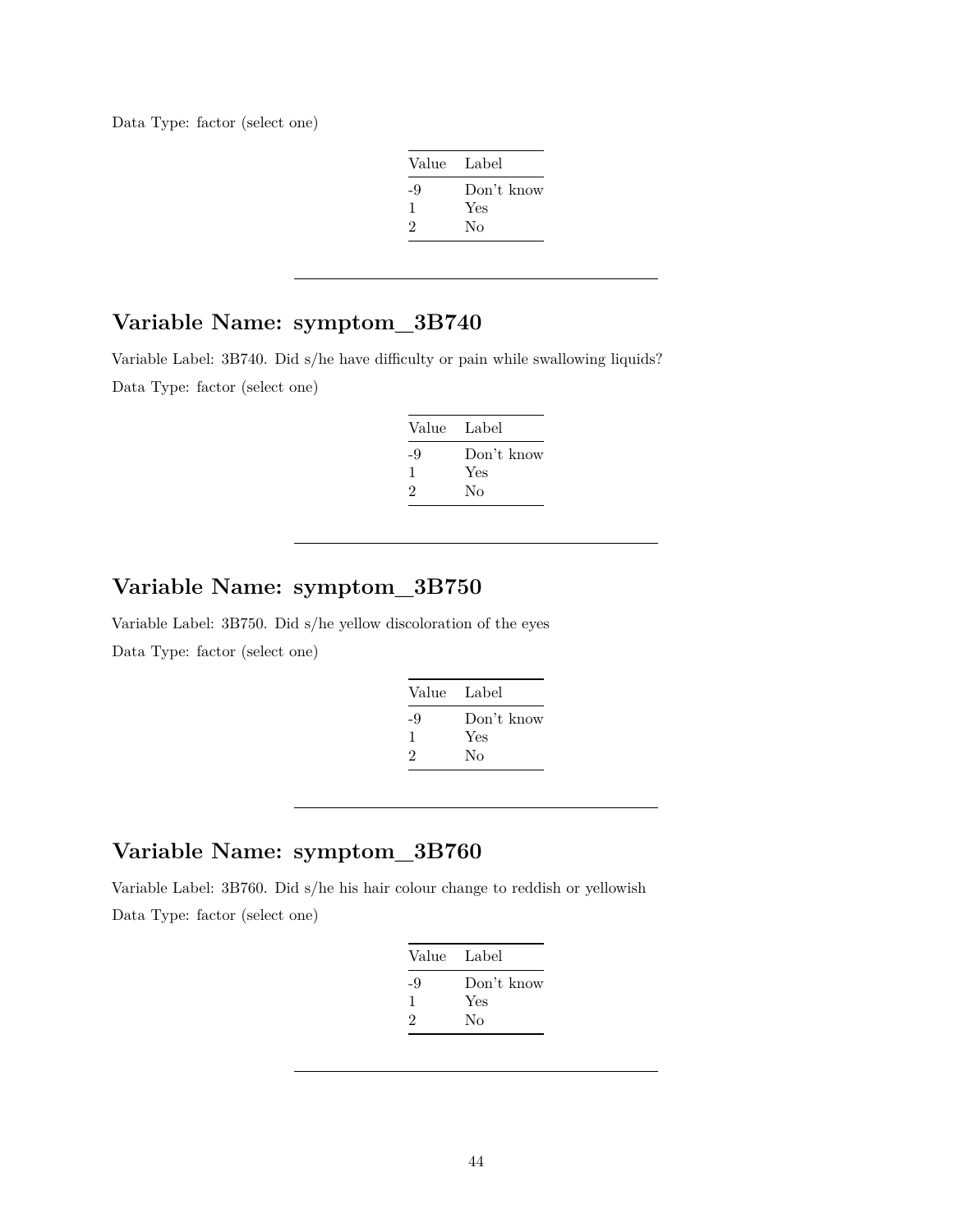Variable Label: 3B770. Did s/he look pale (thinning/lack of blood) or have pale palms eyes or nail beds? Data Type: factor (select one)

| Label      |
|------------|
| Don't know |
| Yes        |
| No         |
|            |

## **Variable Name: symptom\_3B780**

Variable Label: 3B780. Did s/he have sunken eyes? Data Type: factor (select one)

| Value Label |            |
|-------------|------------|
| -9          | Don't know |
| ı.          | Yes        |
| 2           | Nο         |

### **Variable Name: symptom\_3B790**

Variable Label: 3B790. Did s/he drink a lot more water than usual? Data Type: factor (select one)

| Value Label |            |
|-------------|------------|
| -9          | Don't know |
| ı           | Yes        |
| 2           | No         |

### **Variable Name: symptom\_3B720**

Variable Label: Did she have an ulcer or swelling in the breast? Data Type: factor (select one)

| Value Label |            |
|-------------|------------|
| -9          | Don't know |
|             | Yes        |
| 2           | Nο         |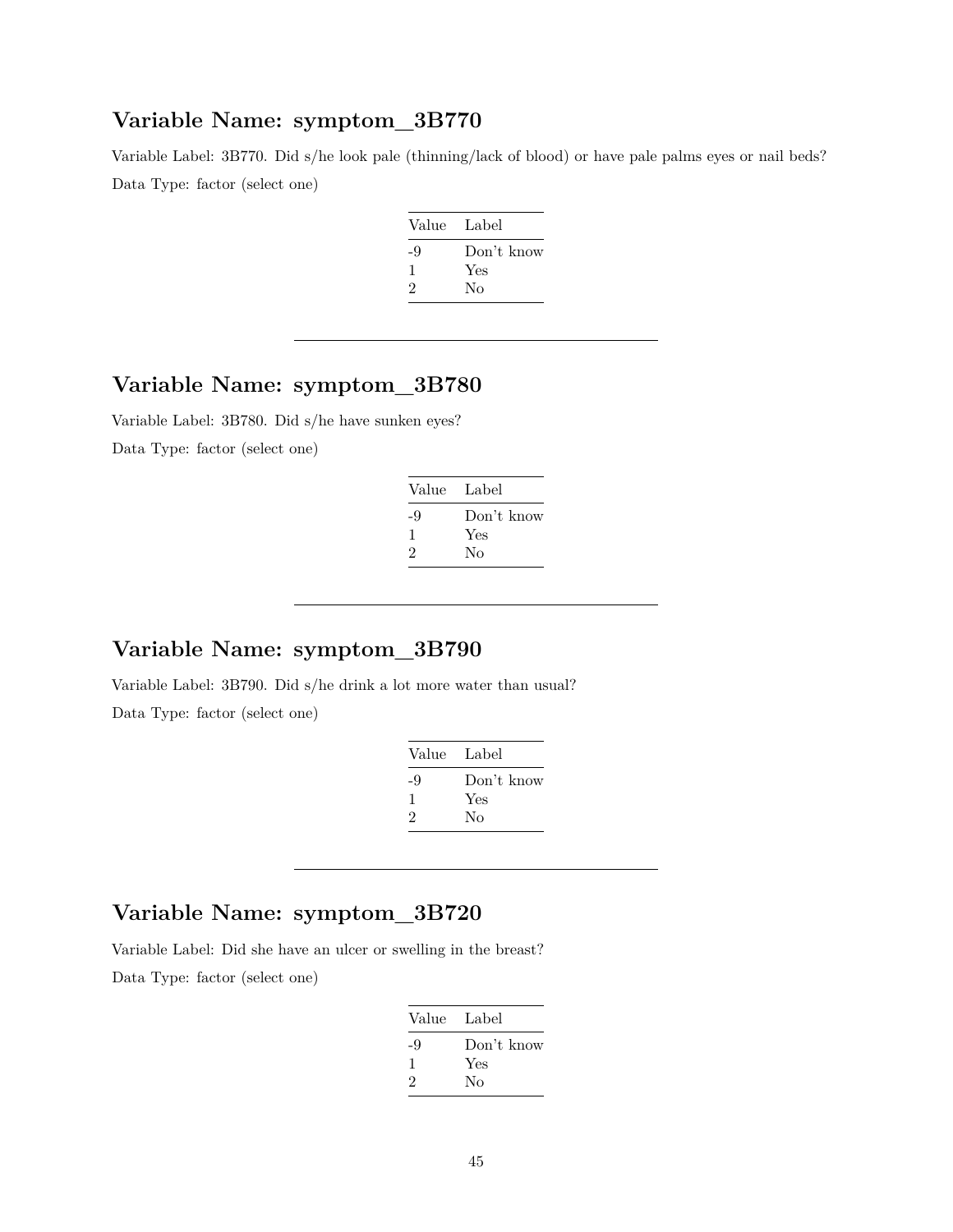Variable Label: Did she have excessive vaginal bleeding in between menstrual periods? Data Type: factor (select one)

| Value Label |            |
|-------------|------------|
| -9          | Don't know |
| ı           | Yes        |
| 2           | Nο         |
|             |            |

#### **Variable Name: symptom\_3B810**

Variable Label: Did her vaginal bleeding stop naturally during menopause? Data Type: factor (select one)

| Value | Label      |
|-------|------------|
| -9    | Don't know |
| ı     | Yes        |
| 2     | Nο         |

## **Variable Name: symptom\_3B820**

Variable Label: Did she have vaginal bleeding after menopause? Data Type: factor (select one)

| Value | Label      |
|-------|------------|
| -9    | Don't know |
| 1     | Yes        |
| 2     | Nο         |

### **Variable Name: sign\_3C100**

Variable Label: 3C100. Was she neither pregnant, nor delivered, within 6 weeks of her death? Data Type: factor (select one)

| Value Label |            |
|-------------|------------|
| -9          | Don't know |
|             | Yes        |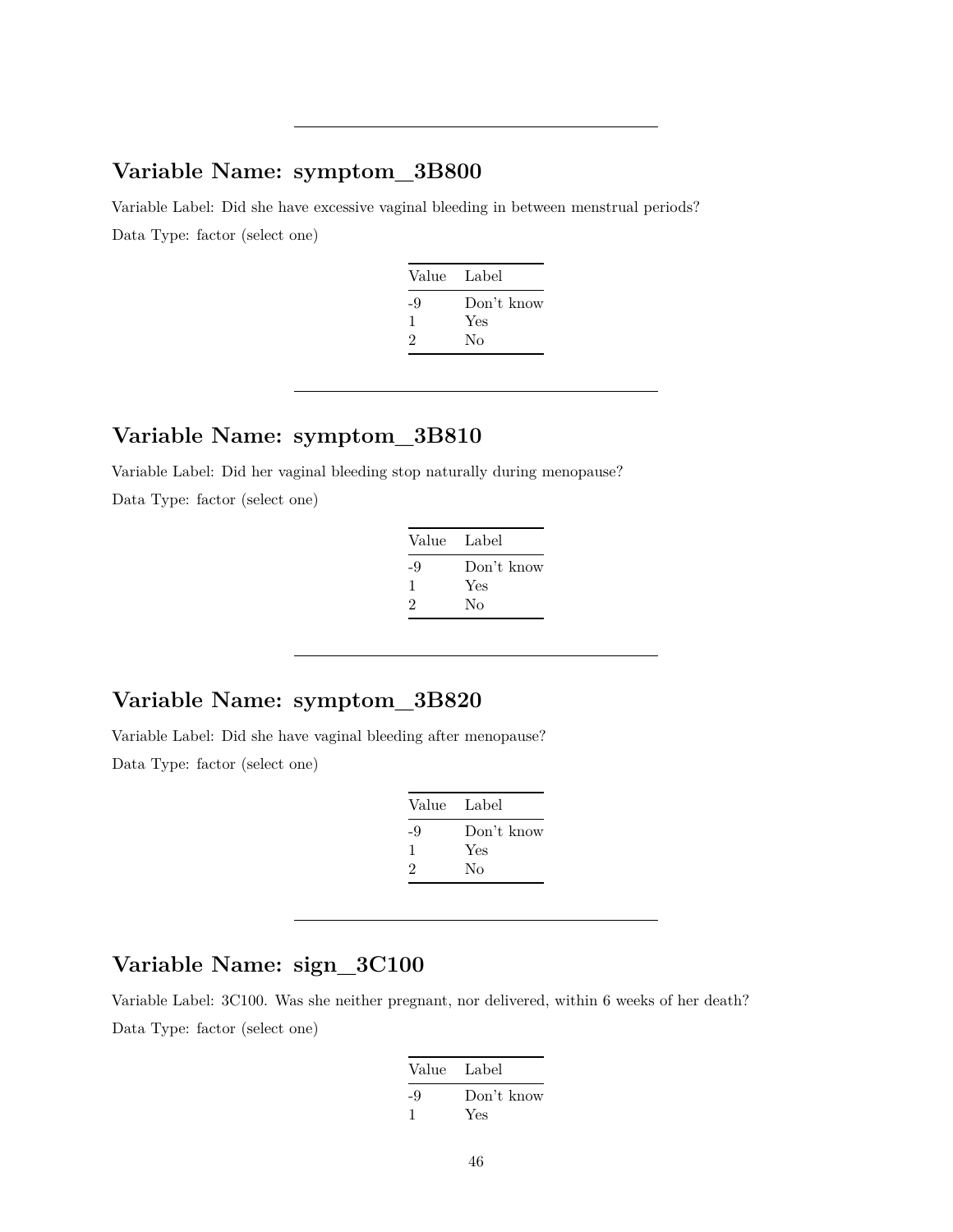| Value Label |    |
|-------------|----|
|             | Nο |
|             |    |

Variable Label: 3C110. Was she pregnant at the time of death? Data Type: factor (select one)

| Value | Label      |
|-------|------------|
| -9    | Don't know |
| ı     | Yes        |
| 2     | No         |

## **Variable Name: sign\_3C120**

Variable Label: 3C120. Did she die within 6 weeks of giving birth?

Data Type: factor (select one)

| Value Label |            |
|-------------|------------|
| -9          | Don't know |
| 1           | Yes        |
| 2           | No         |
|             |            |

### **Variable Name: sign\_3C130**

Variable Label: 3C130. Did she die within 6 weeks of pregnancy that lasted less than 6 months? Data Type: factor (select one)

| Value Label |            |
|-------------|------------|
| -9          | Don't know |
| 1           | Yes        |
| 2           | No         |
|             |            |

## **Variable Name: sign\_3C200**

Variable Label: 3C200. Did she die within 24 hours after delivery?

Data Type: factor (select one)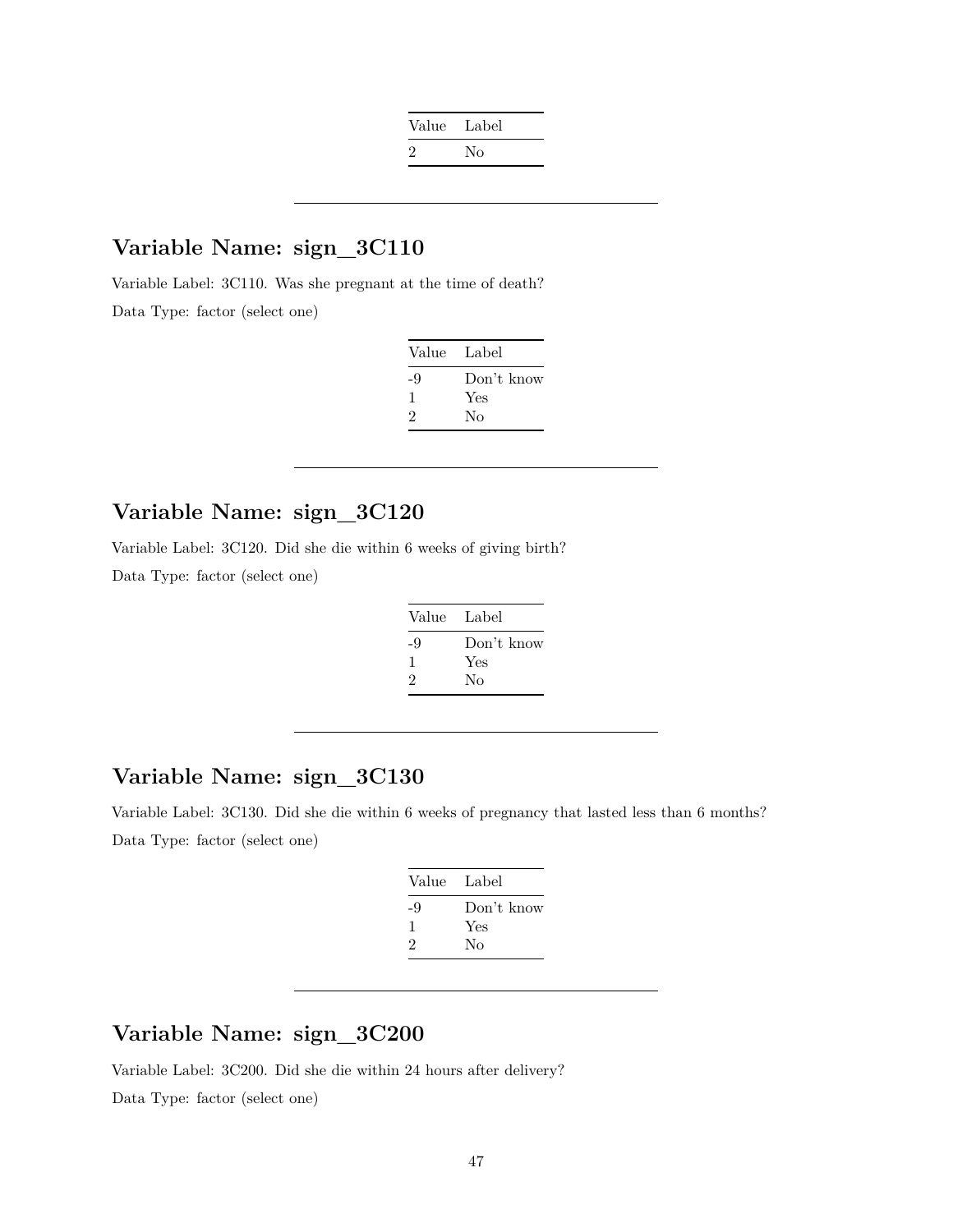| Value Label |            |
|-------------|------------|
| -9          | Don't know |
| 1           | Yes        |
| 2           | Nο         |
|             |            |

Variable Label: 3C210. Did she die during labour, but undelivered?

Data Type: factor (select one)

| Value Label |            |
|-------------|------------|
| -9          | Don't know |
| ı           | Yes        |
| 2           | Nο         |

### **Variable Name: sign\_3C220**

Variable Label: 3C220. Was she breastfeeding at death?

Data Type: factor (select one)

| Don't know |
|------------|
|            |
|            |
|            |

## **Variable Name: sign\_3C230**

Variable Label: 3C230. How many births, including stillbirths, did she have before this baby? Data Type: integer

### **Variable Name: sign\_3C240**

Variable Label: 3C240. Did she have any previous C-section? Data Type: factor (select one)

| Value Label |            |
|-------------|------------|
| -9          | Don't know |
|             | Yes        |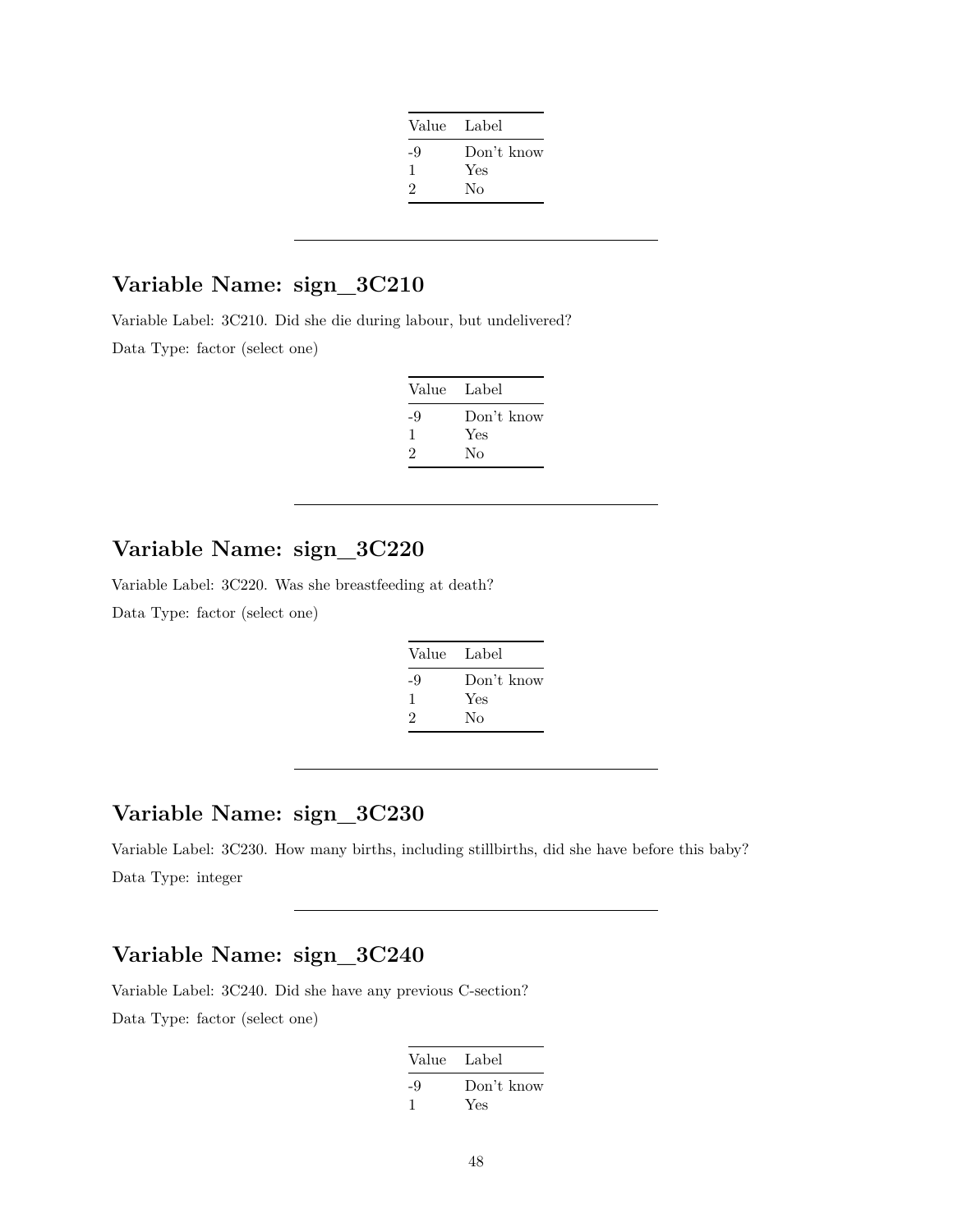| Value Label |    |
|-------------|----|
| $\cdot$     | No |

Variable Label: 3C250. Did she die during or after a multiple pregnancy? Data Type: factor (select one)

| Label      |
|------------|
| Don't know |
| Yes        |
| No         |
|            |

### **Variable Name: sign\_3C260**

Variable Label: 3C260. During pregnancy,did she suffer from high blood pressure?

Data Type: factor (select one)

| Value | - Label    |
|-------|------------|
| -9    | Don't know |
| 1     | Yes        |
| 2     | Nο         |

### **Variable Name: sign\_3C270**

Variable Label: 3C270. Did she have foul smelling vaginal discharge during pregnancy or after delivery? Data Type: factor (select one)

| Value Label |            |
|-------------|------------|
| -9          | Don't know |
| 1           | Yes        |
| 2           | Nο         |
|             |            |

#### **Variable Name: sign\_3C280**

Variable Label: 3C280. During the last 3 months of pregnancy, did she suffer from convulsions? Data Type: factor (select one)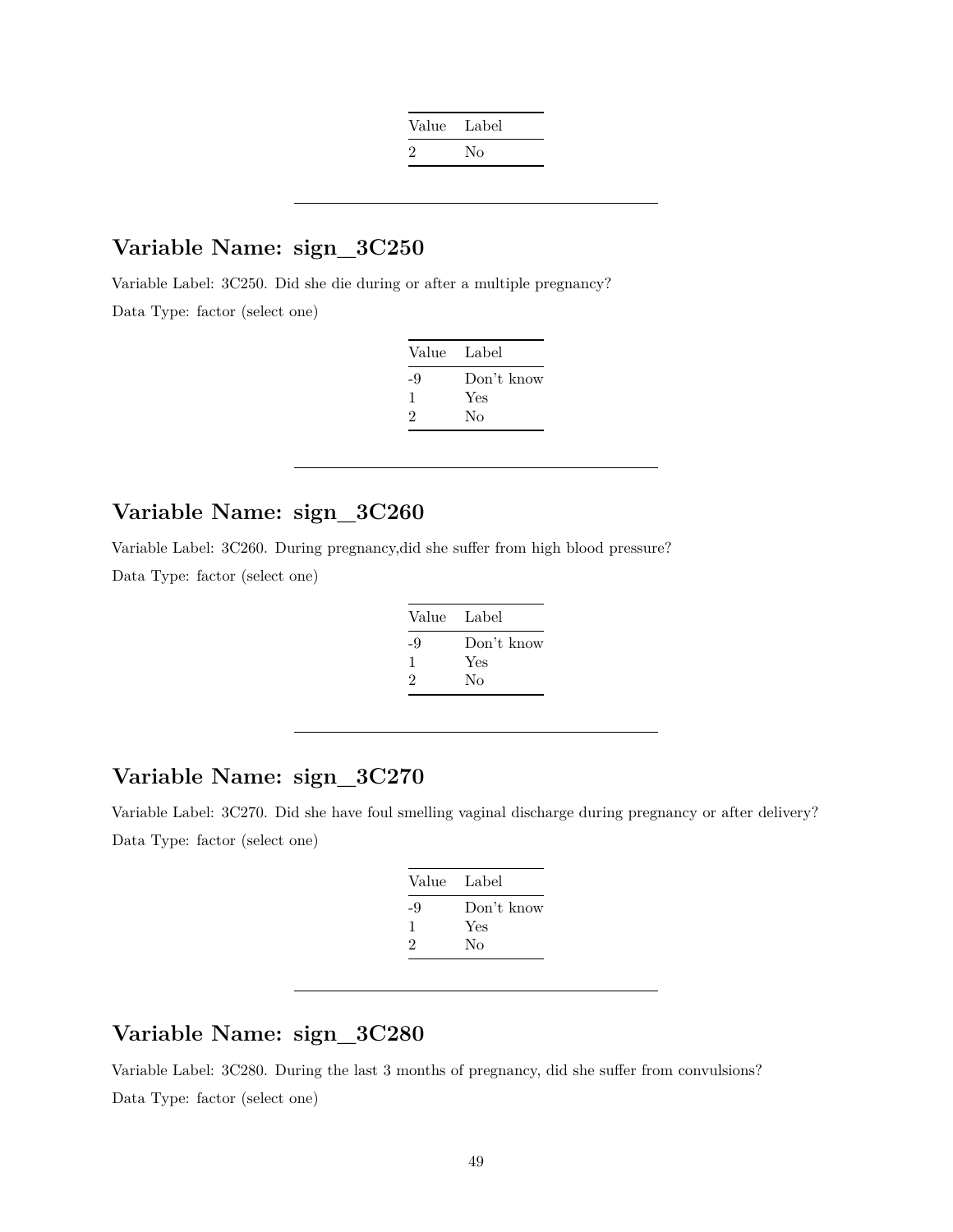| Value Label |            |
|-------------|------------|
| -9          | Don't know |
| ı           | Yes        |
| $\cdot$     | Nο         |
|             |            |

Variable Label: 3C290. During the last 3 months of pregnance, did she suffer from blurred vision? Data Type: factor (select one)

| Value Label |            |
|-------------|------------|
| -9          | Don't know |
|             | Yes        |
| 2           | No         |
|             |            |

### **Variable Name: sign\_3C300**

Variable Label: 3C300. Did she give birth to live, healthy baby within 6 weeks of death? Data Type: factor (select one)

| Value | Label      |
|-------|------------|
| -9    | Don't know |
| ı     | Yes        |
| 2     | Nο         |
|       |            |

## **Variable Name: sign\_3C310**

Variable Label: 3C310. Was there any vaginal bleeding during pregnancy or after delivery? Data Type: factor (select one)

| Value Label |            |
|-------------|------------|
| -9          | Don't know |
| 1           | Yes        |
| 2           | Nο         |
|             |            |

### **Variable Name: sign\_3C320**

Variable Label: 3C320. Was there vaginal bleeding during the first 6 months of pregnancy?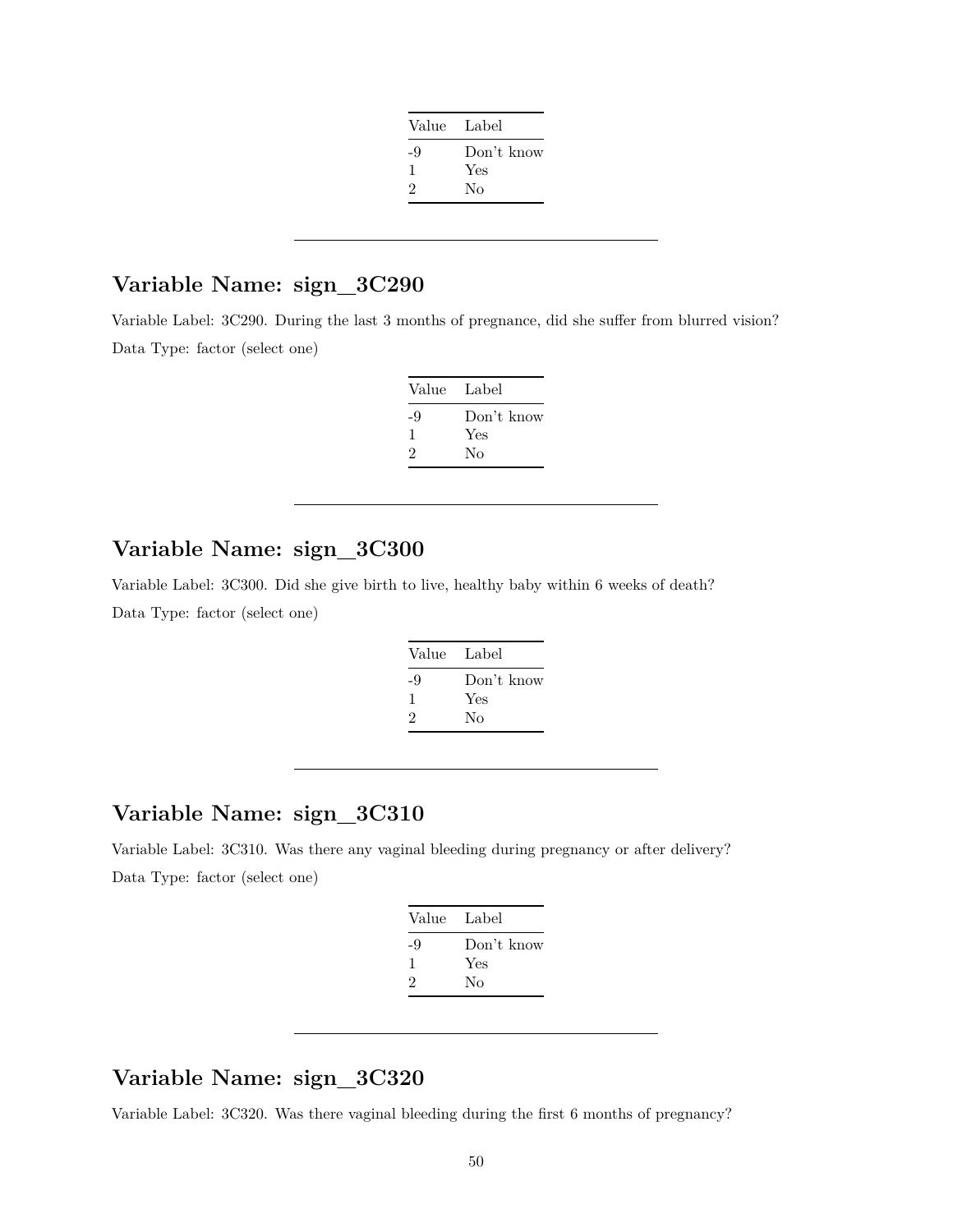Data Type: factor (select one)

|    | Value Label |
|----|-------------|
| -9 | Don't know  |
| ı  | Yes         |
| 2  | Nο          |

### **Variable Name: sign\_3C330**

Variable Label: 3C330. Was there vaginal bleeding during the last 3 months of pregnancy but before labour started

Data Type: factor (select one)

| Value | Label      |
|-------|------------|
| -9    | Don't know |
| ı     | Yes        |
| 2     | Nο         |

### **Variable Name: sign\_3C340**

Variable Label: 3C340. Was there excessive vaginal bleeding during labour? Data Type: factor (select one)

| Value Label |            |
|-------------|------------|
| -9          | Don't know |
| л.          | Yes        |
| 2           | Nο         |
|             |            |

### **Variable Name: sign\_3C350**

Variable Label: 3C350. Was there excessive vaginal bleeding after delivering the baby? Data Type: factor (select one)

| Value Label |            |
|-------------|------------|
| -9          | Don't know |
| 1           | Yes        |
| 2           | Nο         |
|             |            |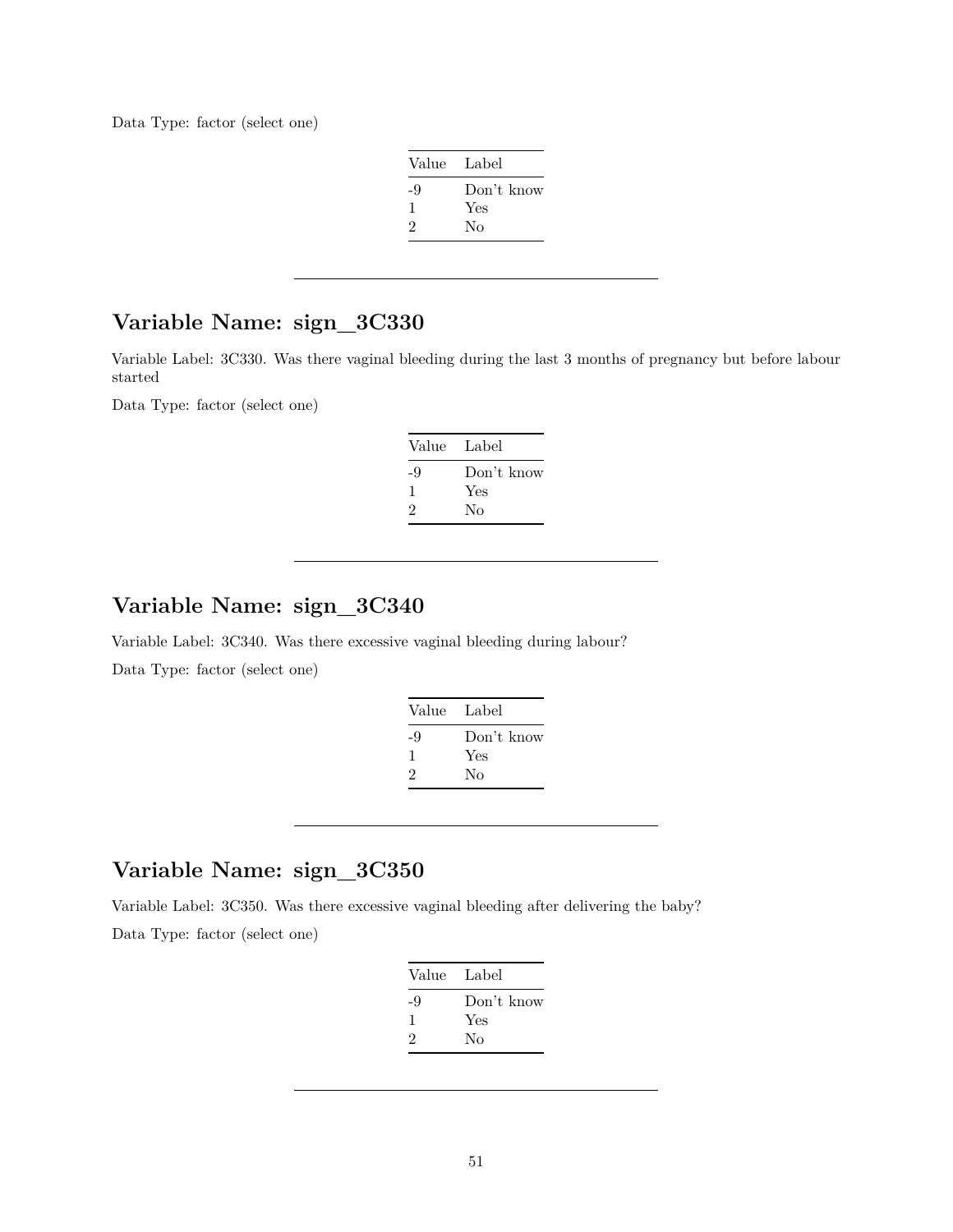Variable Label: 3C360. Was the placenta not completely delivered?

Data Type: factor (select one)

| - Label    |
|------------|
| Don't know |
| Yes        |
| No         |
|            |

### **Variable Name: sign\_3C365**

Variable Label: 3C365. Did she deliver or try to deliver an abnormally positioned baby? Data Type: factor (select one)

| Value Label |            |
|-------------|------------|
| -9          | Don't know |
| 1           | Yes        |
| 2           | Nο         |
|             |            |

#### **Variable Name: sign\_3C370**

Variable Label: 3C370. was she in labour for unusually long (more than 24 hours)? Data Type: factor (select one)

| Value Label |
|-------------|
| Don't know  |
| Yes         |
| Nο          |
|             |

### **Variable Name: sign\_3C380**

Variable Label: 3C380. Did she attempt to terminate the pregnancy?

Data Type: factor (select one)

| Value Label |            |
|-------------|------------|
| -9          | Don't know |
| ı           | Yes        |
| 2           | Nο         |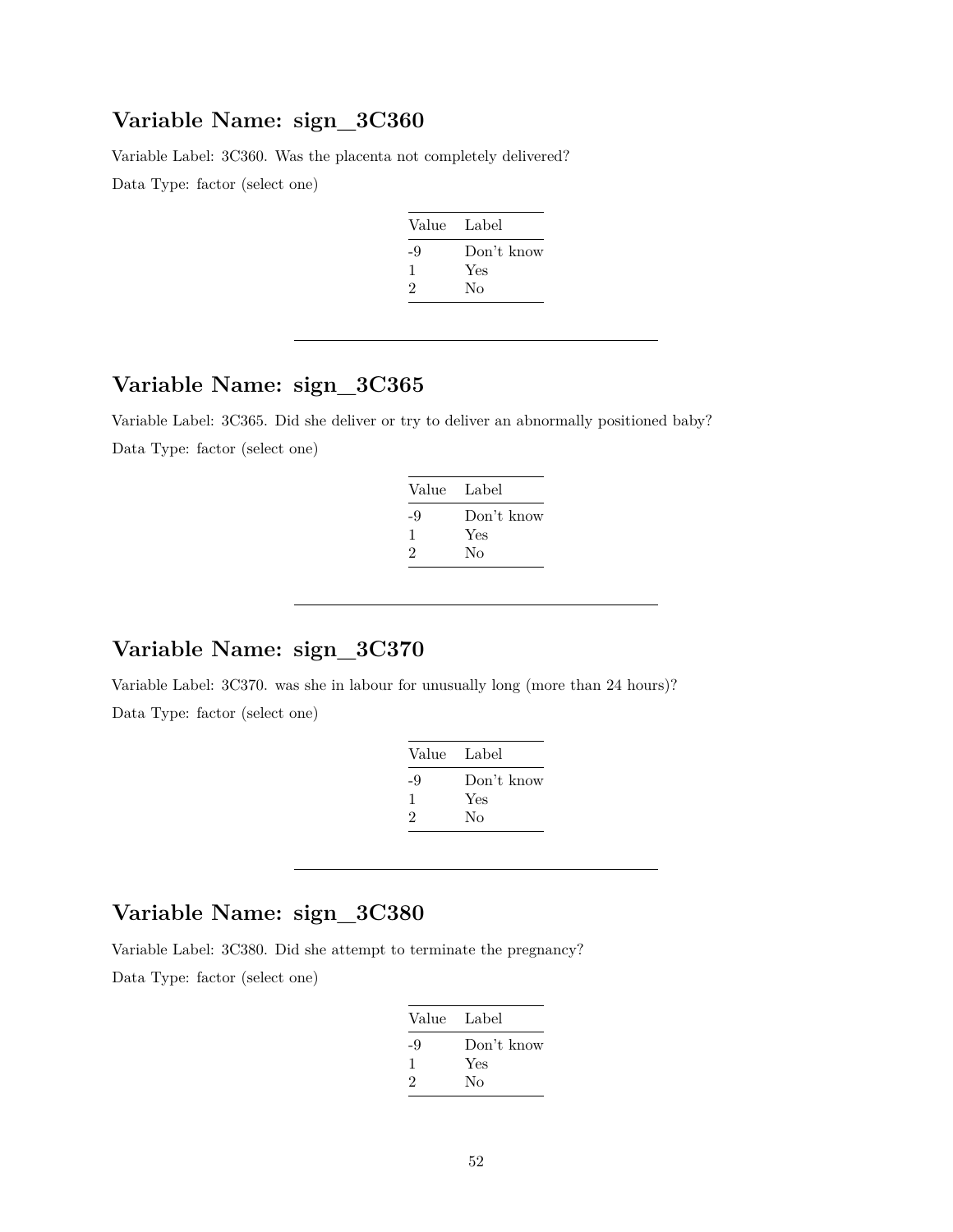Variable Label: 3C390. Did she recently have a pregnancy that ended in an abortion (spontaneous or included)?

Data Type: factor (select one)

| Value Label |            |
|-------------|------------|
| -9          | Don't know |
| 1           | Yes        |
| 2           | Nο         |
|             |            |

### **Variable Name: sign\_3C400**

Variable Label: 3C400. Did she give birth in a health facility?

Data Type: factor (select one)

| Value Label |            |
|-------------|------------|
| -9          | Don't know |
| ı           | Yes        |
| 2           | No         |

### **Variable Name: sign\_3C410**

Variable Label: 3C410. Did she give birth at home? Data Type: factor (select one)

| Value | Label      |
|-------|------------|
| -9    | Don't know |
| 1     | Yes        |
| 2     | Nο         |

#### **Variable Name: sign\_3C420**

Variable Label: 3C420. Did she give birth elsewhere, e.g on the way to a facility ? Data Type: factor (select one)

> Value Label -9 Don't know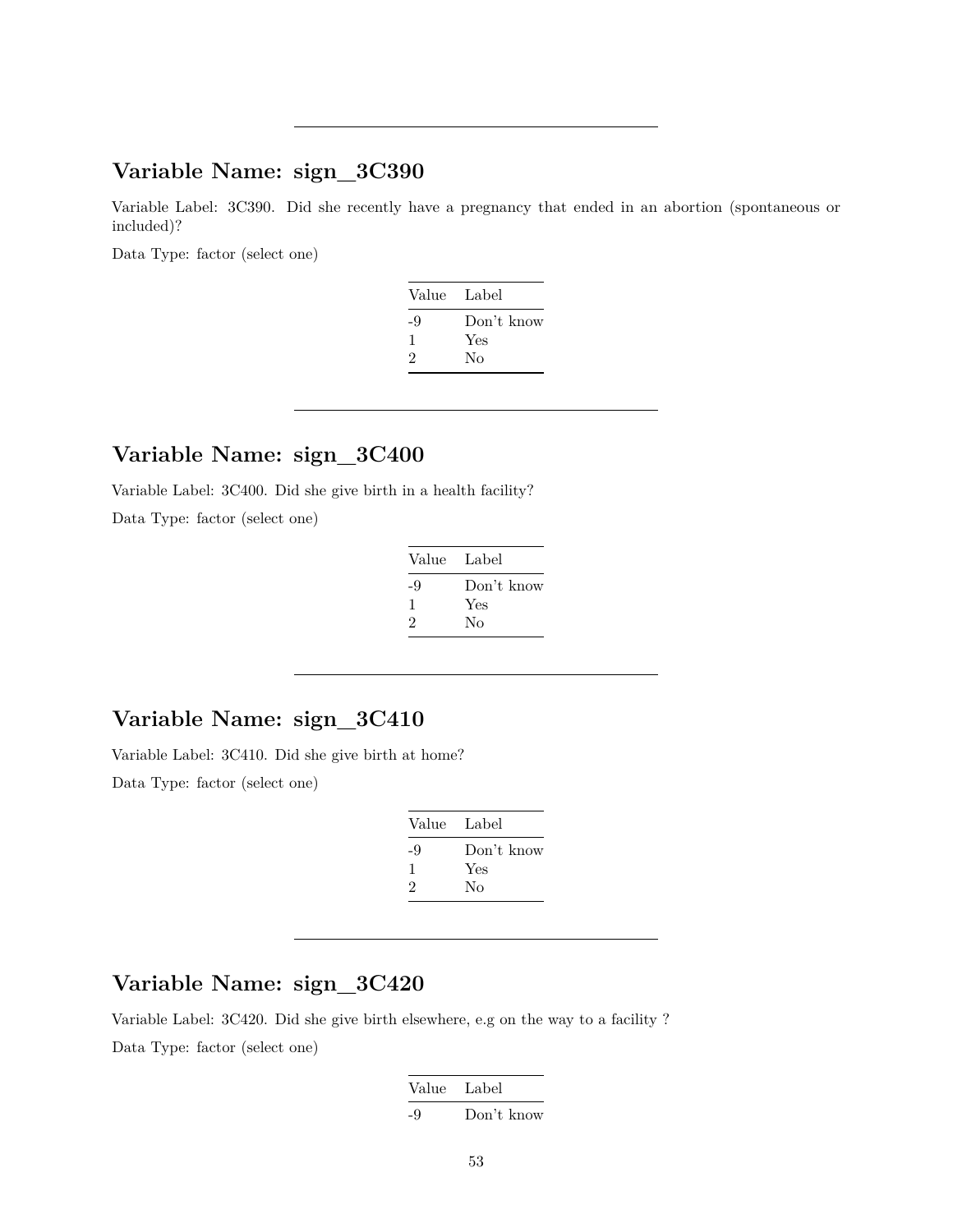| Value | Label |
|-------|-------|
|       | Yes   |
| 2     | No    |
|       |       |

Variable Label: 3C430. Did she receive professional assistance for the delivery? Data Type: factor (select one)

| Value Label |            |
|-------------|------------|
| -9          | Don't know |
| л.          | Yes        |
| 2           | Nο         |

#### **Variable Name: sign\_3C440**

Variable Label: 3C440. Did she have an operation to remove her uterus shortly before death? Data Type: factor (select one)

| Value | Label      |
|-------|------------|
| -9    | Don't know |
| 1     | Yes        |
| 2     | No         |

### **Variable Name: sign\_3C450**

Variable Label: 3C450. Did she have a normal vaginal delivery? Data Type: factor (select one)

| Value Label |            |
|-------------|------------|
| -9          | Don't know |
| ı           | Yes        |
| 2           | No         |
|             |            |

## **Variable Name: sign\_3C460**

Variable Label: 3C460. Did she have an assisted delivery, with forceps/vacuum?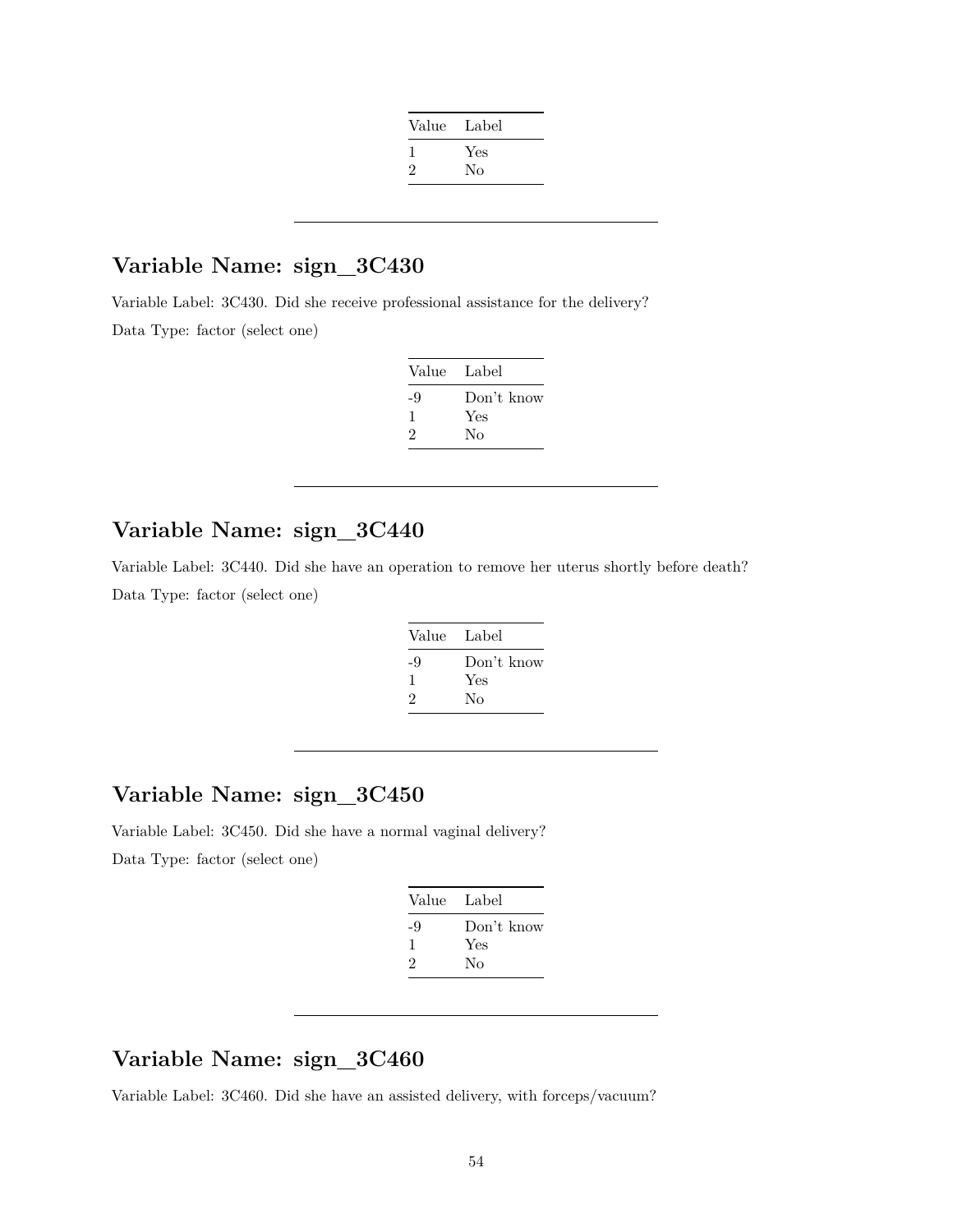Data Type: factor (select one)

| Value Label |            |
|-------------|------------|
| -9          | Don't know |
| -1          | Yes        |
| 2           | Nο         |

## **Variable Name: sign\_3C470**

Variable Label: 3C470. Was it delivery with caesarean section? Data Type: factor (select one)

| Value | Label      |
|-------|------------|
| -9    | Don't know |
| -1    | Yes        |
| 2     | Nο         |

## **Variable Name: sign\_3C480**

Variable Label: 3C480. Was the baby born more than one month early? Data Type: factor (select one)

| Value Label |            |
|-------------|------------|
| -9          | Don't know |
| ı           | Yes        |
| 2           | No         |
|             |            |

### **Variable Name: treatment\_3G100**

Variable Label: 3G100. Was s/he adequately vaccinated? Data Type: factor (select one)

|    | Value Label |
|----|-------------|
| -9 | Don't know  |
| ı  | Yes         |
| 2  | Nο          |
|    |             |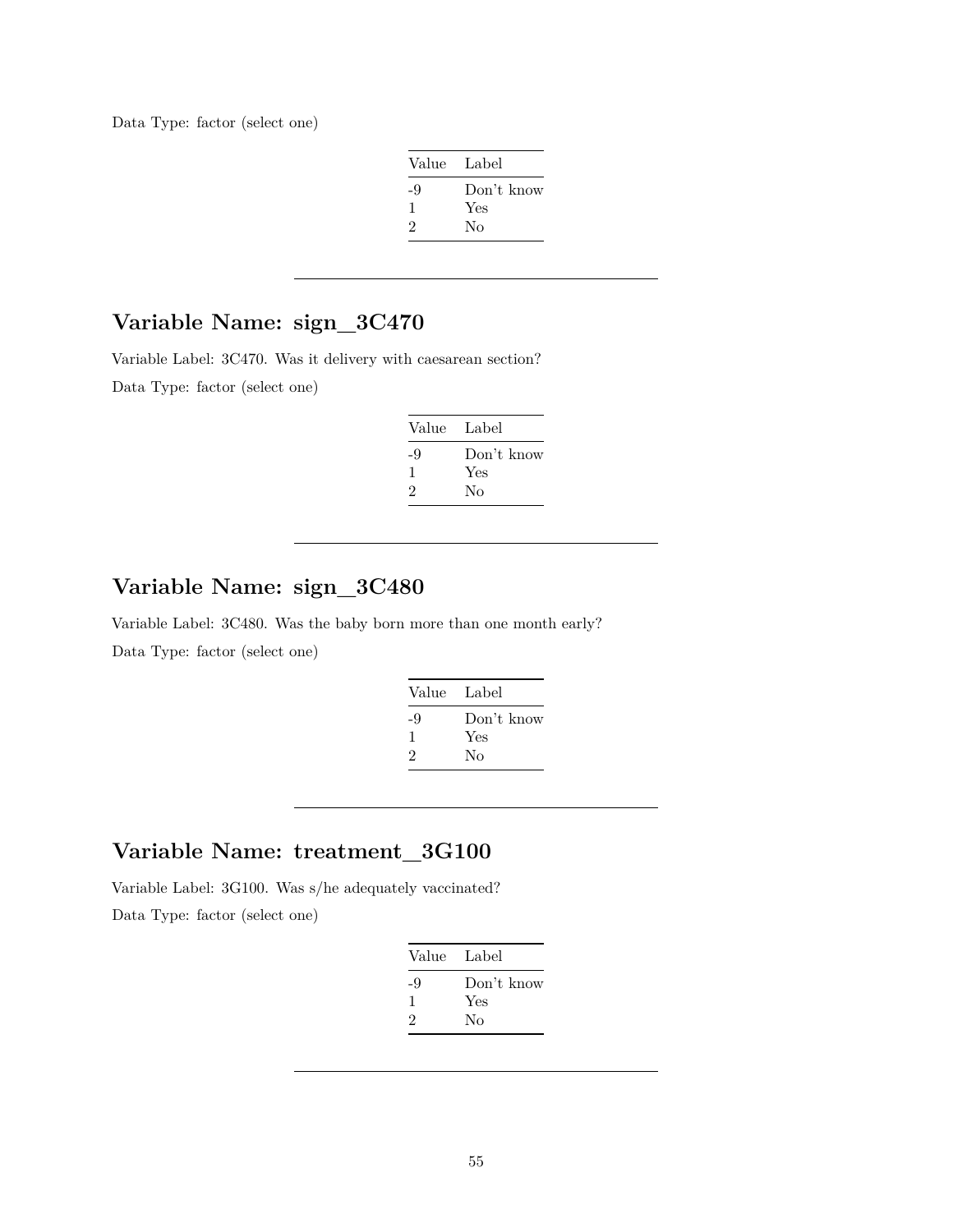#### **Variable Name: treatment\_3G110**

Variable Label: 3G110. Did s/he receive any treatment for the illness that led to death? Data Type: factor (select one)

| Value Label |            |
|-------------|------------|
| -9          | Don't know |
| ı           | Yes        |
| 2           | No         |
|             |            |

### **Variable Name: treatment\_3G120**

Variable Label: 3G100. Did s/he receive oral rehydration salts? Data Type: factor (select one)

| Value Label |
|-------------|
| Don't know  |
| Yes         |
| Nο          |
|             |

#### **Variable Name: treatment\_3G130**

Variable Label: 3G130. Did s/he receive (or needed) intravenous fluids (drip) treatment? Data Type: factor (select one)

| Label      |
|------------|
| Don't know |
| Yes        |
| Nο         |
|            |

### **Variable Name: treatment\_3G140**

Variable Label: 3G140. Did s/he receive (or needed) a blood transfusion?

Data Type: factor (select one)

| Value Label |            |
|-------------|------------|
| -9          | Don't know |
| ı           | Yes        |
| 2           | Nο         |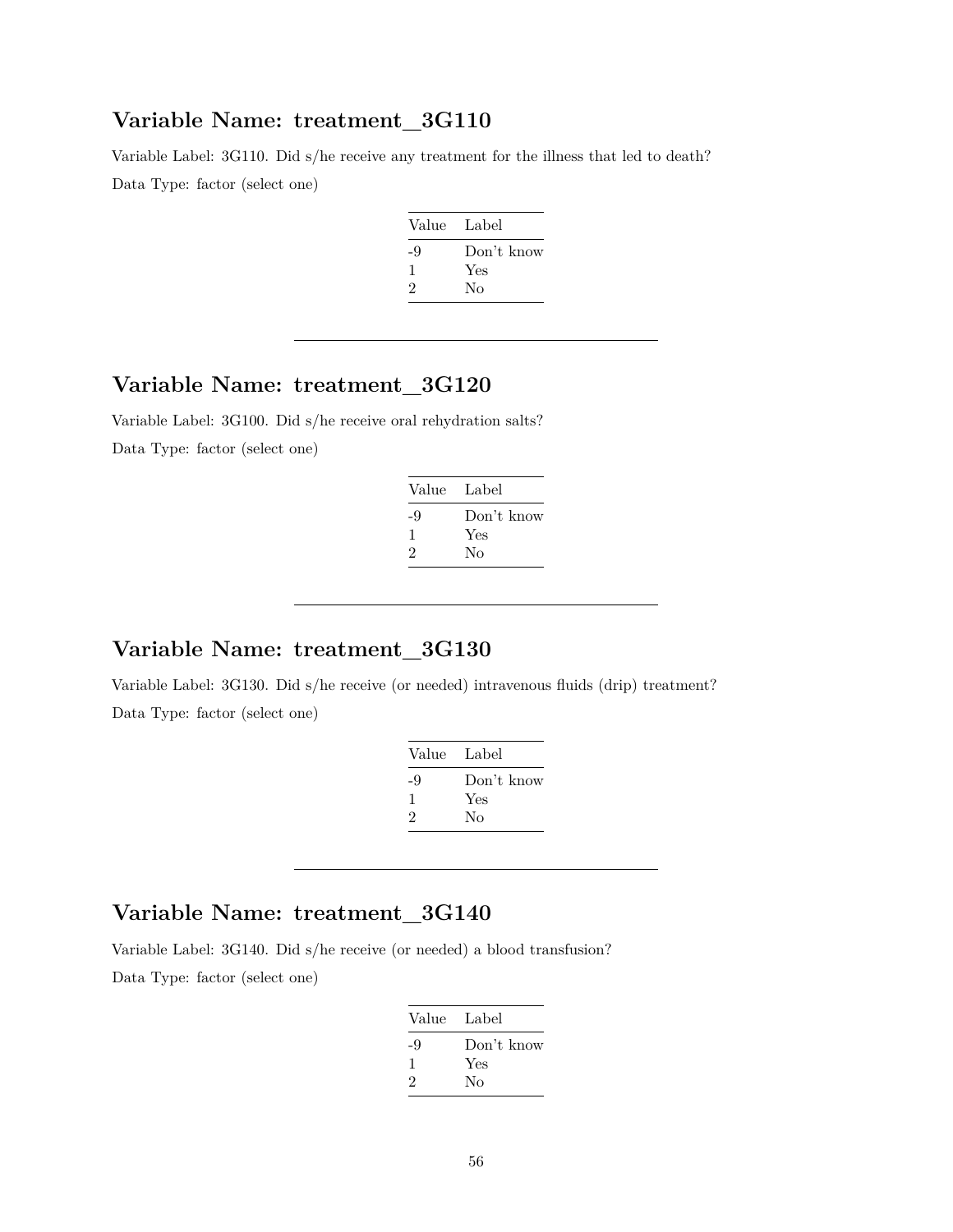### **Variable Name: treatment\_3G150**

Variable Label: 3G150. Did s/he receive (or needed) treatment/food through a tube passed through the nose? Data Type: factor (select one)

| Value Label |
|-------------|
| Don't know  |
| Yes         |
| Nο          |
|             |

#### **Variable Name: treatment\_3G160**

Variable Label: 3G160. Did s/he receive (or needed) injectable (IV or IM) antibiotics? Data Type: factor (select one)

| Value Label |            |
|-------------|------------|
| -9          | Don't know |
| 1           | Yes        |
| 2           | No         |
|             |            |

### **Variable Name: treatment\_3G170**

Variable Label: 3G170. Did s/he have (or needed) an operation for the illness? Data Type: factor (select one)

| Value Label |                   |
|-------------|-------------------|
| -9<br>ı     | Don't know<br>Yes |
| 2           | Nο                |

### **Variable Name: treatment\_3G180**

Variable Label: 3G180. Did s/he have the operation within 1 month before ? Data Type: factor (select one)

| Value Label |            |
|-------------|------------|
| -9          | Don't know |
|             | Yes        |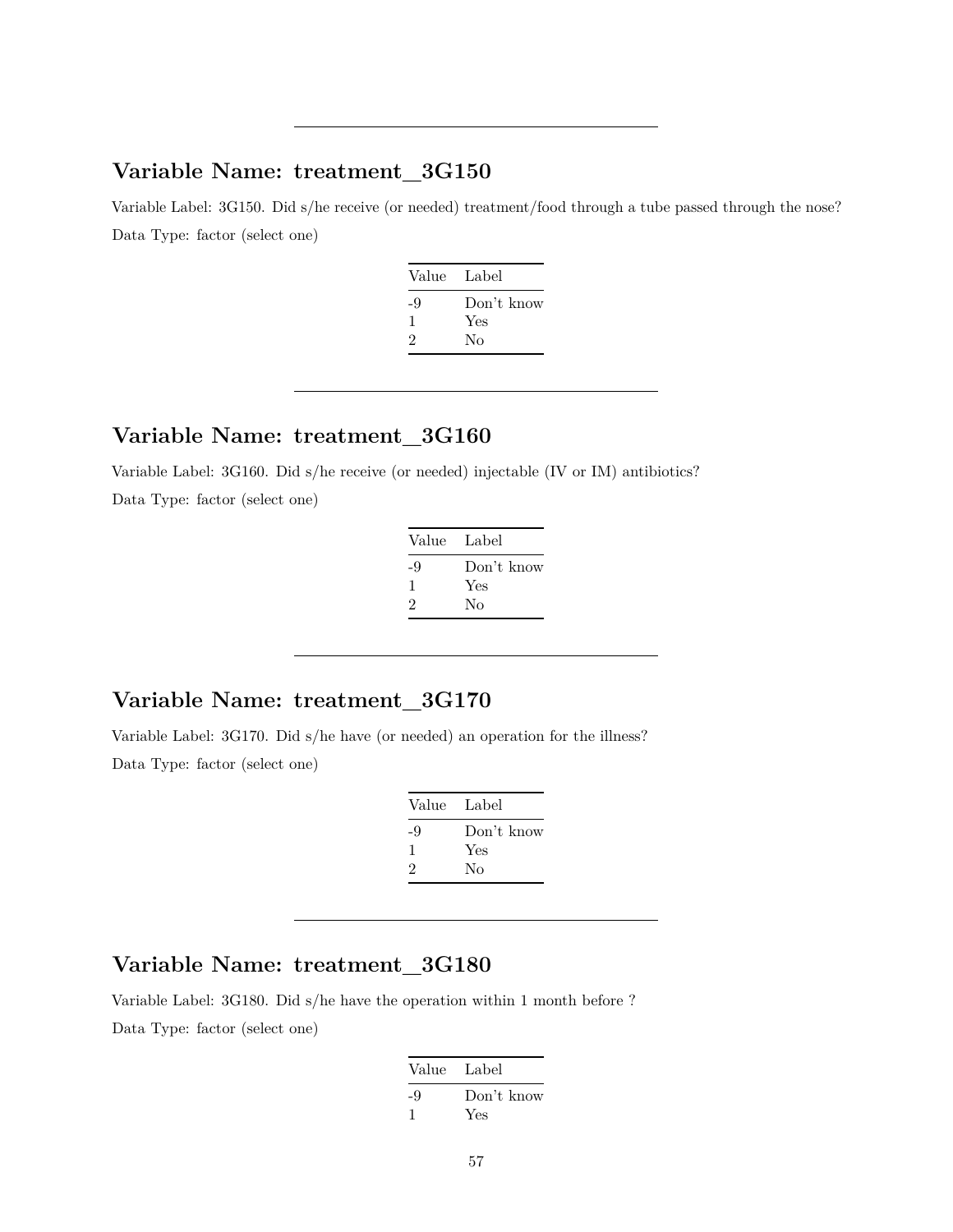| Value Label |    |
|-------------|----|
| $\cdot$     | No |

#### **Variable Name: treatment\_3G190**

Variable Label: 3G190. Was s/he discharged from the hospital very ill? Data Type: factor (select one)

| Label      | Value |
|------------|-------|
| Don't know | -9    |
| Yes        |       |
| Nο         | 2     |
|            |       |

### **Variable Name: riskfactors\_3F100**

Variable Label: Did s/he drink alcohol?

Data Type: factor (select one)

| Value Label |            |
|-------------|------------|
| -9          | Don't know |
| 1           | Yes        |
| 2           | No         |

### **Variable Name: riskfactors\_3F110**

Variable Label: Did s/he smoke tobacco. (cigarette, cigar, pipe, etc.)? Data Type: factor (select one)

| Value Label |            |
|-------------|------------|
| -9          | Don't know |
| ı           | Yes        |
| 2           | Nο         |

### **Variable Name: background\_4A100**

Variable Label: 4A100. In the final days before death, did s/he travel to a hospital or health facility? Data Type: factor (select one)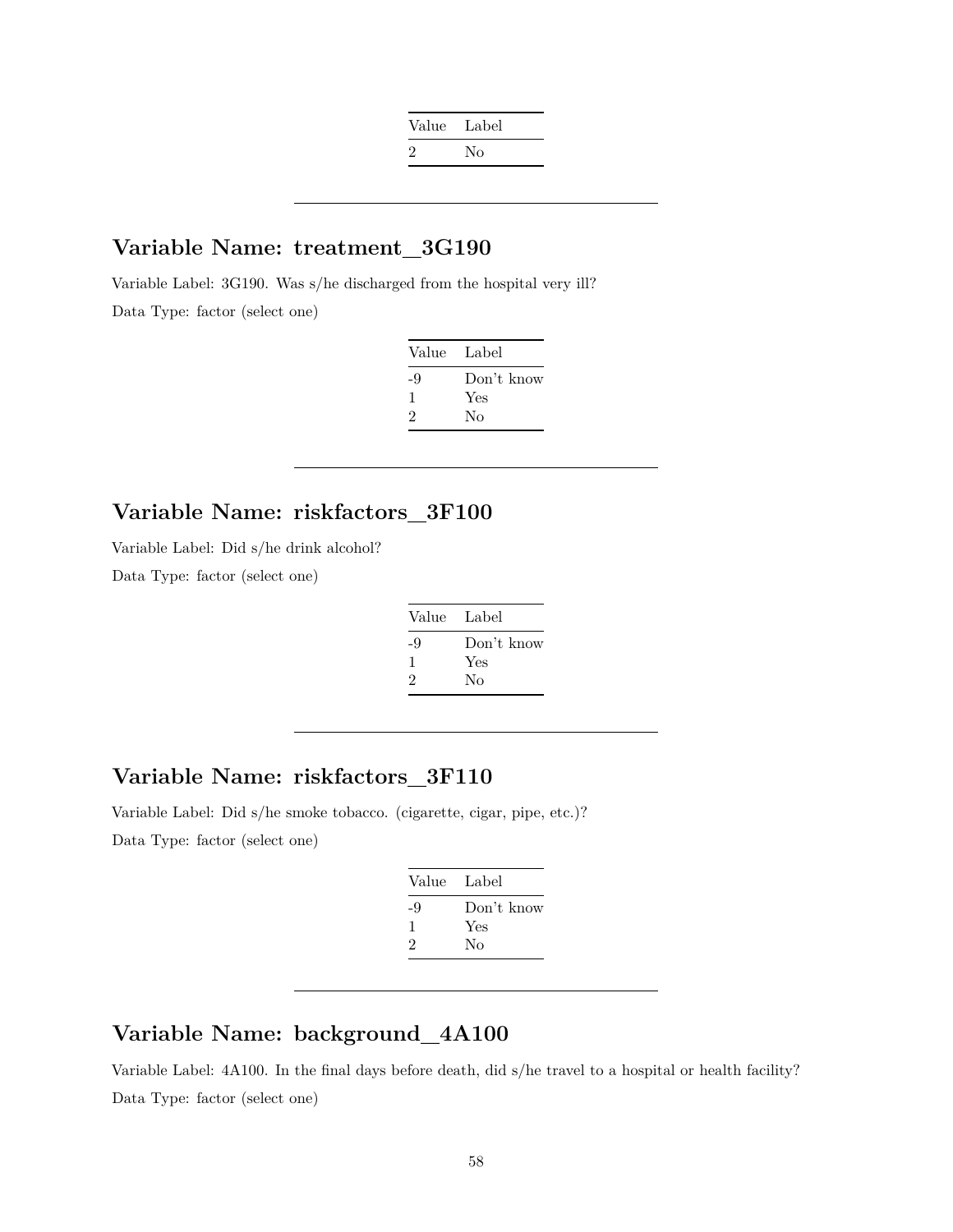| Value Label |            |
|-------------|------------|
| -9          | Don't know |
| ı           | Yes        |
| 2           | Nο         |
|             |            |

## **Variable Name: background\_4A110**

Variable Label: 4A110. Did s/he use motorised transport to get to the hospital or health facility? Data Type: factor (select one)

| Value Label |            |
|-------------|------------|
| -9          | Don't know |
|             | Yes        |
| 2           | Nο         |

## **Variable Name: background\_4A120**

Variable Label: 4A120. Were there any problems during admission to the hospital or heatlh facility? Data Type: factor (select one)

| Value Label |            |
|-------------|------------|
| -9          | Don't know |
| 1           | Yes        |
| 2           | Nο         |
|             |            |

### **Variable Name: background\_4A130**

Variable Label: 4A130. Were there any problems with the way s(he) was treated (medical treatment, procedures, inter-personal attitudes, respect, dignity) in the hospital or health facility?

Data Type: factor (select one)

| Value Label |            |
|-------------|------------|
| -9          | Don't know |
| ı.          | Yes        |
| 2           | No         |
|             |            |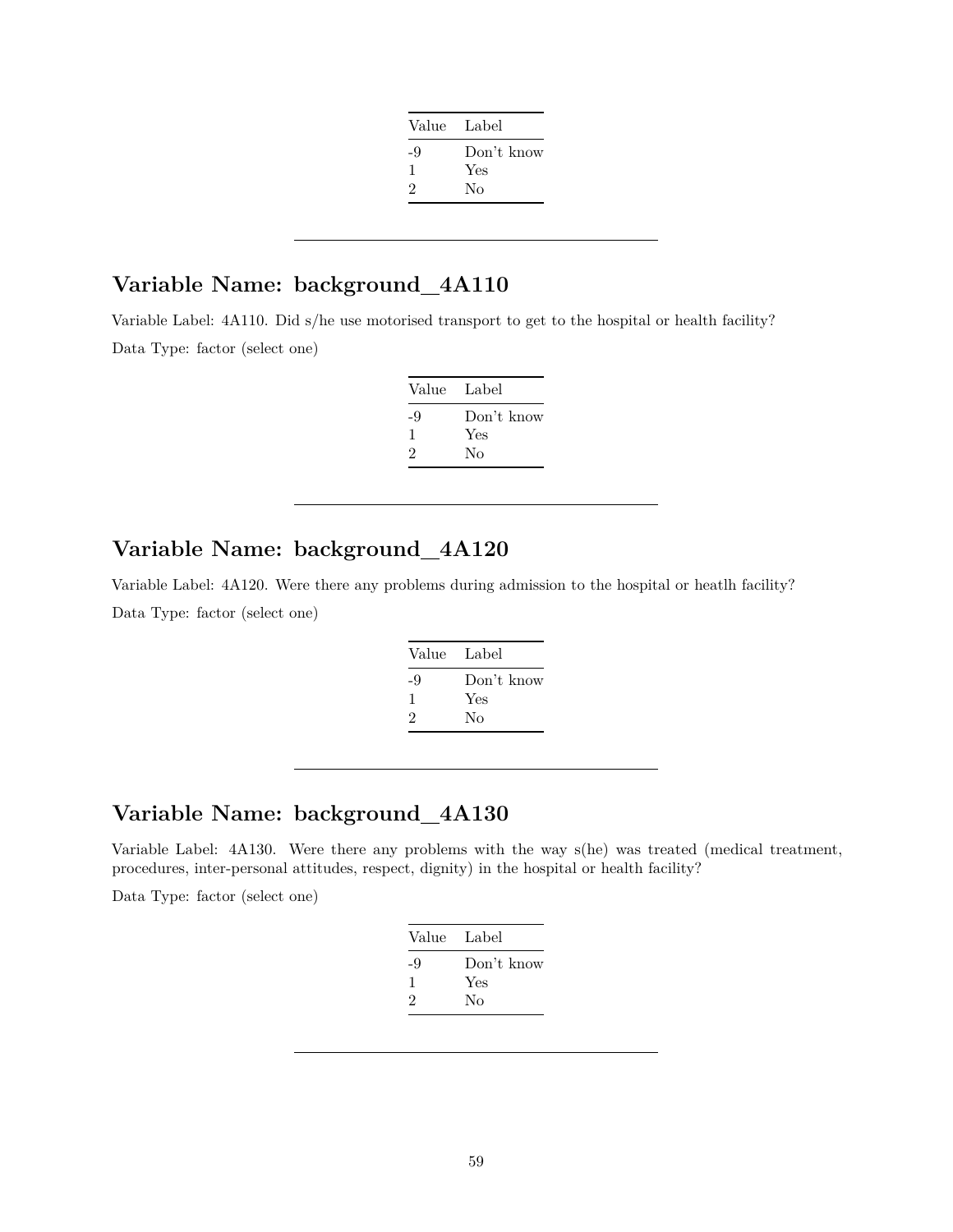#### **Variable Name: background\_4A140**

Variable Label: 4A140. Were there any problems getting medications or diagnostic tests in the hospital or health facility?

Data Type: factor (select one)

| Value Label |            |
|-------------|------------|
| -9          | Don't know |
| ı           | Yes        |
| 2           | Nο         |
|             |            |

### **Variable Name: background\_4A150**

Variable Label: 4A150. Does it take more than 2 hours to get to the nearest hospital or health facility from the deceased's household?

Data Type: factor (select one)

| Value Label |            |
|-------------|------------|
| -9          | Don't know |
| 1           | Yes        |
| 2           | No         |
|             |            |

### **Variable Name: background\_4A160**

Variable Label: 4A160. In the final days before death, were there any doubts whether medical care was needed?

Data Type: factor (select one)

| Value Label |            |
|-------------|------------|
| -9          | Don't know |
| ı           | Yes        |
| 2           | Nο         |
|             |            |

### **Variable Name: background\_4A170**

Variable Label: 4A170. In the final days before death, was traditional medicine used?

Data Type: factor (select one)

| Value Label |                   |
|-------------|-------------------|
| -9          | Don't know<br>Yes |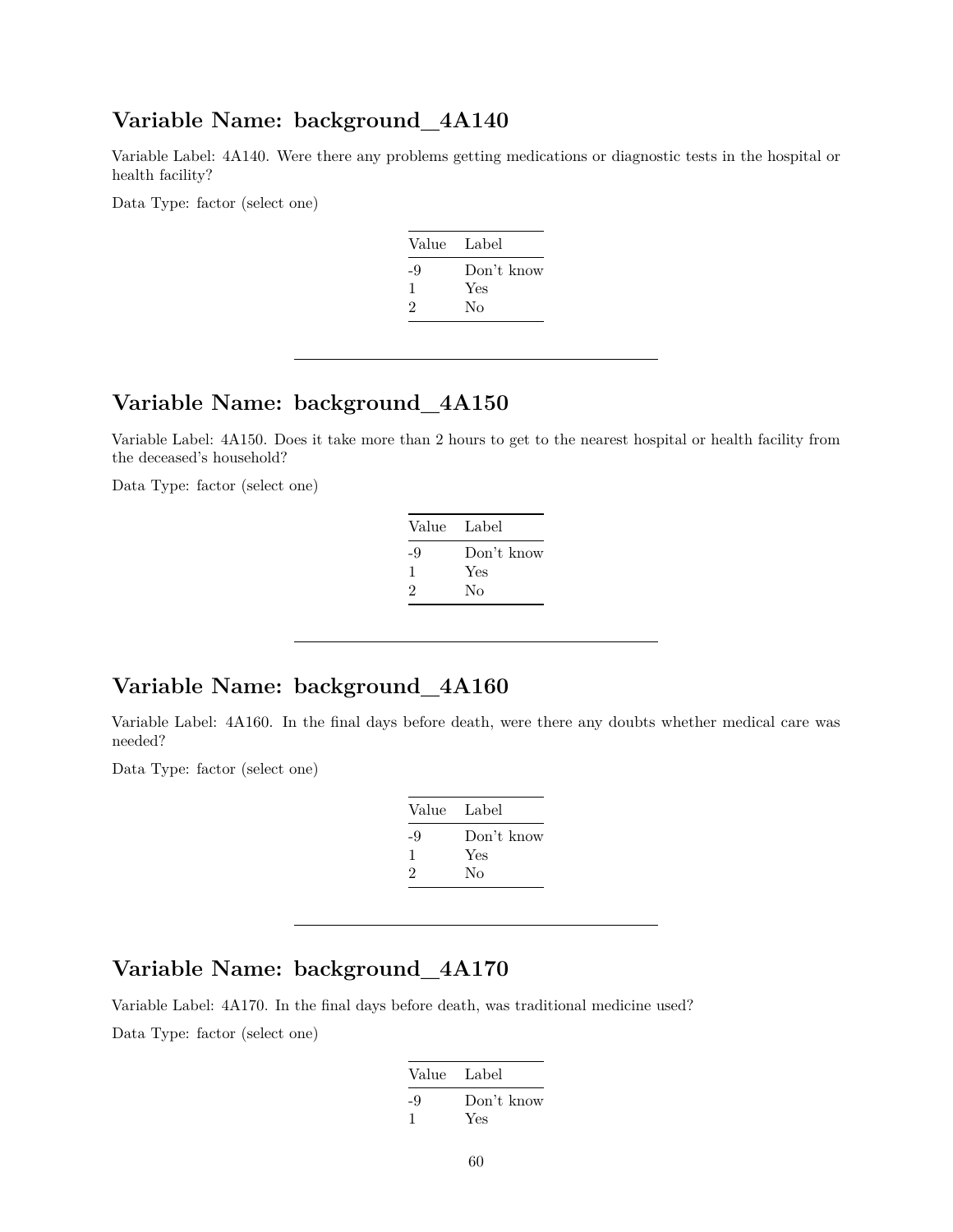| Value Label  |    |
|--------------|----|
| $\mathbf{z}$ | No |

### **Variable Name: background\_4A180**

Variable Label: 4A180. In the final days before death, did anyone use a telephone or cell phone to call for help?

Data Type: factor (select one)

| Value | Label      |
|-------|------------|
| -9    | Don't know |
| ı     | Yes        |
| 2     | Nο         |

#### **Variable Name: background\_4A190**

Variable Label: 4A190. Over the course of illness, did the total costs of care and treatment prohibit other household payments?

Data Type: factor (select one)

| Value | Label      |
|-------|------------|
| -9    | Don't know |
| ı     | Yes        |
| 2     | No         |

### **Variable Name: observation\_5A100\_1**

Variable Label: Interviewer's Observation

Data Type: string

### **Variable Name: observation\_5A100\_2**

Variable Label: [Interviewer's Observation] Comments on specific questions Data Type: string